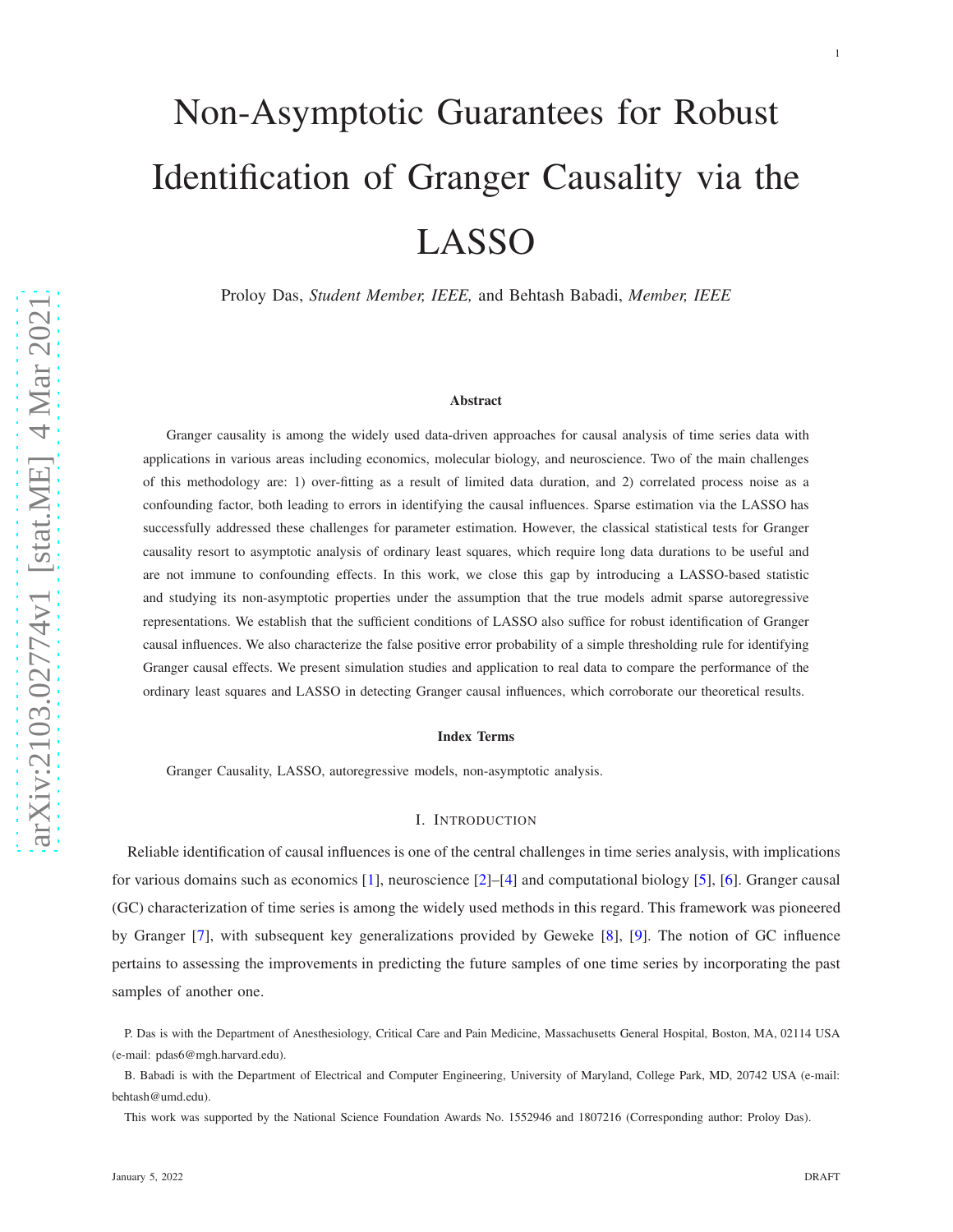While causality, as the relationship between cause and effect, is a philosophically well-defined concept, it eludes a universal definition in empirical sciences and engineering. Granger causality is one of many definitions used in time series models (see [\[10\]](#page-23-8), [\[11\]](#page-23-9) for other notions), with an explicit data-driven form that admits statistical testing. The stochastic nature of the time series model, i.e., the uncertainty and the direction of time flow are the central features of GC definition. In principle, given two time series  $x_t$  and  $y_t$ , one asserts that  $y_t$  has a GC influence on  $x_t$  when the posterior densities  $p(x_t|x_{t-1}, x_{t-2}, \dots, y_{t-1}, y_{t-2}, \dots)$  and  $p(x_t|x_{t-1}, x_{t-2}, \dots)$  differ significantly. However, estimating these posterior densities from the observed data is a difficult task in general, and requires additional modeling assumptions. A popular set of such assumptions pertains to parametric multivariate autoregressive (MVAR) models along with certain distributional specifications (e.g., zero-mean Gaussian process noise). In these models, the aforementioned posterior densities can be fully characterized by the estimates of parameters and prediction error variances. As a consequence, one first aims at predicting  $x_{t+1}$  by a linear combination of the joint past observations  ${x<sub>t</sub>, \cdots x<sub>0</sub>}$ ,  ${y<sub>t</sub>, \cdots y<sub>0</sub>}$  (i.e., the *full* model), followed by repeating this task by excluding the past observations of  $y_t$  (i.e., the *reduced* model). If the prediction error variance in the former case is significantly smaller than the latter, we say that  $y_t$  has a GC influence on  $x_t$ .

Conventionally, the optimal linear predictors are obtained by the ordinary least squares (OLS), and the model orders are determined by the AIC [\[12\]](#page-23-10) or BIC [\[13\]](#page-24-0) procedures. Then, the GC measure is defined as the logarithmic ratio of the two prediction error variances, and its statistical significance is assessed based on the corresponding asymptotic distributions [\[14\]](#page-24-1)–[\[16\]](#page-24-2). While the aforementioned procedure is relatively simple to carry out, it faces two key challenges. First, in order to obtain reliable MVAR parameter estimates via OLS, a relatively long observation horizon is required. In datasets with small sample size (e.g., gene expression data [\[17\]](#page-24-3)), the regression models typically over-fit the observed data, causing both parameter estimation and model order selection to break down [\[4\]](#page-23-2), [\[18\]](#page-24-4). In addition, AIC/BIC may restrict the order of the MVAR in a way that the resulting model fails to capture the complex and long-range dynamics of the underlying couplings [\[2\]](#page-23-1), [\[19\]](#page-24-5). Secondly, correlated process noise arising from latent processes, may lead to misidentification of GC influences, which is often referred to as the confounding effect [\[20\]](#page-24-6).

These challenges have been successfully addressed in the context of regularized MVAR estimation [\[21\]](#page-24-7)–[\[29\]](#page-24-8). In particular, the theory of sparse estimation via the LASSO [\[30\]](#page-24-9)–[\[33\]](#page-24-10) provides a principled methodology for simultaneous parameter estimation and model selection in high dimensional MVAR models [\[22\]](#page-24-11)–[\[27\]](#page-24-12), [\[34\]](#page-24-13)–[\[36\]](#page-24-14). In addition, the Oracle property of the LASSO in presence of correlated noise ensures robust recovery of the set of MVAR parameters arising from the direct causal influences while discarding any spurious couplings due to correlated process noise, thus alleviating the confounding effect. The LASSO and its variants have already been utilized in existing work to identify graphical GC influences based on the recovered sparsity patterns [\[37\]](#page-24-15)–[\[42\]](#page-25-0). These methods construct the GC graph based on the estimated model parameters, either directly [\[37\]](#page-24-15) or by appropriate thresholding [\[41\]](#page-25-1), [\[42\]](#page-25-0) to control false positive errors. This idea has even been extended to time series models that account for nonlinear dynamics using structured multilayer perceptrons or recurrent neural networks [\[43\]](#page-25-2). Another related class of results uses de-biasing techniques in order to construct confidence intervals and thereby identify the significant causal interactions [\[44\]](#page-25-3)–[\[50\]](#page-25-4). There is, however, an evident disconnect between these LASSO-based approaches and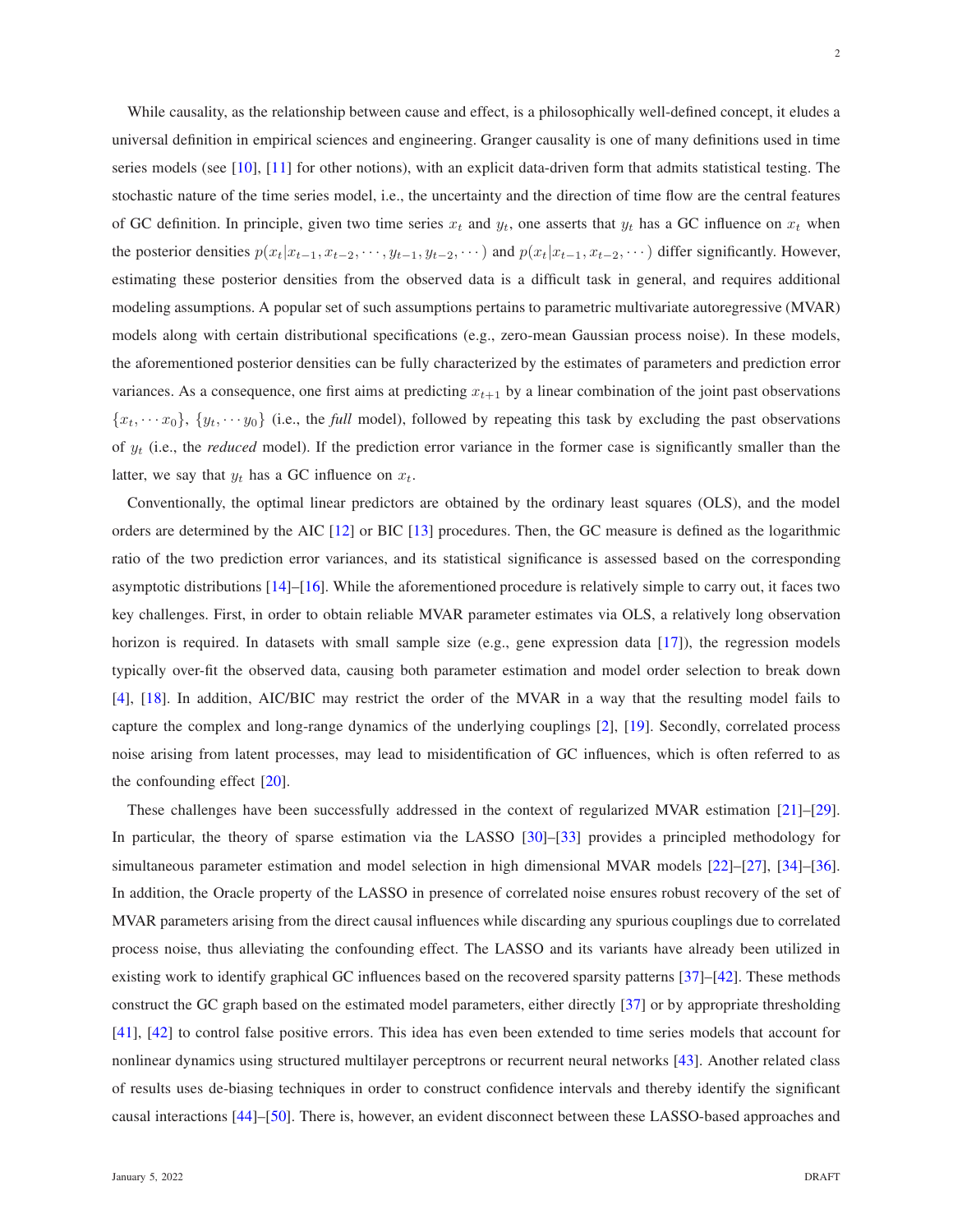the classical OLS-based GC inference: while the LASSO-based approaches aim at identifying the GC effects based on consistent estimates of the parameters in the non-asymptotic regime, the classical GC methodology relies on the comparison of the prediction errors across the *full* and *reduced* models by resorting to asymptotic distributions.

In this paper, we close the gap between currently available LASSO-based approaches and the classical OLS-based GC inference by unifying these two approaches via introducing a new LASSO-based GC statistic that resembles the classical GC measure, and by leveraging the consistency properties of the LASSO to characterize the non-asymptotic properties of said GC statistic. In particular, we consider a canonical bivariate autoregressive (BVAR) process with correlated process noise. We then propose a likelihood-based scaled F-statistic as the relevant GC statistic, which we call the LGC statistic, and study its non-asymptotic properties under both the presence and absence of a GC influence. Our analysis reveals that the well-known sufficient conditions of the LASSO for stable BVAR estimation are also sufficient for accurate detection of the GC influences, if the strength of the causal effect satisfies additional mild conditions. Furthermore, by slightly weakening these sufficient conditions, we characterize the false positive error probability of a simple thresholding scheme for identification of GC influences.

We present simulation studies to compare the performance of the classical OLS-based and the proposed LGCbased approaches in detecting GC influences, in order to demonstrate the validity of our theoretical claims and to explore the key underlying trade-offs. We also present an application to experimentally-recorded neural data from general anesthesia to assess the causal role of the local field potential (LFP) on spiking activity. Our results based on LGC analysis corroborate existing hypotheses on the causal role of LFP in mediating local spiking activity, whereas these effects are concealed by the classical GC analysis due to significant over-fitting.

In summary, our main contribution is to extend the theoretical results of the LASSO to the classical characterization of GC influences, and to identify the key trade-offs in terms of sampling requirements and strength of the causal effects that result in robust GC identification. The rest of this paper is organized as follows: Section [II](#page-2-0) provides background and our problem formulation. Our main theoretical contributions are given in Section [III.](#page-5-0) Section [IV](#page-13-0) presents application to simulated and experimentally-recorded neural data, followed by our concluding remarks in Section [V.](#page-16-0)

#### II. BACKGROUND AND PROBLEM FORMULATION

## <span id="page-2-0"></span>*A. Granger Causality in a Canonical BVAR Regression Model*

Consider finite-duration observations from two time series  $x_t$  and  $y_t$ , given by  $\{x_t, y_t\}_{t=-p+1}^n$ , where n is the sample size and  $p$  is the order. The BVAR $(p)$  model can be expressed as:

$$
\begin{bmatrix} x_t \\ y_t \end{bmatrix} = \mathbf{A}_1 \begin{bmatrix} x_{t-1} \\ y_{t-1} \end{bmatrix} + \mathbf{A}_2 \begin{bmatrix} x_{t-2} \\ y_{t-2} \end{bmatrix} + \dots + \mathbf{A}_p \begin{bmatrix} x_{t-p} \\ y_{t-p} \end{bmatrix} + \begin{bmatrix} \epsilon_t \\ \epsilon'_t \end{bmatrix}
$$
 (1)

with  $A_i \in \mathbb{R}^{2 \times 2}$  for  $i \in \{1, 2, \dots, p\}$  denoting the BVAR parameters and  $[\epsilon_t, \epsilon'_t]^T$  denoting the process noise with known distribution. It is commonly assumed that  $[\epsilon_t, \epsilon'_t]^{\top} \sim \mathcal{N}(\mathbf{0}, \Sigma_{\epsilon})$ . Using this BVAR(p) model and considering  ${x_t, y_t}_{t=-p+1}^0$  as the initial condition, one can form a prediction model of  $x_t$  as follows:

<span id="page-2-2"></span><span id="page-2-1"></span>
$$
\mathbf{x} = \mathbf{X}\boldsymbol{\theta} + \boldsymbol{\epsilon},\tag{2}
$$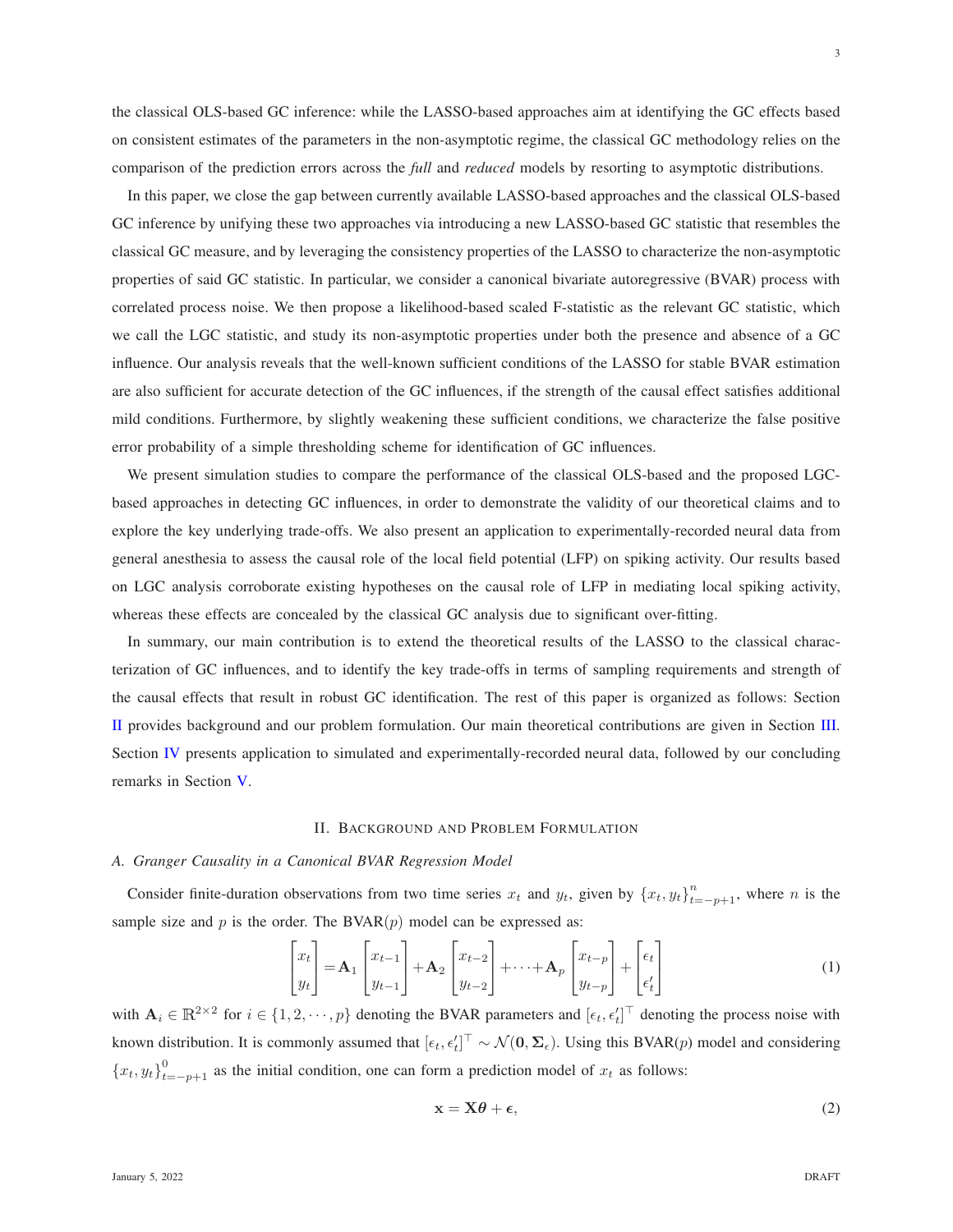where the response x, regressors X, and residuals  $\epsilon$  are defined as:

<span id="page-3-1"></span>
$$
\mathbf{x} = \begin{bmatrix} x_n \\ x_{n-1} \\ \vdots \\ x_1 \end{bmatrix}, \quad \mathbf{X} = \begin{bmatrix} x_{n-1} & \cdots & x_{n-p} & y_{n-1} & \cdots & y_{n-p} \\ x_{n-2} & \cdots & x_{n-p-1} & y_{n-2} & \cdots & y_{n-p-1} \\ \vdots & \cdots & \vdots & \vdots & \cdots & \vdots \\ x_0 & \cdots & x_{-p+1} & y_0 & \cdots & y_{-p+1} \end{bmatrix}, \quad \epsilon = \begin{bmatrix} \epsilon_n \\ \epsilon_{n-1} \\ \vdots \\ \epsilon_1 \end{bmatrix}.
$$
 (3)

The regression coefficients  $\theta$  consist of 2p parameters:  $\{\theta_i\}_{i=1}^p$ , representing the autoregression coefficients obtained from  $(A_i)_{1,1}$ ,  $i = 1, 2, \dots, p$  and  $\{\theta_i\}_{i=p+1}^{2p}$  representing the cross-regression coefficients obtained from  $(A_i)_{1,2}$ ,  $i = 1, 2, \dots, p$ . Hereafter, we denote the true coefficients by  $\theta^* \in \mathbb{R}^{2p}$ . Also, for a generic coefficient vector  $\theta \in \mathbb{R}^{2p}$ , the corresponding auto- and cross-regression components are denoted by  $\theta_{(1)} \in \mathbb{R}^p$  and  $\theta_{(2)} \in \mathbb{R}^p$ , respectively, i.e.,  $\boldsymbol{\theta} =: [\theta_{(1)}; \theta_{(2)}].$ 

The GC influence of  $y_t$  on  $x_t$  can then be assessed via hypothesis testing, with the null hypothesis  $H_{y \mapsto x,0}$ :  $\theta_{(2)}^* = 0$ . For testing, one considers the following BVAR(p) models:

Full Model: 
$$
x = X\theta + \epsilon,
$$
 (4a)

Reduced Model: 
$$
\mathbf{x} = \mathbf{X}\widetilde{\boldsymbol{\theta}} + \widetilde{\boldsymbol{\epsilon}}, \text{ with } \widetilde{\boldsymbol{\theta}}_{(2)} = \mathbf{0}.
$$
 (4b)

In other words, in the *full* model, all columns of X are used to estimate x, but in the *reduced* model, only the first  $p$  columns are used. The conventional GC measure [\[9\]](#page-23-7) is then defined as the logarithmic ratio of the residual variances:  $\mathcal{F}_{y\mapsto x} := \log(\text{var}(\tilde{\epsilon})/\text{var}(\epsilon))$ . Note that when the residuals are Gaussian,  $\mathcal{F}_{y\mapsto x}$  is the log-likelihood ratio statistic. Given that the *reduced* model is nested within the *full* model, we have  $\mathcal{F}_{y\mapsto x} \geq 0$ .

In order to compute  $\mathcal{F}_{v\to x}$  from the time series data, empirical residual variances are used based on OLS parameter estimates under both models [\[1\]](#page-23-0):

$$
\widehat{\theta}_{\text{OLS}} = \underset{\theta}{\text{argmin}} \ \frac{1}{n} \left\| \mathbf{x} - \mathbf{X}\theta \right\|^2, \tag{5a}
$$

<span id="page-3-0"></span>
$$
\widehat{\widetilde{\boldsymbol{\theta}}}_{\text{OLS}} = \underset{\boldsymbol{\theta}: \boldsymbol{\theta}_{(2)} = \mathbf{0}}{\text{argmin}} \frac{1}{n} \left\| \mathbf{x} - \mathbf{X}\boldsymbol{\theta} \right\|^2.
$$
 (5b)

The estimated  $\mathcal{F}_{y\mapsto x}$  is a random variable over  $\mathbb{R}_{\geq 0}$ , and typically has a non-degenerate distribution. Thus, a non-zero  $\mathcal{F}_{y\mapsto x}$  does not necessarily imply a GC influence. To control for false discoveries, the well-established results on the asymptotic normality of maximum likelihood estimators can be utilized: under mild assumptions,  $nF_{y\mapsto x}$  converges in distribution to a chi-square  $\chi_p^2$  with degree p. In addition, under a sequence of local alternatives  $H_{y\mapsto x,1}^n : \theta_{(2)}^* = \delta/\sqrt{n}$ , for some constant vector  $\delta$ ,  $n\mathcal{F}_{y\mapsto x}$  converges in distribution to a non-central chi-square  $\chi^2_p(\nu)$  with degree p and non-centrality  $\nu > 0$  [\[15\]](#page-24-16), [\[16\]](#page-24-2). These asymptotic results lead to a simple thresholding strategy: rejecting the null hypothesis if  $\mathcal{F}_{y\mapsto x}$  exceeds a fixed threshold. A key consideration in this framework is choosing the model order p. To this end, criteria such as the AIC  $[12]$  and BIC  $[13]$  are widely used to strike a balance between the variance accounted for and the number of coefficients to be estimated.

While the foregoing procedure works well in practice for large sample sizes, its performance sharply degrades as the sample size decreases. This performance degradation has two main reasons: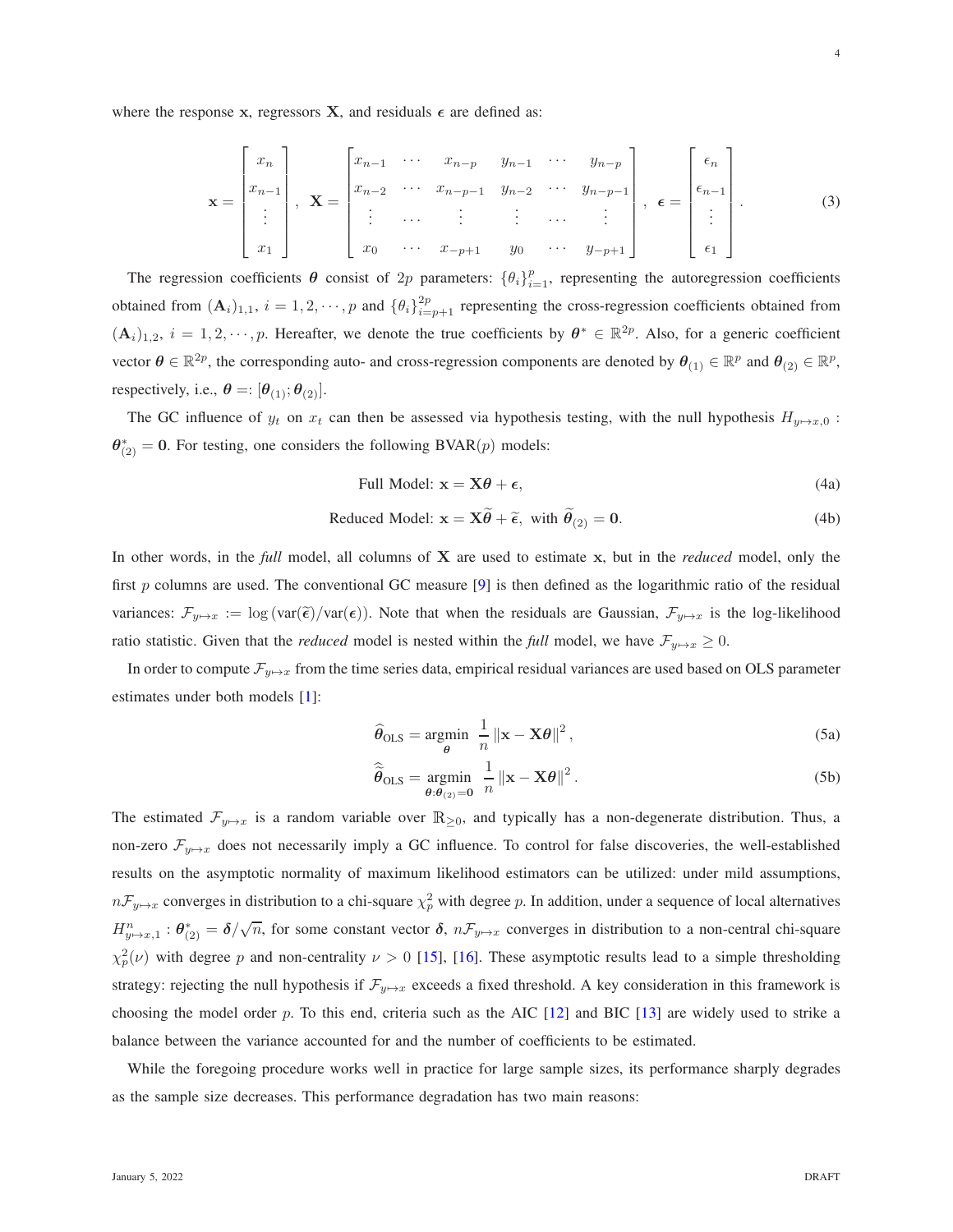- 1) The regression models become under-determined and result in poor estimates of the parameters, and
- 2) The conventional model selection criteria fail to capture possible long-range temporal coupling of the underlying processes.

As a result, the classical GC measure is highly susceptible to over-fitting. In addition, when the process noise elements  $\epsilon_t$  and  $\epsilon'_t$  are highly correlated, the OLS estimates incur additional error in capturing the true BVAR parameters, and hence result in mis-detection of the GC influences. While some existing nonparametric methods aim at entirely bypassing MVAR estimation by utilizing spectral matrix factorization [\[51\]](#page-25-5) or multivariate embedding [\[52\]](#page-25-6) for system identification, they are similarly prone to the adverse effects of small sample size. It is noteworthy that there also exists a slew of partial correlation-based nonparametric methods that employ conditional independence tests for causality detection [\[53\]](#page-25-7)–[\[55\]](#page-25-8), thus avoiding time series modeling assumptions altogether.

#### *B. LASSO-based Causal Inference in the High-Dimensional Setting*

In the so-called high-dimensional setting, where the model dimension becomes comparable to or even exceeds the sample size, regularization schemes are employed to guard against over-fitting. These schemes include Tikonov regularization [\[56\]](#page-25-9), [\[57\]](#page-25-10),  $\ell_1$ -regularization or the LASSO [\[30\]](#page-24-9)–[\[33\]](#page-24-10), smoothly clipped absolute deviation [\[58\]](#page-25-11), [\[59\]](#page-25-12), Elastic-Net [\[60\]](#page-25-13), and their variants, and have particularly proven useful in MVAR estimation [\[21\]](#page-24-7)–[\[24\]](#page-24-17), [\[28\]](#page-24-18), [\[29\]](#page-24-8). Among these techniques, the LASSO has been widely used and studied in the high-dimensional sparse MVAR setting, under fairly general assumptions [\[22\]](#page-24-11)–[\[24\]](#page-24-17). By augmenting the least squares error loss with the  $\ell_1$ -norm of the parameters, the LASSO simultaneously guards against over-fitting and provides automatic model selection [\[33\]](#page-24-10)–[\[36\]](#page-24-14), [\[61\]](#page-25-14), [\[62\]](#page-25-15), under the hypothesis that the true parameters are sparse. In the context of MVAR estimation, assuming that the time series data admit a sparse MVAR representation, the LASSO estimates enjoy tight bounds on the estimation and prediction errors under suitable sample size requirements, even for models with correlated noise [\[26\]](#page-24-19), [\[27\]](#page-24-12).

By leveraging the foregoing properties, the LASSO and its variants have been utilized in existing work to identify GC influences in a graphical fashion [\[37\]](#page-24-15)–[\[42\]](#page-25-0). These approaches construct the GC graph either directly from the estimated coefficients (e.g., [\[37\]](#page-24-15)) or by appropriate thresholding (e.g., [\[41\]](#page-25-1), [\[42\]](#page-25-0)) to control false positive errors. Alternatively, de-biasing techniques have been introduced for constructing confidence intervals over the estimated parameters and thereby identifying the significant causal effects [\[44\]](#page-25-3)–[\[50\]](#page-25-4).

## <span id="page-4-0"></span>*C. Unifying the Classical OLS-based and LASSO-based Approaches*

Comparing the classical OLS-based and the recent LASSO-based approaches to causal inference reveals an evident disconnect: the latter approach directly utilizes the estimated parameters in a single model to identify the GC influence with non-asymptotic performance guarantees, while the former is based on comparing the prediction performance of two different models by resorting to asymptotic distributions for statistical testing.

Our main goal here is to close this gap by unifying these two approaches. To this end, we first replace OLS estimation in [\(5b\)](#page-3-0) by its LASSO counterpart:

$$
\widehat{\theta} = \underset{\theta}{\text{argmin}} \ \frac{1}{n} \left\| \mathbf{x} - \mathbf{X}\theta \right\|^2 + \lambda_n \|\theta\|_1 \tag{6a}
$$

5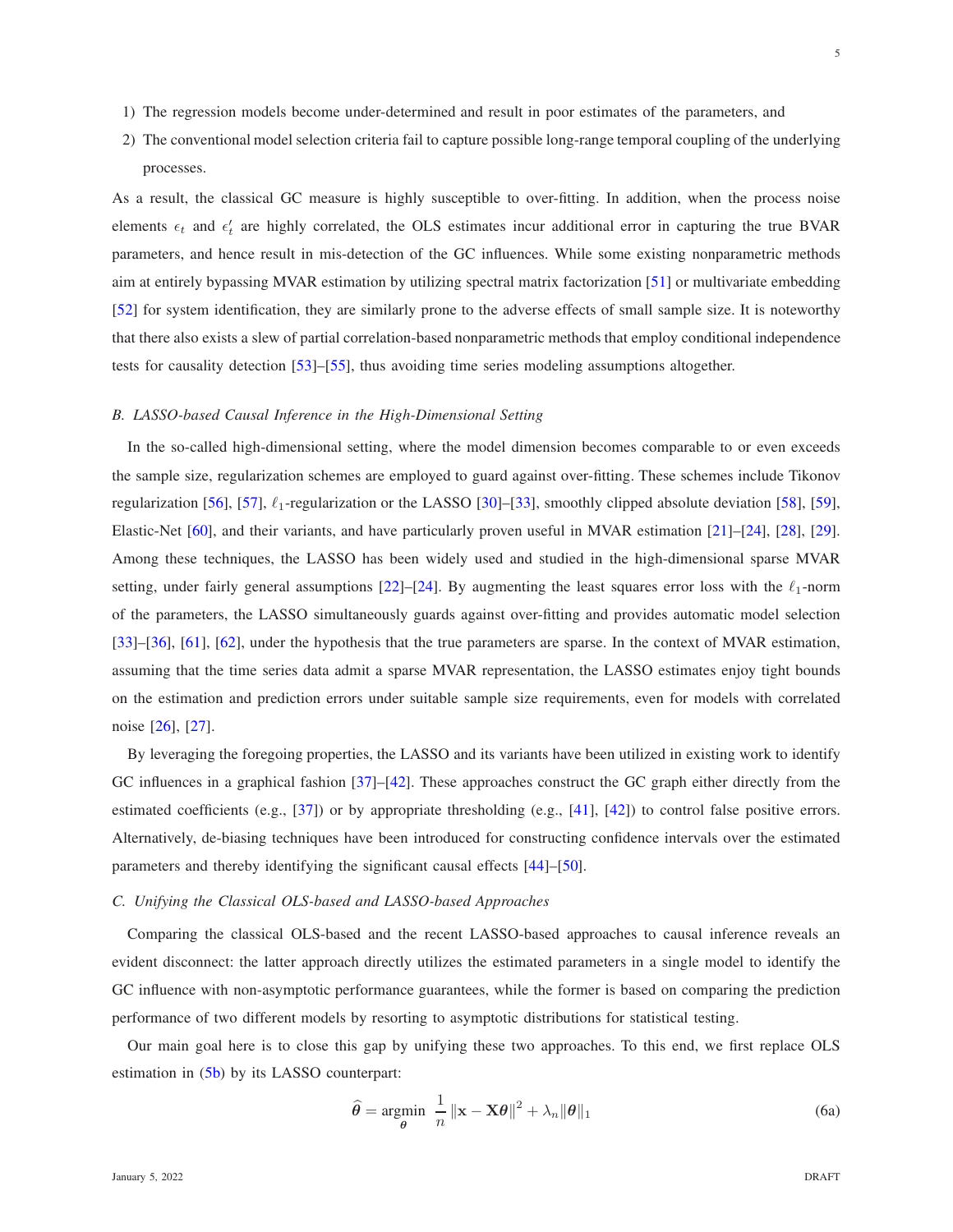<span id="page-5-1"></span>
$$
\widehat{\widetilde{\theta}} = \underset{\theta: \theta(z) = 0}{\text{argmin}} \frac{1}{n} ||\mathbf{x} - \mathbf{X}\theta||^2 + \lambda_n ||\theta||_1,
$$
\n(6b)

where  $\lambda_n$  denotes the regularization parameter. Let

$$
\ell(\boldsymbol{\theta}_{(1)},\boldsymbol{\theta}_{(2)}) := \frac{1}{n} ||\mathbf{x} - \mathbf{X}\boldsymbol{\theta}||^2 \text{ with } \boldsymbol{\theta} = [\boldsymbol{\theta}_{(1)};\boldsymbol{\theta}_{(2)}].
$$

By similarly grouping the solutions of [\(6\)](#page-5-1) as  $\hat{\theta} = [\hat{\theta}_{(1)}; \hat{\theta}_{(2)}]$  and  $\tilde{\theta} = [\tilde{\theta}_{(1)}; 0]$ , we then propose to use the following statistic:

$$
\mathcal{T}_{y \mapsto x} := \frac{\ell\left(\widehat{\widetilde{\boldsymbol{\theta}}}_{(1)}, \mathbf{0}\right)}{\ell\left(\widehat{\boldsymbol{\theta}}_{(1)}, \widehat{\boldsymbol{\theta}}_{(2)}\right)} - 1 = \frac{\ell\left(\widehat{\widetilde{\boldsymbol{\theta}}}_{(1)}, \mathbf{0}\right) - \ell\left(\widehat{\boldsymbol{\theta}}_{(1)}, \widehat{\boldsymbol{\theta}}_{(2)}\right)}{\ell\left(\widehat{\boldsymbol{\theta}}_{(1)}, \widehat{\boldsymbol{\theta}}_{(2)}\right)},\tag{7}
$$

akin to a scaled likelihood-based version of the F-statistic, which we call the LASSO-based GC (LGC) statistic. Note that the LGC statistic can be related to the conventional GC statistic as  $\mathcal{T}_{y\mapsto x} = \exp(\mathcal{F}_{y\mapsto x})-1$ , when  $\lambda_n = 0$ . Therefore, it is expected for  $\mathcal{T}_{y\mapsto x}$  to be near 0 under the null hypothesis. One advantage of using this statistic is that a simple thresholding strategy, similar to that used for the classical GC statistic, can be used to reject the null hypothesis  $H_{y\mapsto x,0}$ :  $\theta_{(2)}^* = 0$ . In the next section, we will characterize the non-asymptotic properties of the LGC statistic and seek conditions that allow us to distinguish between the null (i.e., absence of a GC effect) and a suitably defined alternative (i.e., presence of a GC effect) hypothesis.

## III. THEORETICAL RESULTS

<span id="page-5-0"></span>Our main theoretical contribution in this section is to characterize  $\mathcal{T}_{y\mapsto x}$  under both the null and a suitably chosen alternative hypothesis, and establish sufficient conditions that guarantee distinguishing these hypotheses with high probability. We will also analyze the false positive error probability corresponding to the aforementioned thresholding strategy, under slightly weakened sufficient conditions. The latter result can be used to obtain suitable thresholds in practice, as we will demonstrate in Section [IV.](#page-13-0) Before presenting the main results, we state our key assumptions and dicuss their implications in the following section.

## *A. Key Assumptions and Their Implications*

Following  $[26]$ , we impose the following assumptions on the BVAR process:

**Assumption 1.** The  $\{x_t, y_t\}_{t=-p+1}^n$  is a part of a realization of zero-mean bivariate process that admits a stable and invertible  $\text{BVAR}(p)$  representation, with a zero-mean i.i.d. Gaussian process noise with positive definite covariance  $\Sigma_{\epsilon}$ . Further, the initial condition of the process is such that the samples under consideration attain the stationary distribution.

To elaborate on the implications of Assumption [1](#page-5-2) for the second order statistics of the BVAR process, let  $\Gamma(l)$ be the auto-covariance matrix of the BVAR process at lag  $l$  and

<span id="page-5-2"></span>
$$
\mathbf{F}(\omega) := \frac{1}{2\pi} \sum_{l=-\infty}^{\infty} \mathbf{\Gamma}(l) \exp(-il\omega)
$$

be its spectral density matrix. It can be shown that the spectral density exists, if  $\sum_{l=0}^{\infty} ||\Gamma(l)||_2^2 < \infty$ . Furthermore, if  $\sum_{l=0}^{\infty} ||\Gamma(l)||_2 < \infty$ , the spectral density is bounded and continuous, so that the essential supremum is indeed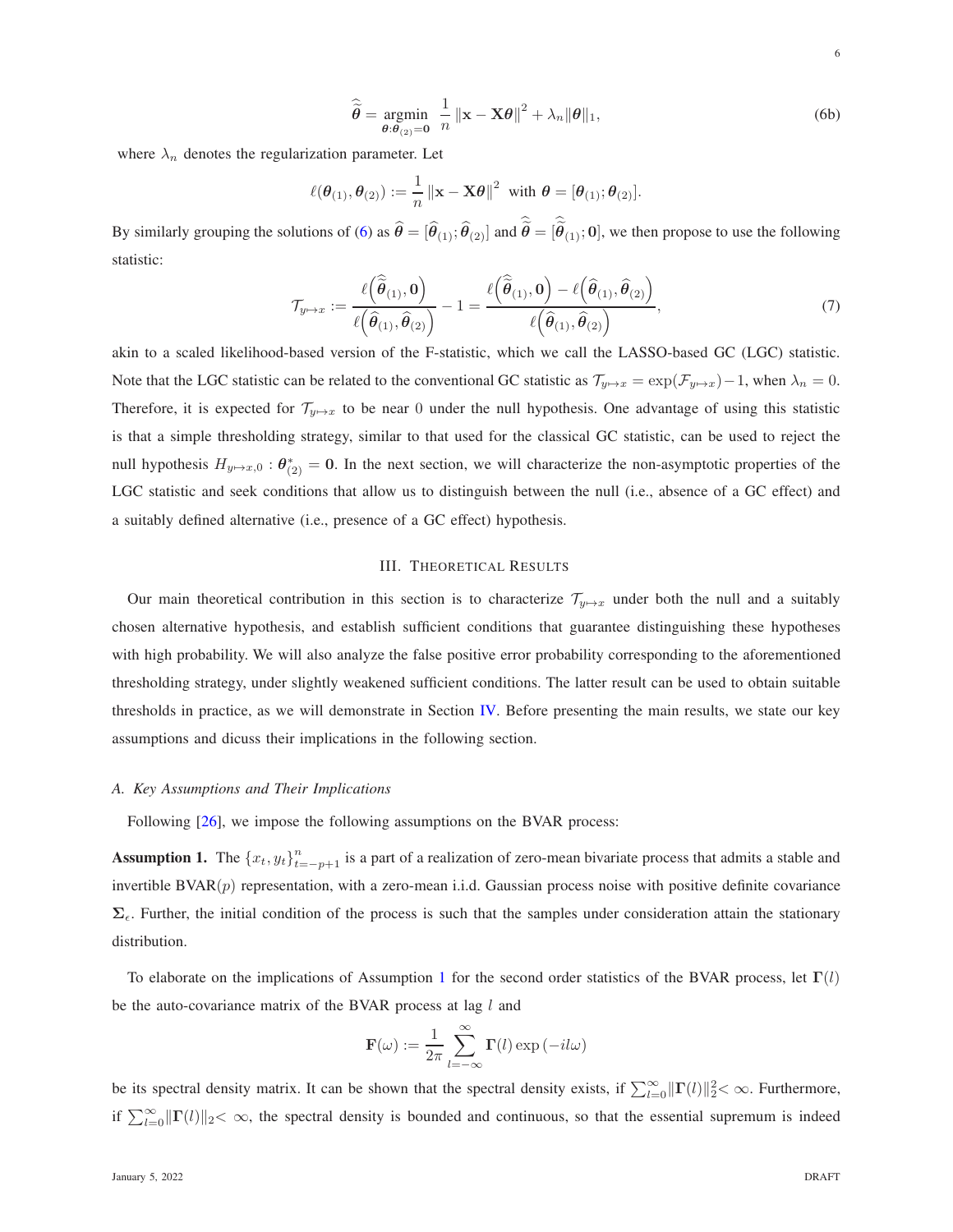achieved. Hereafter, we denote the maximum and minimum eigen-values of any matrix M by  $\Lambda_{\text{max}}(M)$  and  $\Lambda_{\min}(\mathbf{M})$ , respectively.

For the BVAR(p) process in [\(1\)](#page-2-1), the matrix valued characteristic polynomial is defined as  $\mathbf{A}(z) := \mathbf{I} - \sum_{j=1}^{p} \mathbf{A}_{j} z^{j}$ . Then, the following consequences of Assumption [1](#page-5-2) provide a simple characterization of the spectral density matrix: 1) The process noise covariance matrix  $\Sigma_{\epsilon}$  is positive definite with bounded eigen-values, i.e.,

$$
0<\Lambda_{\min}(\boldsymbol{\Sigma}_{\epsilon})\leq\Lambda_{\max}(\boldsymbol{\Sigma}_{\epsilon})<\infty.
$$

2) The BVAR process is stable and invertible, i.e.,  $\det(A(z)) \neq 0$  on or inside the unit circle,  $\{z \in \mathbb{C} : |z| \leq 1\}$ . Under these two conditions, the spectral density matrix exists, and its maximum eigen-value is bounded almost everywhere on  $[-\pi, \pi]$ , i.e.,

$$
\mathcal{M}(\mathbf{F}) := \operatorname*{ess\; sup}_{\omega \in [-\pi,\pi]} \Lambda_{\max}(\mathbf{F}(\omega)) < \infty.
$$

Furthermore, it is bounded and continuous, and admits the representation:

$$
\mathbf{F}(\omega) = \frac{1}{2\pi} \mathbf{A}^{-1} (\exp(-i\omega)) \mathbf{\Sigma}_{\epsilon} \mathbf{A}^{-H} (\exp(-i\omega)).
$$

Additionally, consider the infimum of the spectral density over unit circle:

$$
m\left(\mathbf{F}\right):=\underset{\omega\in\left[-\pi,\pi\right]}{\mathrm{ess}\,\inf}\Lambda_{\max}(\mathbf{F}(\omega)).
$$

Then, the following useful bounds hold for the  $BVAR(p)$  process in [\(1\)](#page-2-1):

<span id="page-6-0"></span>
$$
\mathcal{M}(\mathbf{F}) \le \frac{1}{2\pi} \frac{\Lambda_{\max}(\Sigma_{\epsilon})}{\mu_{\min}(\mathbf{A})}, \qquad m(\mathbf{F}) \ge \frac{1}{2\pi} \frac{\Lambda_{\min}(\Sigma_{\epsilon})}{\mu_{\max}(\mathbf{A})},
$$
\n(8)

where  $\mu_{\max}(\mathbf{A}) := \min_{|z|=1} \Lambda_{\max}(\mathbf{A}^H(z)\mathbf{A}(z))$  and  $\mu_{\min}(\mathbf{A}) := \max_{|z|=1} \Lambda_{\min}(\mathbf{A}^H(z)\mathbf{A}(z))$ .

We note that the characteristic polynomial  $A(z)$  encodes the temporal dependencies of the process, whereas  $\Sigma_{\epsilon}$ captures the correlation between the process noise components, possibly due to latent processes. Expressing the error bounds in our theoretical analysis in terms of  $\mu_{\max}(\mathbf{A}), \mu_{\min}(\mathbf{A}), \Lambda_{\max}(\mathbf{\Sigma}_{\epsilon}), \Lambda_{\min}(\mathbf{\Sigma}_{\epsilon})$ , instead of  $\mathcal{M}(\mathbf{F})$ and  $m(F)$ , helps to distinguish the contributions of these two sources of BVAR dependencies (See Appendix [A\)](#page-17-0).

We also consider the 2p-dimensional alternative  $BVAR(1)$  representation of the 2-dimensional  $BVAR(p)$  process:  $X_t = \check{A}_1 X_{t-1} + \check{\epsilon}$ , where  $X_t$  is the first the row of X in [\(3\)](#page-3-1) organized as a column vector, and  $\check{A}_1$  and  $\check{\epsilon}$  are constructed by the corresponding augmentation of  $A_i$ 's and  $\epsilon_t$ 's, respectively. The process  $X_t$  has a characteristic polynomial,  $\breve{A}(z) := I - \breve{A}_1 z$  and is stable if and only if the original process is stable [\[63\]](#page-25-16).

The remaining component of our key assumptions is the following sparisty assumption, frequently arising in high-dimensional regime, specially in LASSO literature.

**Assumption 2.** The regression coefficients in [\(2\)](#page-2-2),  $\theta^*$  is k-sparse, i.e.,  $\|\theta^*\|_0 = k$ .

The implication of this assumption for the *full* model is fairly standard, under both the null and alternative hypotheses. However, for the *reduced* model under the alternative hypothesis, where only the autoregressive parameters are unspecified and the cross-regression parameters are enforced to be 0, we need to define a suitable surrogate "true" model. Let the columns of **X** corresponding to  $\theta_{(i)}$  be denoted by  $\mathbf{X}_{(i)}$ , for  $i = 1, 2$ . To this end,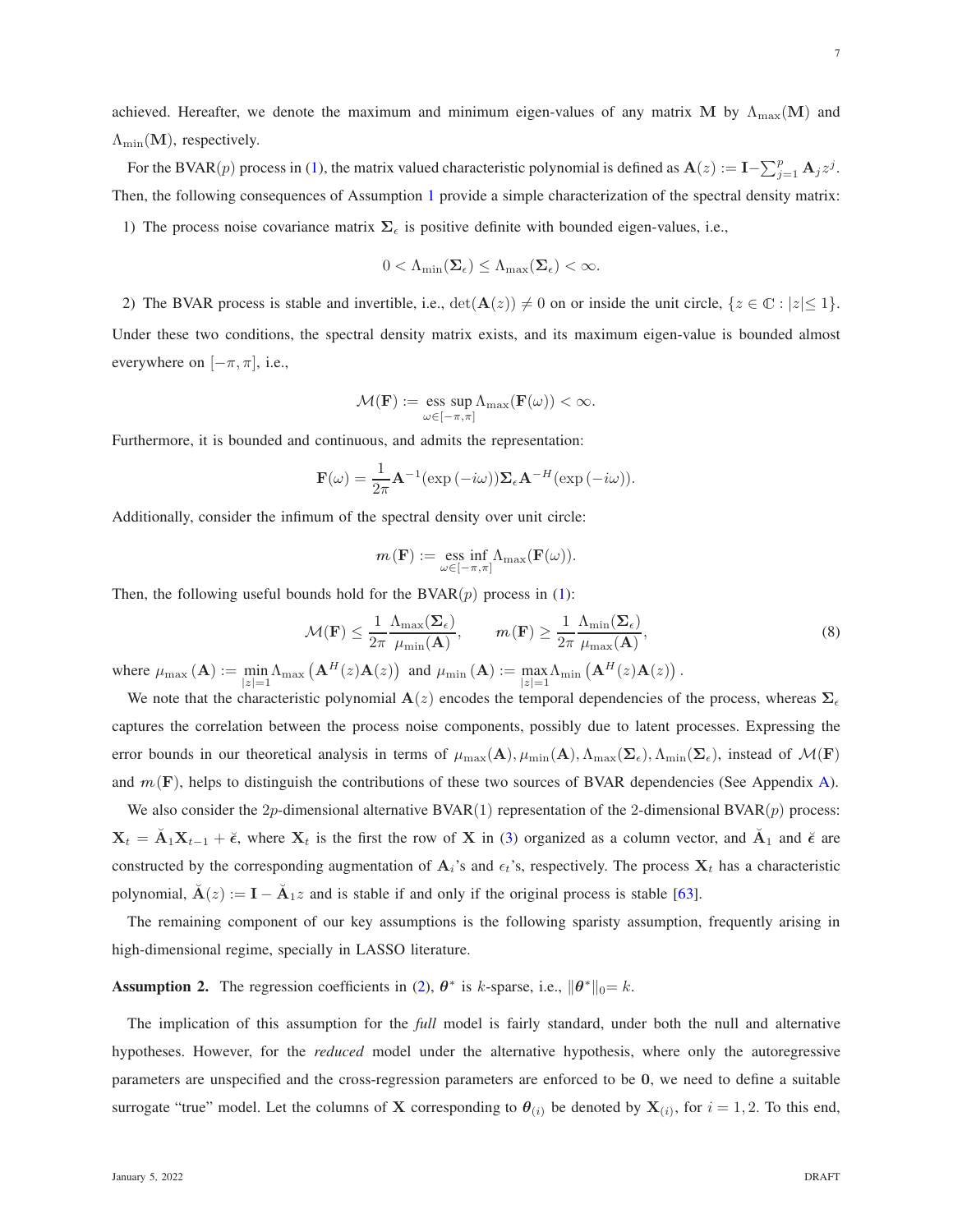we use the orthogonality principle to define the surrogate "true" autoregression coefficients in the *reduced* model as:

$$
\widetilde{\boldsymbol \theta}^*_{(1)}:=\boldsymbol \theta^*_{(1)}+ \mathbf C_{11}^{-1} \mathbf C_{12} \boldsymbol \theta^*_{(2)},
$$

where

$$
\mathbb{E}\left[\frac{1}{n}\mathbf{X}^\top\mathbf{X}\right] = \begin{bmatrix} \mathbb{E}\left[\frac{1}{n}\mathbf{X}_{(1)}^\top\mathbf{X}_{(1)}\right]\mathbb{E}\left[\frac{1}{n}\mathbf{X}_{(1)}^\top\mathbf{X}_{(2)}\right] \\ \mathbb{E}\left[\frac{1}{n}\mathbf{X}_{(2)}^\top\mathbf{X}_{(1)}\right]\mathbb{E}\left[\frac{1}{n}\mathbf{X}_{(2)}^\top\mathbf{X}_{(2)}\right] \end{bmatrix} =: \begin{bmatrix} \mathbf{C}_{11} & \mathbf{C}_{12} \\ \mathbf{C}_{21} & \mathbf{C}_{22} \end{bmatrix} =: \mathbf{C}.
$$

Note that even though the MVAR coefficients under the alternative hypothesis are k-sparse, the surrogate "true" autoregression coefficients under the *reduced* model may not be. To deal with this issue, we follow the treatment of [\[32\]](#page-24-20) in analyzing the LASSO under weakly sparse or compressible parameters, and further impose an norm condition on  $\theta_{(2)}^*$  (See the statement of Theorem [1\)](#page-7-0) to restrict the alternative hypothesis. The latter ensures that the *full* and *reduced* models are distinguishable under the alternative hypothesis.

#### *B. Main Theoretical Results*

Our main theorem is stated as follows:

<span id="page-7-0"></span>Theorem 1 (Main Theorem). *Suppose that the key assumptions [1](#page-5-2) and [2](#page-6-0) hold. Then, for the proposed LGC statistic*  $\mathcal{T}_{y\mapsto x}$  *evaluated at the BVAR(p) parameter estimates from the solutions of* [\(6\)](#page-5-1) *with a regularization*  $p$ arameter  $\lambda_n = 4$ s $\sqrt{\log(2p)/n}$ , there exists a threshold that correctly distinguishes the null and the local  $a$ lternative hypothesis  $H_{y\mapsto x,1}^n$ :  $\|\theta_{(2)}^*\|_2^2 \geq 3k \log(2p)/n$  with probability at least  $1 - K_1 \exp(-n\bar{c}) - K_2/p^{\bar{d}}$ , *if*  $n \ge \max\{\mathscr{C}'', \mathscr{D}''k\}$  log(2p), with  $\mathscr{A}, \mathscr{B}, \mathscr{C}'', \mathscr{D}'', K_1, K_2, \overline{c},$  and  $\overline{d} > 0$  denoting constants that are explicitly *given in the proof.*

*Proof.* The proof has three main steps. First, we bound the deviation of the empirical quantities  $\ell(\theta_{(1)}, \theta_{(2)})$  (full model) and  $\ell(\tilde{\theta}_{(1)}, 0)$  (*reduced* model) with respect to their counterparts evaluated at the true parameters. After invoking suitable concentration results for  $\ell(\theta_{(1)}^*, \theta_{(2)}^*)$  and  $\ell(\widehat{\theta}_{(1)}^*, 0)$ , we can then lower bound  $\mathcal{T}_{y \mapsto x}$  under the alternative hypothesis and upper bound it under the null hypothesis. Secondly, we seek conditions under which the bounds do not coincide, which further restricts the alternative hypothesis. The last step of the proof establishes that these deviation and concentration results indeed hold with high probability.

Step 1. We first assume the deviation bounds:

$$
\left| \ell\left(\widehat{\boldsymbol{\theta}}_{(1)}, \widehat{\boldsymbol{\theta}}_{(2)}\right) - \ell\left(\boldsymbol{\theta}_{(1)}^*, \boldsymbol{\theta}_{(2)}^*\right) \right| \leq \Delta_F,
$$
\n(9)

$$
\left| \ell \left( \widehat{\widetilde{\boldsymbol{\theta}}}_{(1)}, \mathbf{0} \right) - \ell \left( \widetilde{\boldsymbol{\theta}}_{(1)}^*, \mathbf{0} \right) \right| \leq \Delta_R,
$$
\n(10)

and the concentration inequities:

<span id="page-7-4"></span><span id="page-7-3"></span><span id="page-7-2"></span><span id="page-7-1"></span>
$$
\left| \ell\left(\boldsymbol{\theta}_{(1)}^*, \boldsymbol{\theta}_{(2)}^*\right) - (\boldsymbol{\Sigma}_{\epsilon})_{1,1} \right| \leq \Delta_N \tag{11}
$$

$$
\left| \ell \left( \widetilde{\boldsymbol{\theta}}_{(1)}^*, \mathbf{0} \right) - \ell \left( \boldsymbol{\theta}_{(1)}^*, \boldsymbol{\theta}_{(2)}^* \right) - D \right| \leq \Delta_D \tag{12}
$$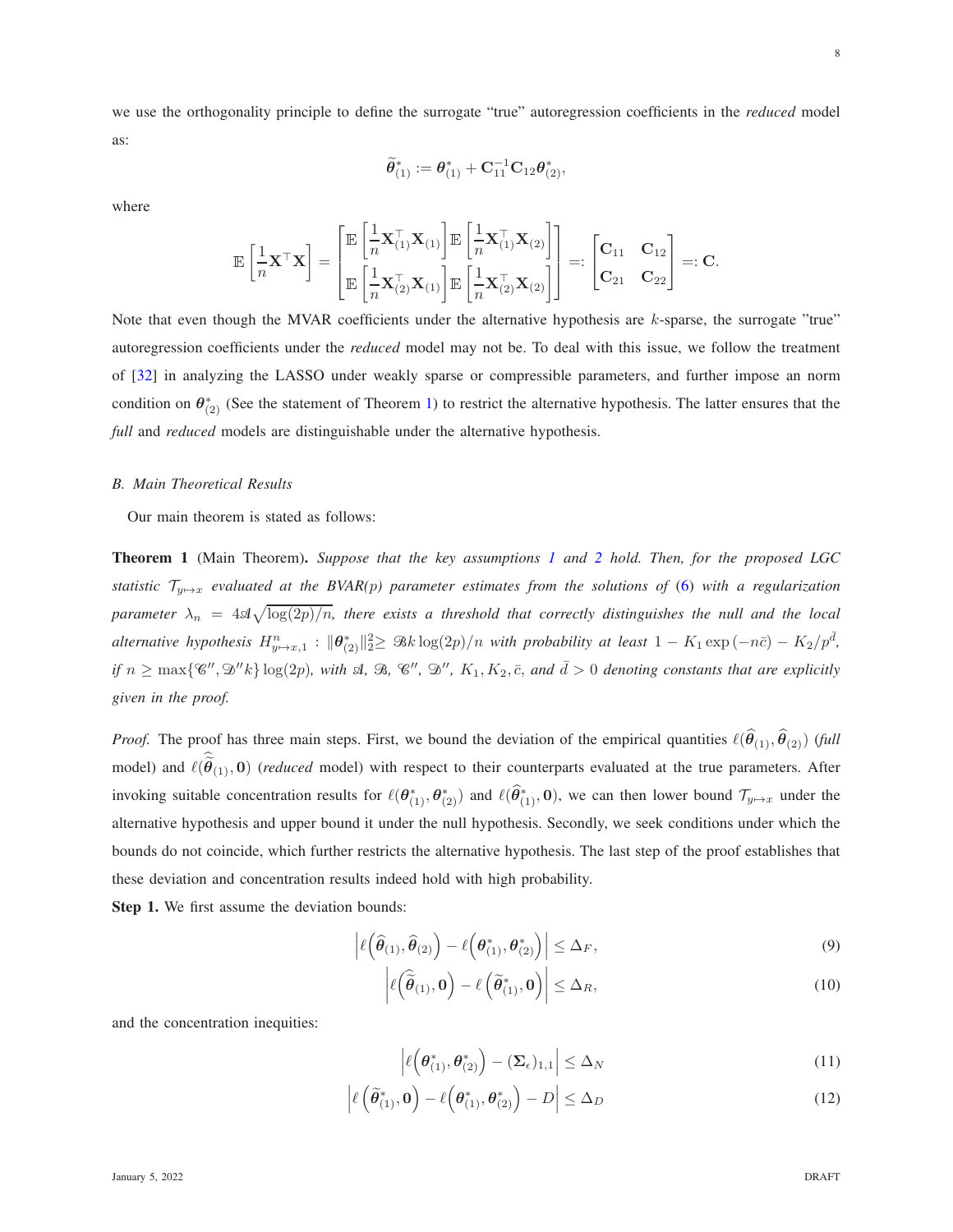hold for some non-negative quantities,  $\Delta_F$ ,  $\Delta_R$ ,  $\Delta_N$ ,  $\Delta_D$  and  $D := \theta_{(2)}^*$ <sup>T</sup> $(C_{22} - C_{21}C_{11}^{-1}C_{12})\theta_{(2)}^*$ . Using the bounds in  $(9)$  and  $(10)$ , we get:

$$
\frac{\ell(\widetilde{\theta}_{(1)}^*,\mathbf{0})-\Delta_R}{\ell(\theta_{(1)}^*,\theta_{(2)}^*)+\Delta_F} \leq \frac{\ell(\widehat{\widetilde{\theta}}_{(1)},\mathbf{0})}{\ell(\widehat{\theta}_{(1)},\widehat{\theta}_{(2)})} \leq \frac{\ell(\widetilde{\theta}_{(1)}^*,\mathbf{0})+\Delta_R}{\ell(\theta_{(1)}^*,\theta_{(2)}^*)-\Delta_F},
$$
\n(13)

which gives the following lower and upper bounds on  $\mathcal{T}_{y \mapsto x}$ :

$$
\frac{\ell\left(\widetilde{\theta}_{(1)}^*,\mathbf{0}\right)-\ell\left(\theta_{(1)}^*,\theta_{(2)}^*\right)-\Delta_R-\Delta_F}{\ell\left(\theta_{(1)}^*,\theta_{(2)}^*\right)+\Delta_F}\leq \mathcal{T}_{y\mapsto x}\leq \frac{\ell\left(\widetilde{\theta}_{(1)}^*,\mathbf{0}\right)-\ell\left(\theta_{(1)}^*,\theta_{(2)}^*\right)+\Delta_R+\Delta_F}{\ell\left(\theta_{(1)}^*,\theta_{(2)}^*\right)-\Delta_F}.\tag{14}
$$

Now, under the null hypothesis  $H_{y\mapsto x,0}$  :  $\theta_{(2)} = 0$ , we have  $\ell\left(\widetilde{\theta}_{(1)}^*,0\right) = \ell\left(\theta_{(1)}^*,\theta_{(2)}^*\right)$  and  $\Delta_R = \Delta_F$ , which implies:

<span id="page-8-0"></span>
$$
\mathcal{T}_{y \mapsto x} \le \frac{\Delta_R + \Delta_F}{\ell\left(\theta_{(1)}^*, \theta_{(2)}^*\right) - \Delta_F} \le \frac{2\Delta_F}{(\Sigma_{\epsilon})_{1,1} - \Delta_N - \Delta_F},\tag{15}
$$

with application of  $(11)$ .

On the other hand, under a general alternative hypothesis  $H_{y\mapsto x,0}$  :  $\theta_{(2)}^* \neq 0$ , [\(12\)](#page-7-4) can be used to show that:

$$
\mathcal{T}_{y \mapsto x} \ge \frac{\ell\left(\widetilde{\theta}_{(1)}^*, \mathbf{0}\right) - \ell\left(\theta_{(1)}^*, \theta_{(2)}^*\right) - \Delta_R - \Delta_F}{\ell\left(\theta_{(1)}^*, \theta_{(2)}^*\right) + \Delta_F} \ge \frac{D - (\Delta_D + \Delta_R + \Delta_F)}{(\Sigma_{\epsilon})_{1,1} + \Delta_N + \Delta_F}.
$$
\n(16)

From the upper and lower bounds in [\(15\)](#page-8-0) and [\(16\)](#page-8-1), it is possible to choose a threshold to distinguish between the two hypothesis without ambiguity, if:

$$
\frac{D - (\Delta_D + \Delta_R + \Delta_F)}{(\Sigma_{\epsilon})_{1,1} + \Delta_N + \Delta_F} > \frac{2\Delta_F}{(\Sigma_{\epsilon})_{1,1} - \Delta_N - \Delta_F},\tag{17}
$$

which after rearrangement translates to:

$$
D > \Delta_D + \Delta_R + \Delta_F \left( 1 + 2 \frac{(\Sigma_{\epsilon})_{1,1} + \Delta_N + \Delta_F}{(\Sigma_{\epsilon})_{1,1} - (\Delta_N + \Delta_F)} \right).
$$
 (18)

Next, we choose  $\Delta_N = (\Sigma_{\epsilon})_{1,1}/4$ . Then, assuming  $\Delta_F \le (\Sigma_{\epsilon})_{1,1}/4$ , the bound of [\(18\)](#page-8-2) further simplifies to

<span id="page-8-3"></span><span id="page-8-2"></span><span id="page-8-1"></span>
$$
D > \Delta_D + \Delta_R + 7\Delta_F. \tag{19}
$$

Step 2. Next, we assume that the following conditions hold:

<span id="page-8-4"></span>**Condition 1** (Restricted eigenvalue (RE) condition). The symmetric matrix  $\hat{\Sigma} = \mathbf{X}^{\top} \mathbf{X}/n \in \mathbb{R}^{2p \times 2p}$  satisfies restricted eigenvalue condition with curvature  $\alpha > 0$  and tolerance  $\tau \ge 0$ , i.e.,  $\hat{\Sigma} \sim RE(\alpha, \tau)$ :

$$
\boldsymbol{\phi}^{\top} \widehat{\boldsymbol{\Sigma}} \boldsymbol{\phi} \geq \alpha \|\boldsymbol{\phi}\|_{2}^{2} - \tau \|\boldsymbol{\phi}\|_{1}^{2}, \ \ \forall \ \ \boldsymbol{\phi} \in \mathbb{R}^{2p},
$$

with

$$
\tau:=\frac{m-1}{m}\frac{\alpha}{32k}
$$

for some constant  $m > 1$ .

<span id="page-8-5"></span>**Condition 2** (Deviation condition). There exist deterministic functions  $\mathbb{Q}(\theta^*, \Sigma_{\epsilon})$ ,  $\mathbb{Q}'(\theta^*, \Sigma_{\epsilon})$  such that

$$
\left\|\frac{1}{n}\mathbf{X}^{\top}(\mathbf{x}-\mathbf{X}\boldsymbol{\theta}^*)\right\|_{\infty}\leq \mathbb{Q}(\boldsymbol{\theta}^*,\boldsymbol{\Sigma}_{\epsilon})\sqrt{\frac{\log 2p}{n}},
$$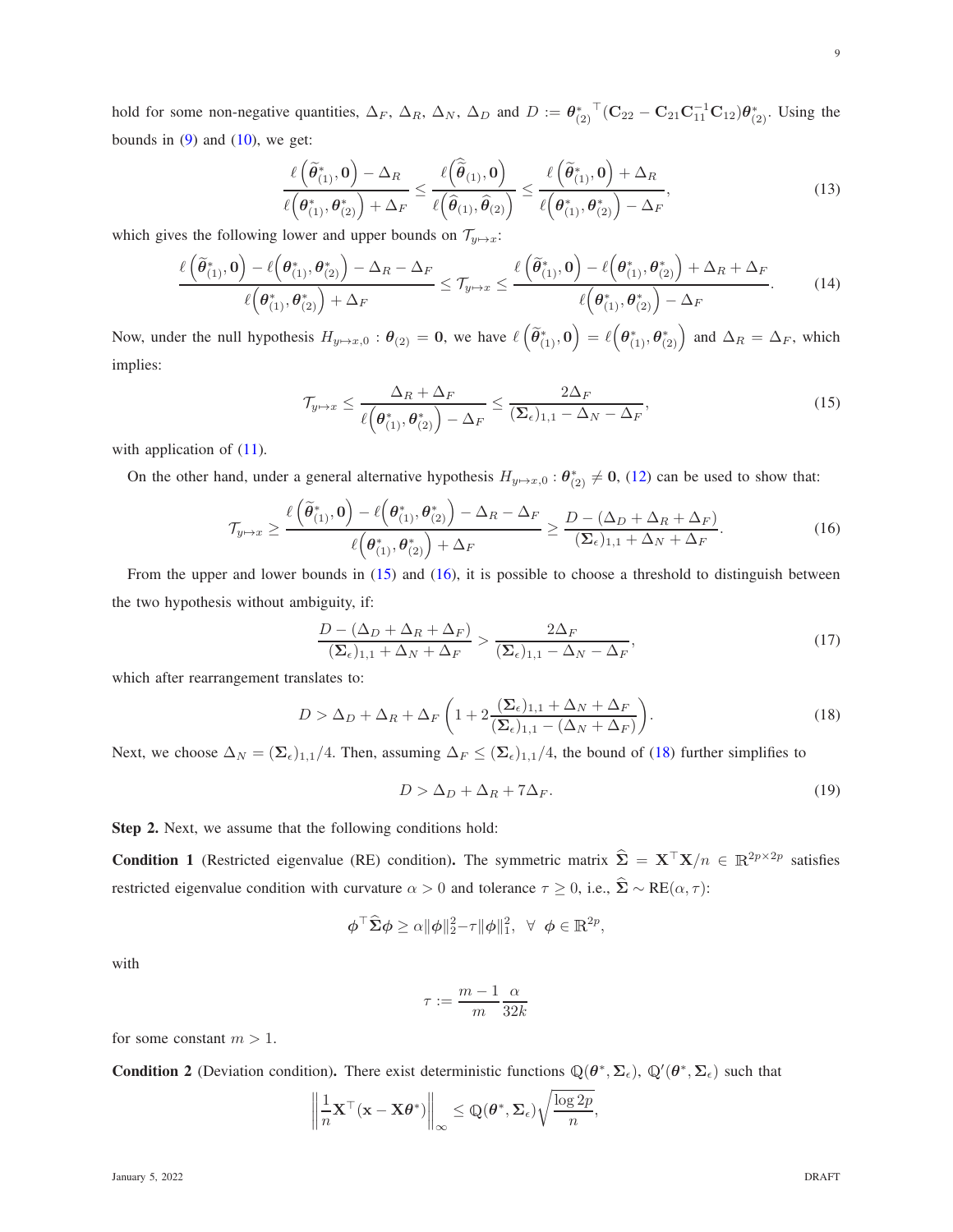$$
\left\|\frac{1}{n}\mathbf{X}_{(1)}^{\top}\left(\mathbf{x}-\mathbf{X}_{(1)}\widetilde{\boldsymbol{\theta}}_{(1)}^*\right)\right\|_{\infty}\leq \mathbb{Q}'(\boldsymbol{\theta}^*,\boldsymbol{\Sigma}_{\epsilon})\sqrt{\frac{\log 2p}{n}}.
$$

Under these conditions, we can use the expressions for the non-negative quantities,  $\Delta_F$ ,  $\Delta_R$  and  $\Delta_D$  derived in Propositions [1](#page-17-1) and [2](#page-17-2) (Appendix [A\)](#page-17-0) and Lemma [3](#page-22-0) (Appendix [C\)](#page-21-0), respectively, to obtain the following bound on the right hand side of [\(19\)](#page-8-3):

$$
\Delta_D+\Delta_R+7\Delta_F\leq a\sqrt{\frac{\log 2p}{n}}\left\|\boldsymbol{\theta}_{(2)}^*\right\|_2^2+\beta\sqrt{\frac{k\log 2p}{n}}\left\|\boldsymbol{\theta}_{(2)}^*\right\|_2+c\frac{k\log 2p}{n},
$$

where

$$
a = \frac{\alpha}{27} \left( \left\| \mathbf{C}_{11}^{-1} \mathbf{C}_{12} \right\|_{2}^{2} + 1 \right),
$$
  
\n
$$
b = \mathcal{A} \left[ \left( 32\sqrt{2m} + 73 \right) \left\| \mathbf{C}_{11}^{-1} \mathbf{C}_{12} \right\| + 1 \right],
$$
  
\n
$$
c = \frac{16\mathcal{A}^{2}}{\alpha/m} \left( \frac{168}{m+1} + 20 \right),
$$

provided the lasso problems are solved with the choice of  $\lambda_n = 4 \mathcal{A} \sqrt{\log 2p/n}$ , for  $\mathcal A$  satisfying (See Propositions [6](#page-20-0) and [7](#page-20-1) in Appendix [B\)](#page-20-2):

$$
\mathscr{A}\geq \max\left\{\mathbb{Q}(\boldsymbol{\theta}^*,\boldsymbol{\Sigma}_{\varepsilon}),\mathbb{Q}'(\boldsymbol{\theta}^*,\boldsymbol{\Sigma}_{\varepsilon})\right\}.
$$

Also, note that the assumption  $\Delta_F \leq (\Sigma_{\epsilon})_{1,1}/4$  requires:

<span id="page-9-1"></span>
$$
\frac{24}{m+1} \frac{k\lambda_n^2}{\alpha/m} \le \frac{(\Sigma_{\epsilon})_{1,1}}{4}.\tag{20}
$$

<span id="page-9-0"></span>.

and imposes an upper bound on  $\lambda_n$ . The implications of this upper bound are further discussed in *Remark 2* at the end of this section.

Next, we use the following lower bound on  $D: D \geq \widetilde{\Lambda}_{\min} ||\theta^*_{(2)}||_2^2$  $\frac{2}{2}$ , with  $\widetilde{\Lambda}_{\text{min}} := \Lambda_{\text{min}} \left( \mathbf{C}_{22} - \mathbf{C}_{21} \mathbf{C}_{11}^{-1} \mathbf{C}_{12} \right)$ , which gives the following sufficient condition for inequality [\(19\)](#page-8-3) to hold:

$$
\tilde{\Lambda}_{\min} \left\| \boldsymbol{\theta}_{(2)}^* \right\|_2^2 \ge \alpha \sqrt{\frac{\log 2p}{n}} \left\| \boldsymbol{\theta}_{(2)}^* \right\|_2^2 + \beta \sqrt{\frac{k \log 2p}{n}} \left\| \boldsymbol{\theta}_{(2)}^* \right\|_2 + c \frac{k \log 2p}{n}.
$$
\n(21)

By further requiring  $n \geq \mathcal{C}' \log(2p)$ , where

$$
\mathscr{C}' = \left(\frac{2\alpha \left(\left\|\mathbf{C}_{11}^{-1}\mathbf{C}_{12}\right\|_{2}^{2} + 1\right)}{27\widetilde{\Lambda}_{\min}}\right)^{2},\
$$

we have  $\widetilde{\Lambda}_{\min} - \alpha \sqrt{\log 2p/n} \ge \widetilde{\Lambda}_{\min}/2$ . The latter combined with [\(21\)](#page-9-0), and an application of Lemma [4](#page-23-11) (Appendix [C\)](#page-21-0) gives the sufficient condition:  $\|\theta_{(2)}^*\|_2^2 \geq \Re k \log 2p/n$  for unambiguous discrimination between the null and the *local* alternative hypothesis  $H_{y\mapsto x,0}^n : \|\theta_{(2)}^*\|_2^2 \geq \Re k \log 2p/n$ , as long as  $n \geq \max\{\mathscr{C}', \mathscr{D}'k\} \log(2p)$ , where

$$
\mathcal{B}:=\left(\frac{4\hbar^2}{\widetilde{\Lambda}_{\min}^2}+\frac{4\,c}{\widetilde{\Lambda}_{\min}}\right),\ \text{and}\ \mathcal{D}':=\frac{1536m}{m+1}\frac{\mathcal{A}^2}{\alpha(\mathbf{\Sigma}_{\epsilon})_{1,1}}
$$

Note that the condition  $n \geq \mathcal{D}'k \log(2p)$  ensures the upper bound [\(20\)](#page-9-1) on  $\lambda_n$ .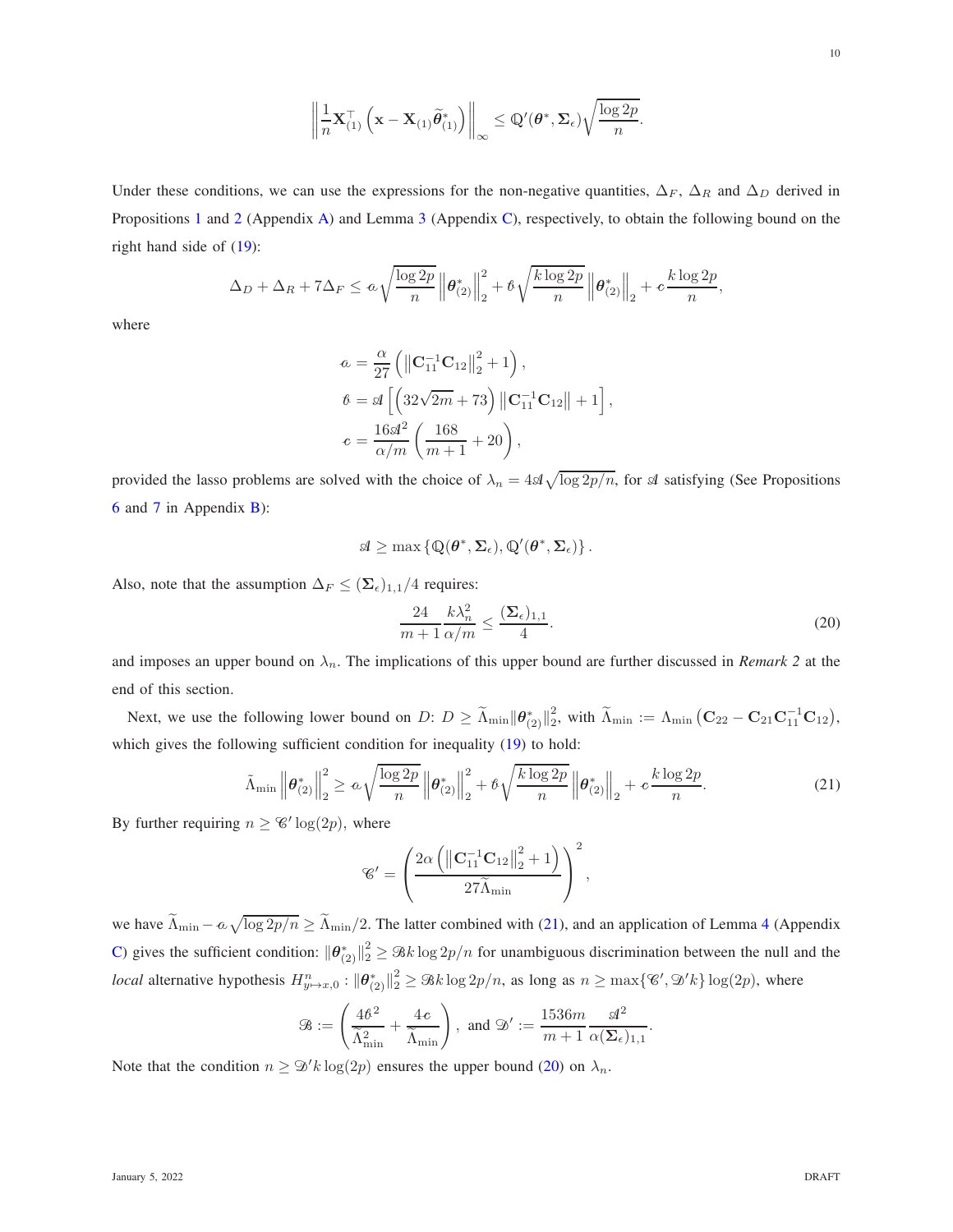$$
1 - c_1 \exp(-c_2 n \min\{\zeta^{-2}, 1\}),\tag{22}
$$

if  $n \geq C_0 \max\{\zeta^2, 1\} k \log 2p$ , for some constants  $C_0, c_1, c_2$ , and  $\zeta > 0$ ). Also, Propositions [6](#page-20-0) and [7](#page-20-1) (Appendix [B\)](#page-20-2) establish that Condition [2](#page-8-5) holds with probability at least

$$
1 - \frac{d_1}{(2p)^{d_2}} - \frac{d'_1}{(2p)^{d'_2}},\tag{23}
$$

if  $n \ge \max\{D_0, D'_0\} \log(2p)$ , for some constants  $d_1, d'_1, d_2, d'_2, D_0$ , and  $D'_0 \ (> 0)$ .

From Lemma [2](#page-21-1) (Appendix [C\)](#page-21-0), the first deviation bound [\(9\)](#page-7-1) holds with probability  $1 - 2 \exp(-n/128)$  with the choice  $\Delta_N = (\Sigma_{\epsilon})_{1,1}/4$ . Lastly, from Lemma [3](#page-22-0) (Appendix [C\)](#page-21-0), the deviation bound [\(9\)](#page-7-1) holds with probability  $1 - c_3 \exp(-c_4 n \min\{\zeta^{-2} \log 2p/n, 1\})$ , under Condition [2.](#page-8-5)

Combining the two steps, the claim of the theorem holds with probability at least

$$
1 - 2\exp\left(-\frac{n}{128}\right) - c_1\exp(-c_2n\min\{\zeta^{-2}, 1\}) - c_3\exp\left(-c_4n\min\{\zeta^{-2}\max\{D_0, D_0'\}, 1\}\right) - \frac{d_1}{(2p)^{d_2}} - \frac{d_1'}{(2p)^{d_2'}}
$$
\n(24)

if  $n \ge \max\{\mathscr{C}', \mathscr{D}''k\} \log(2p)$ , where  $\mathscr{D}'' := \max\{\mathscr{D}', C_0 \max\{\zeta^2, 1\}\}\$  and  $\mathscr{C}'' = \max\{\mathscr{C}', D_0, D'_0\}$ . Finally, this probability can be lower bounded by

$$
1 - K_1 \exp\left(-n\bar{c}\right) - \frac{K_2}{p^{\bar{d}}},
$$

where

$$
\bar{c} = \min \left\{ \frac{1}{128}, c_2, c_4, c_2 \zeta^{-2}, c_4 \zeta^{-2} \max \{ D_0, D_0' \} \right\},\
$$
  

$$
\bar{d} = \min \left\{ d_2, d_2' \right\},\
$$
  

$$
K_1 = 2 + c_1 + c_3, \qquad K_2 = \frac{d_1}{2^{d_2}} + \frac{d_1'}{2^{d_2'}}.
$$

This concludes the proof of the main theorem.

By slightly weakening the sufficient condition  $n \geq \mathcal{D}''k \log(2p)$  in Theorem [1,](#page-7-0) we arrive at the following corollary that upper bounds the false positive error probability:

<span id="page-10-0"></span>Corollary 1 (False Positive Error Probability). *Suppose that assumptions [1](#page-5-2) and [2](#page-6-0) as well as conditions [1](#page-8-4) and* [2](#page-8-5) in the proof of Theorem [1](#page-7-0) hold. Then, for some arbitrary  $t_0 > 0$ , thresholding the proposed LGC statistic Ty7→<sup>x</sup> *at a level* <sup>t</sup> > 0 *for rejecting the null hypothesis results in a false positive error probability of at most*  $2 \exp \left(-n \left/ 8 \left(1 + \gamma t_0 \sqrt{\log(2p)/n}\right)^2\right)\right)$ *with*  $\gamma := (t+2)/t$ *, if*  $n \geq 2 \max{\{\widetilde{\mathcal{D}}^2 k^2/t_0^2, 2\widetilde{\mathcal{D}} \gamma k\}} \log(2p),$ 

*for some constant*  $\widetilde{\mathfrak{D}}$  *that is explicitly given in proof.*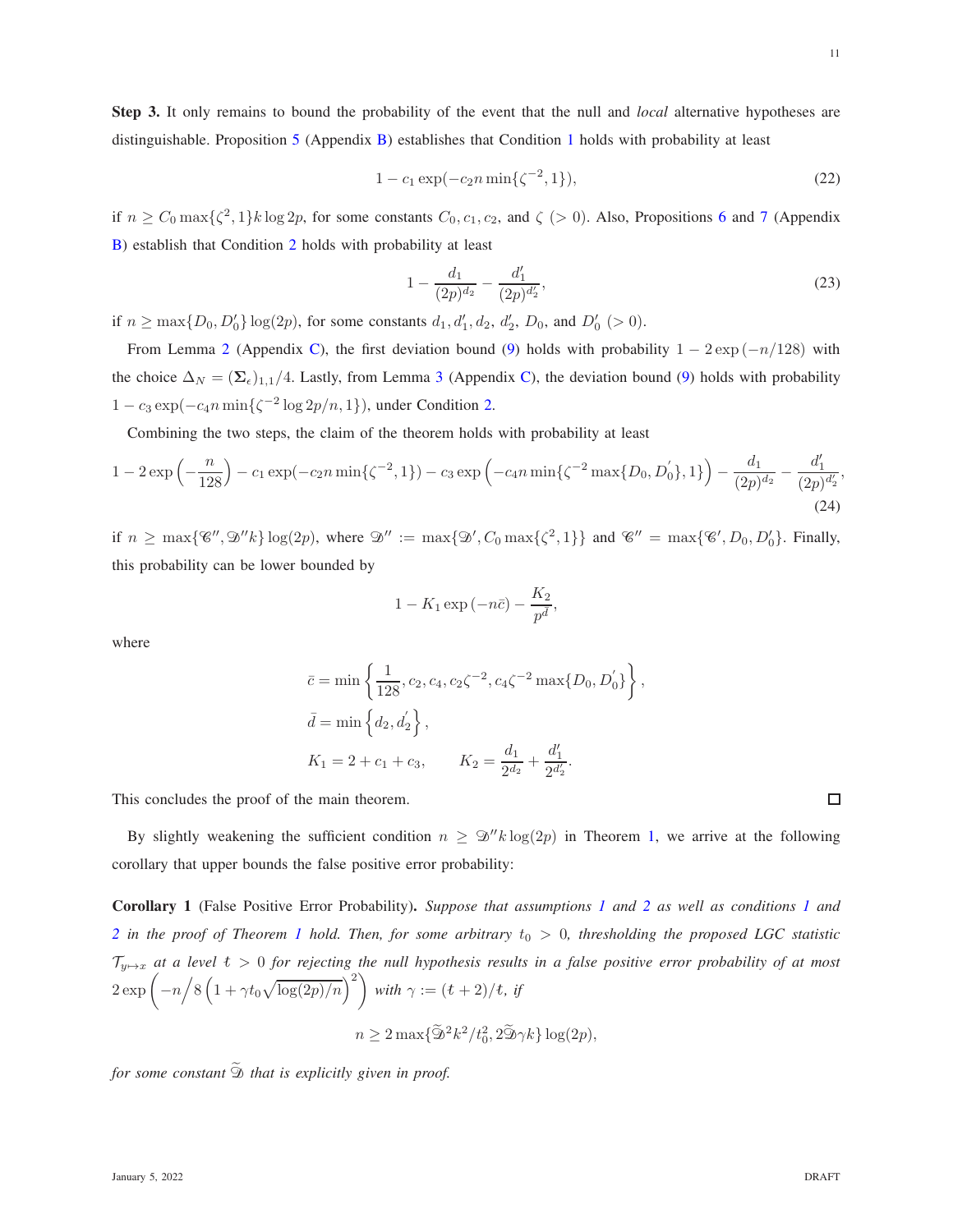<span id="page-11-1"></span><span id="page-11-0"></span>12

*Proof.* First, we note that under Condition [1](#page-8-4) and Condition [2](#page-8-5) there exist some real numbers  $s, t > 0$  such that

$$
\left| \ell\left(\boldsymbol{\theta}_{(1)}^*, \boldsymbol{\theta}_{(2)}^*\right) - (\boldsymbol{\Sigma}_{\epsilon})_{1,1} \right| \leq (\boldsymbol{\Sigma}_{\epsilon})_{1,1}/s,
$$
\n(25a)

$$
\Delta_F \le (\Sigma_{\epsilon})_{1,1} t/s. \tag{25b}
$$

This allows us to set a problem indenpendent threshold, since the upper bound on  $\mathcal{T}_{y\mapsto x}$  under the null hypothesis given in  $(15)$  simplifies to:

$$
\mathcal{T}_{y \mapsto x} \le \frac{2t/s}{1 - (1 + t)/s}.\tag{26}
$$

Now, given any threshold  $t > 0$ , we can solve for s in terms of t and t as:

$$
s = 1 + \frac{2+t}{t}t = 1 + \gamma t.
$$
 (27)

To ensure  $\Delta_F \leq (\Sigma_{\epsilon})_{1,1}t/s$ , we need the following to hold:

$$
\frac{(m+1)\alpha}{42m} \frac{(\Sigma_{\epsilon})_{1,1}}{16\mathcal{A}^2} \frac{n}{k \log(2p)} - \frac{1}{t} - \gamma \ge 0.
$$
 (28)

On the other hand, using the expression for s from [\(27\)](#page-11-0) and invoking Lemma [2](#page-21-1) (Appendix [C\)](#page-21-0) yield the following statement that can be used to bound the false positive error probability:

$$
\mathbb{P}\left[\left|\ell\left(\boldsymbol{\theta}_{(1)}^*,\boldsymbol{\theta}_{(2)}^*\right)-(\boldsymbol{\Sigma}_{\epsilon})_{1,1}\right|\geq \frac{(\boldsymbol{\Sigma}_{\epsilon})_{1,1}}{s}\right]\leq 2\exp\left(-\frac{n}{8\left(1+\gamma t\right)^2}\right).
$$
\n(29)

With a choice of  $t = t_0 \sqrt{\log(2p)/n}$  for any  $t_0 > 0$ , applying Lemma [4](#page-23-11) (Appendix [C\)](#page-21-0) on [\(28\)](#page-11-1) then gives the sampling requirement of

$$
n \ge \left(\widetilde{\mathfrak{D}}/t_0\right)^2 k^2 \log(2p) + 2\widetilde{\mathfrak{D}}\gamma k \log(2p),
$$

and the false positive error probability given in the corollary, where

$$
\widetilde{\mathfrak{D}} = \frac{42m}{(m+1)\alpha} \frac{16A^2}{(\mathbf{\Sigma}_{\epsilon})_{1,1}}.
$$

This concludes the proof of the corollary.

Note that by further choosing  $t_0 \geq \sqrt{\frac{\tilde{\mathcal{D}}k}{2\gamma}}$ , one can simplify the sampling requirement and the corresponding upper bound on false positive error probability to  $n \ge 2(\tilde{D}/t_0)^2 k^2 \log(2p)$  and  $2 \exp(-n/(1+\sqrt{8})^2)$ , respectively. The later inequality follows form the fact  $n \geq 4\widetilde{\mathfrak{D}}k\gamma \log(2p)$  which is also guaranteed by choice of  $t_0$ . □

To discuss the implications of these results, several remarks are in order:

**Remark 1.** Intuitively, detecting a GC effect arising from a small cross-regression coefficient  $\theta^*_{(2)}$  is challenging, and often requires a long observation horizon to be identified. Theorem [1](#page-7-0) quantifies this intuition via a lower bound on the norm of the cross-regression coefficients in terms of the spectral properties of the process (via  $\mathcal{B}$ ), sparsity k, sample size n and model order p. In particular, as  $\|\theta_{(2)}^*\|_2 \to 0$ , a scaling of  $n = \mathcal{O}(k \log(2p) / \|\theta_{(2)}^*\|_2^2)$  maintains the sensitivity/specificity of  $\mathcal{T}_{y\mapsto x}$  with high probability. The lower bound on  $\|\theta^*_{(2)}\|_2$  exhibits the same scaling as that in the thresholding procedure of [\[41\]](#page-25-1) (i.e., the scaling of the LASSO estimation error), as well as the classical scaling of [\[15\]](#page-24-16), [\[16\]](#page-24-2) (up to logarithmic factors), and we thus believe is not significantly improvable.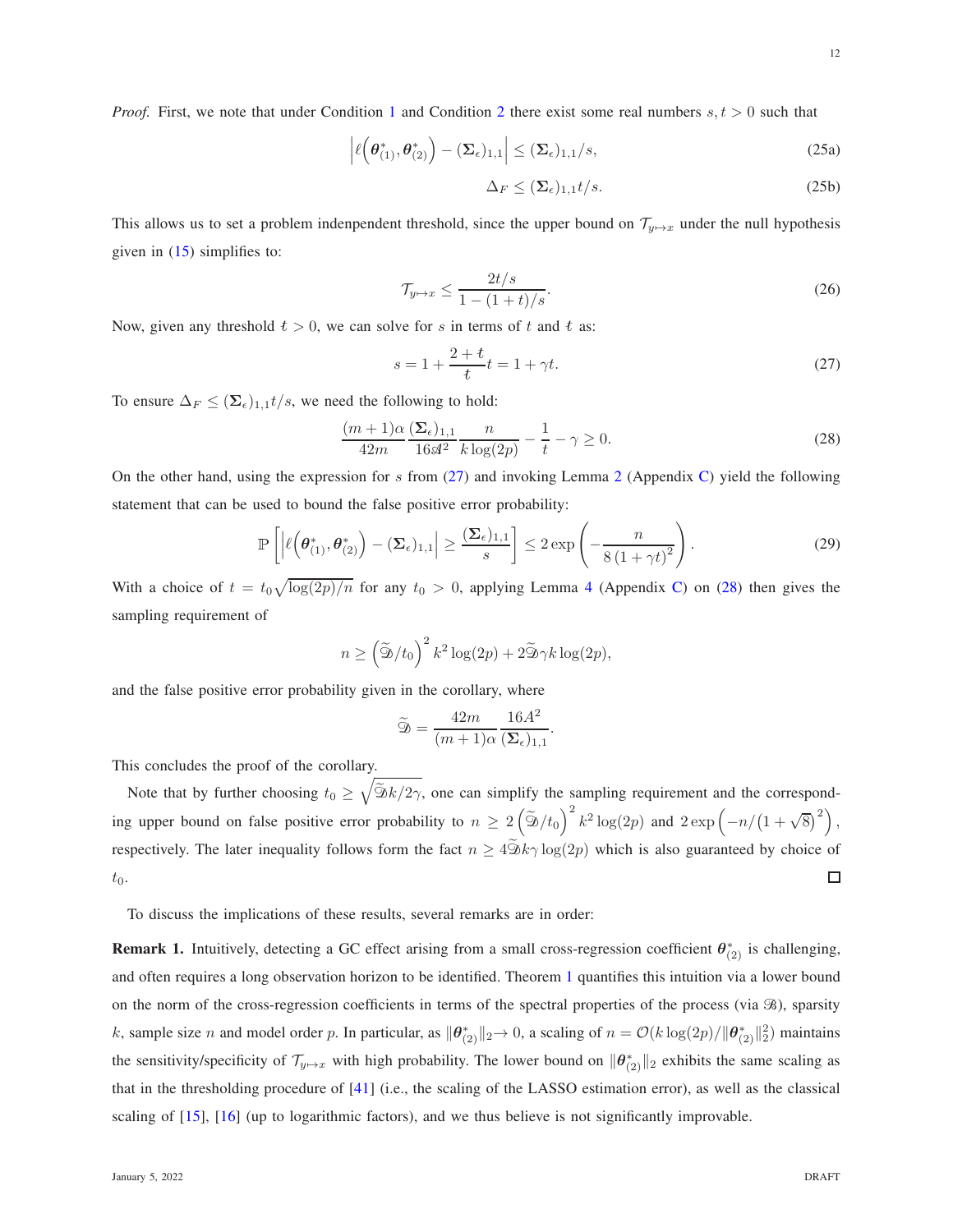Remark 2. Unlike the conventional estimation error results of the LASSO that specify a lower bound on the regularization parameter  $\lambda_n$ , Theorem [1](#page-7-0) prescribes a fixed choice of  $\lambda_n$  for both the *full* and *reduced* estimation problems in [\(6\)](#page-5-1). This is due to an interesting phenomenon revealed by our analysis: while conventional analyses of LASSO focus on the estimation performance of a single model and thus provide a lower bound on  $\lambda_n$ , in our framework we have two competing models (i.e., *full* and *reduced*) which need to be distinguishable under the null and alternative hypotheses in order to reliably detect the GC influences. The latter imposes an *upper* bound on  $\lambda_n$ . As such, there is a suitable interval for choosing  $\lambda_n$  that results in both consistent estimation and discrimination of the two models. We have presented our results using a single  $\lambda_n$  in this interval for both models, which is appealing from the user's perspective in practice, where cross-validation is often used for tuning  $\lambda_n$ . The user can select  $\lambda_n$ via cross-validation in solving the LASSO problem for the full model, and then use the same value of  $\lambda_n$  for the reduced model, thus avoiding extra computational costs of cross-validation.

Remark 3. Corollary [1](#page-10-0) bounds the false positive error probability, i.e., Type I error rate, for a simple thresholding scheme for detecting GC influences from  $\mathcal{T}_{w\mapsto x}$ , under a slightly weakened sufficient condition on n, i.e.,  $n =$  $\mathcal{O}(k^2 \log(2p))$  instead of  $n = \mathcal{O}(k \log(2p))$ . This non-asymptotic result provides a principled guideline for choosing a threshold that controls the false positive error rate. As such, this result extends the conventional statistical testing framework based on the asymptotics of log-likelihood ratio statistic using OLS to the non-asymptotic setting using the LASSO. This result can further be utilized in the assignment of *p*-values (i.e., the false positive error probability when the observed LGC statistic is used as the threshold), as is commonly done in the conventional OLS-based setting based on the asymptotic  $\chi^2$  distribution under the null hypothesis. Another advantage of our non-asymptotic result is the involvement of some free variables (e.g.,  $t_0$ ), which can be arbitrarily chosen to sharpen the tests (See, for example, Section [IV-B\)](#page-15-0).

Remark 4. We have presented our results for a BVAR model in order to parallel the classical GC analysis. Our results can be extended to the general MVAR setting by using the *conditional* notion of Geweke [\[9\]](#page-23-7) in a natural fashion, given that Condition [1](#page-8-4) and Condition [2](#page-8-5) readily generalize to this setting. To elaborate on this point, consider a case where the BVAR(p) model in [\(1\)](#page-2-1) is augmented by  $(d-2)$  other time series to result in a general d-dimensional  $\text{MVAR}(p)$  setting. Following the formulation of Section [II-C,](#page-4-0) the conditional LGC statistic can be defined as:

$$
\mathcal{T}_{y \mapsto x} := \frac{\ell\left(\widehat{\widehat{\boldsymbol{\theta}}}_{(1)}, \mathbf{0}, \widehat{\widehat{\boldsymbol{\theta}}}_{(3)}, \cdots, \widehat{\widehat{\boldsymbol{\theta}}}_{(d)}\right)}{\ell\left(\widehat{\boldsymbol{\theta}}_{(1)}, \widehat{\boldsymbol{\theta}}_{(2)}, \widehat{\boldsymbol{\theta}}_{(3)}, \cdots, \widehat{\boldsymbol{\theta}}_{(d)}\right)} - 1,
$$
\n(30)

where  $\tilde{\theta}_{(i)}$  and  $\hat{\theta}_{(i)}$  denote the MVAR parameters from the i<sup>th</sup> process to the first time series, under the *reduced* and *full* models, respectively. Then, using a similar procedure as in the proof of Theorem [1](#page-7-0) and Corollary [1,](#page-10-0) the results can be extended to this setting, by replacing the various occurrences of  $2p$  by  $dp$  and by adopting slightly different constants.

Remark 5. The constants in the proof of Theorem [1](#page-7-0) and Corollary [1](#page-10-0) solely depend on the joint spectrum of processes  $x_t, y_t$  as well as some absolute constants. As an illustrative example, by assuming  $\Sigma_{\epsilon} = 0.01$ ,  $\mu_{\text{max}}(A) = 0.9$ ,  $\mu_{\min}(\mathbf{A}) = \mu_{\min}(\mathbf{A}) = 0.01, \ \widetilde{\Lambda}_{\min} = 0.7, \ \|\mathbf{C}_{11}^{-1}\mathbf{C}_{12}\|_2 = 0.5, \ \|\[\mathbf{C}_{11}^{-1}\mathbf{C}_{12}; \mathbf{I}]\boldsymbol{\theta}_{(2)}^*\|_2 = 1.5, \ m = 8, \ d_0 = 5.2 \times 10^{-4},$ 

13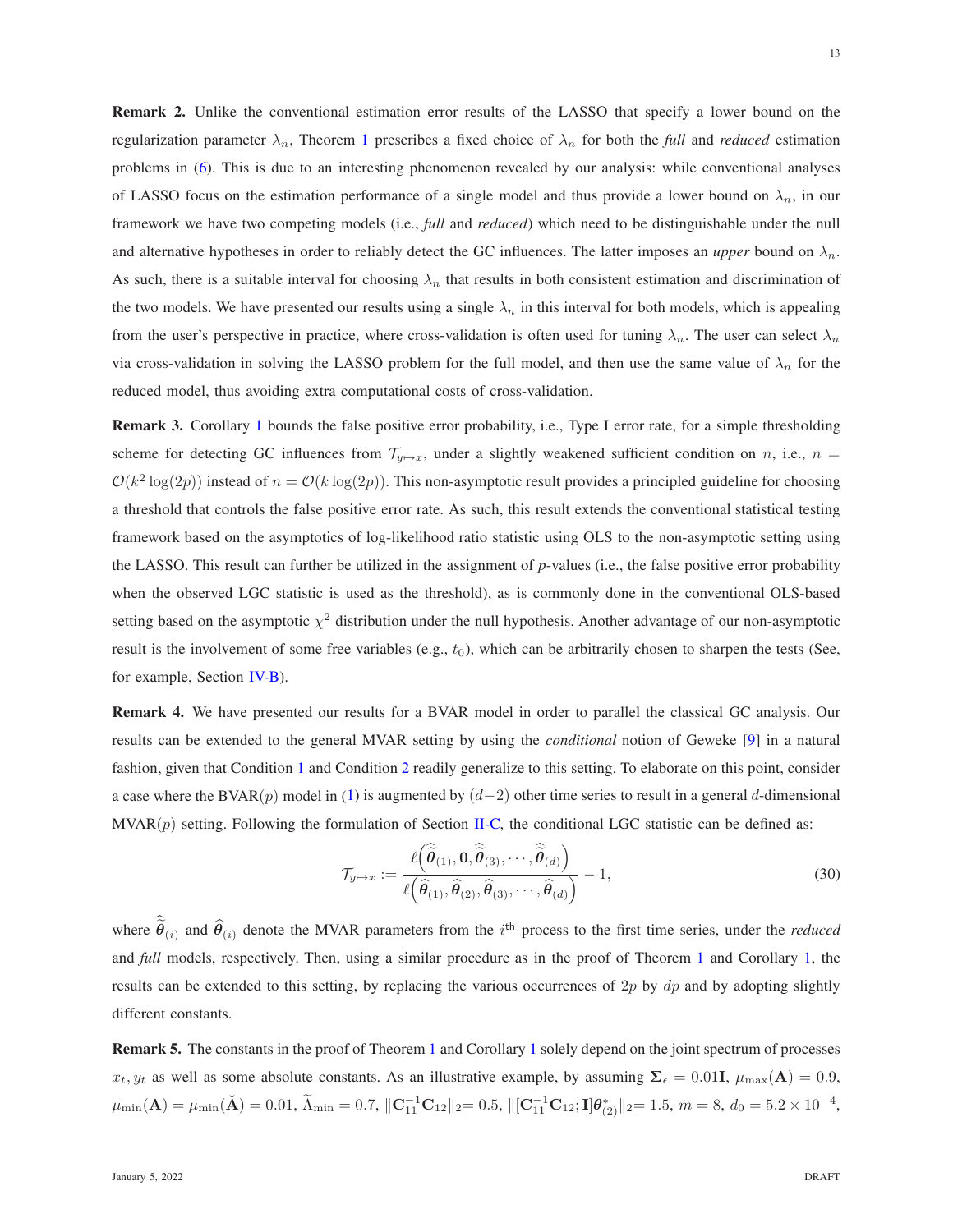$d_0' = 4.2 \times 10^{-4}$  $d_0' = 4.2 \times 10^{-4}$  $d_0' = 4.2 \times 10^{-4}$ ,  $D_0 = 100$ ,  $C_0 = 10^{-6}$ , and  $c = 0.02$ , the key constants in Theorem 1 take the following numerical values:  $\mathcal{A} = 10^{-3}$ ,  $\mathcal{B} = 5.136$ ,  $\mathcal{C}' = 7.41 \times 10^{-4}$ ,  $\mathcal{D} = 24.38$ ,  $K_1 = 6$ ,  $K_2 = 6$ ,  $\bar{c} = 2.06 \times 10^{-4}$  and  $d = 1$ . These translate to  $\lambda_n = 10^{-3} \sqrt{\log (2p)/n}$ , a requirement of  $n > \max\{100, 24.38k\} \log(2p)$ , local alternative hypotheses satisfying  $\|\theta_{(2)}^*\|_2^2 > 5.136k\log(2p)/n$ , and failure probability  $\langle 6 \exp(-2.06 \times 10^{-6}n) + 6/p$ . Similarly, for Corollary [1,](#page-10-0) we get  $\widetilde{\mathfrak{D}} = 10.67$ , translating to a sample size requirement of  $n > 2 \max\{28.46k^2, 396k\} \log(2p)$ (with  $t_0 = 2$  and  $t = 0.114$ ). The potentially large numerical values of some of these constants suggest that the non-asymptotic advantage may come with large values of  $n$  and  $p$ .

# IV. APPLICATION TO SIMULATED AND EXPERIMENTALLY-RECORDED DATA

<span id="page-13-0"></span>In this section, we examine our theoretical results through application to simulated and real data, and by comparing the performance of classical OLS-based GC and the proposed LGC statistic in detecting GC influences. We use the fast implementation in [\[64\]](#page-25-17) to solve the LASSO problems. Unless otherwise stated, the regularization parameter  $\lambda_n$  is chosen via five-fold cross-validation performed over the *full* model, with the same  $\lambda_n$  used for the *reduced* model.

#### *A. Simulation Studies*

We simulated three time series  $x_t, y_t, z_t$  according to the sparse MVAR(11) model:

$$
x_t = -0.67x_{t-1} + 0.2x_{t-5} - 0.1x_{t-11} + 0.05z_{t-3} + \nu_{1,t}
$$
  
\n
$$
y_t = -0.62y_{t-1} + 0.1y_{t-5} - 0.2y_{t-11} - 0.1x_{t-2} - 0.1x_{t-3}
$$
  
\n
$$
+ 0.5x_{t-11} - 0.001z_{t-4} - 0.004z_{t-5} + \sqrt{0.6}\nu_{2,t}
$$
  
\n
$$
z_t = -0.9025z_{t-2} + \nu_{3,t}
$$

where  $\nu_{i,t} \sim \mathcal{N}(0, 1)$ , i.i.d. for  $i = 1, 2, 3$ . In this model,  $x_t$  has a direct causal influence on  $y_t$ , but there is no causal influence from  $y_t$  to  $x_t$ . The *latent* process  $z_t$ , however, influences both  $x_t$  and  $y_t$  (Fig. [1\(](#page-13-1)a)). As such, the correlated process noise components  $\epsilon_t$  and  $\epsilon'_t$  in [\(1\)](#page-2-1) are modeled as  $0.05z_{t-3} + v_{1,t}$  and  $-0.001z_{t-4} - 0.004z_{t-5} + \sqrt{0.6}v_{2,t}$ ,

<span id="page-13-1"></span>

Fig. 1: Simulation Results. (a) Ground truth causality pattern. (b) Estimation setup, in which  $z_t$  is latent and thus introduces a spurious causal link (dashed gray arrow) from  $y_t$  to  $x_t$ . (c) Effect of  $\lambda_n$  on the LGC statistics for  $n = 250, p = 100$ . The LGC statistics  $\mathcal{T}_{y \mapsto x}$  (red) and  $\mathcal{T}_{x \mapsto y}$  (blue) are separable for a suitable range of  $\lambda_n$ , marked by the dashed vertical lines (colored hulls show the range of LGC over 30 realizations).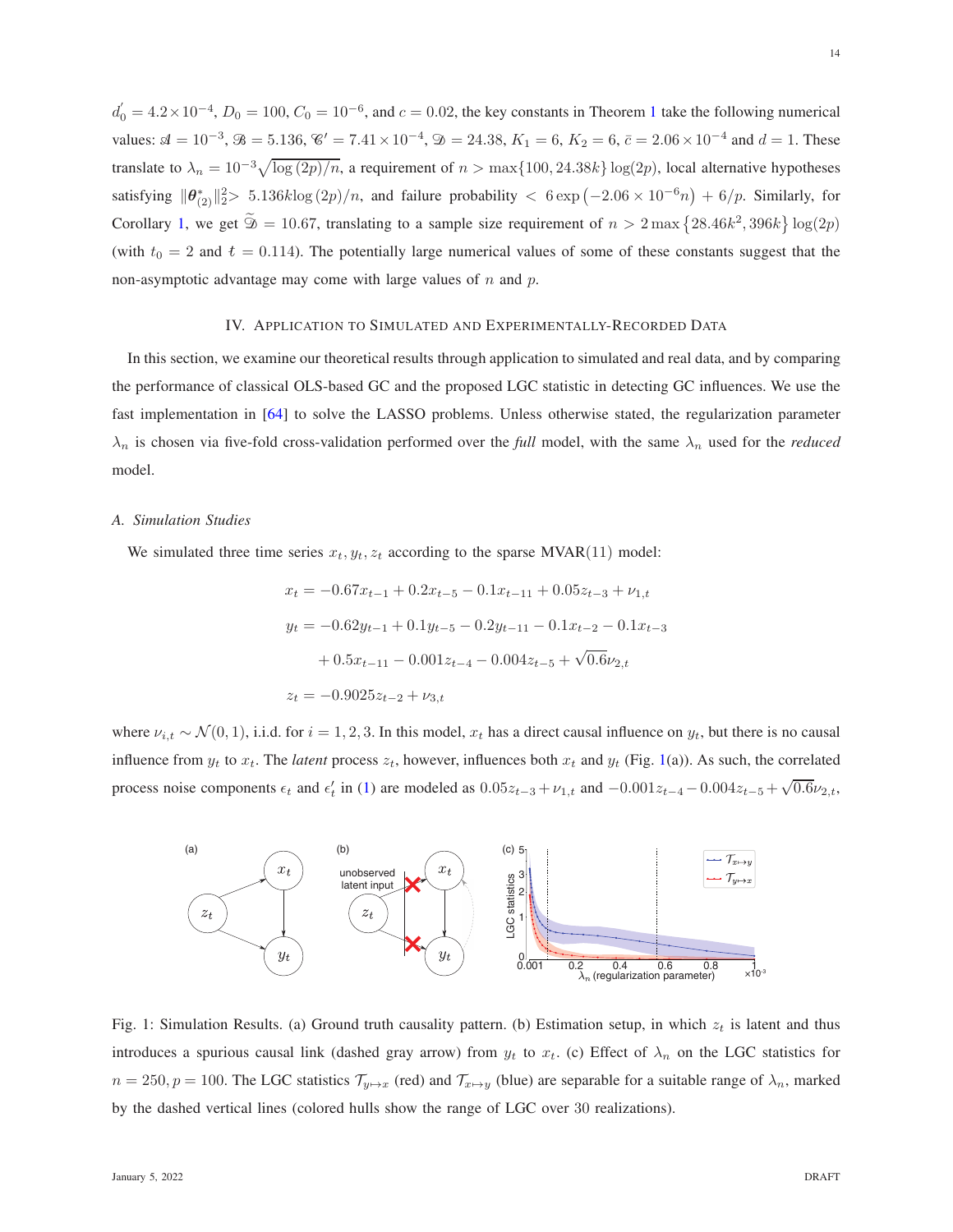<span id="page-14-0"></span>

Fig. 2: Simulation Results (continued). LASSO-based (left) and OLS-based ( $\lambda_n = 0$ , right) LGC statistics  $\mathcal{T}_{y \mapsto x}$ (red) and  $\mathcal{T}_{x\mapsto y}$  (blue) obtained by varying n for fixed  $p = 100$  (top panels (a) and (b)) and varying the model order p for fixed  $n = 300$  (bottom panels (c) and (d)). The dashed lines in panels (a) and (c) show the threshold t at a false positive error level of 0.01 (colored hulls show the range LGC over 30 realizations).

respectively. As shown in Fig. [1\(](#page-13-1)b), removing  $z_t$  from the analysis indeed induces a false (i.e., indirect) causal influence from  $y_t$  to  $x_t$ . We performed two sets of numerical experiments to evaluate the effects of  $\lambda_n$ , n, and p on the identification of GC influences between  $x_t$  and  $y_t$  based on  $\mathcal{T}_{y \mapsto x}$  and  $\mathcal{T}_{x \mapsto y}$ :

*1) Evaluating the Effect of*  $\lambda_n$ : Fig. [1\(](#page-13-1)c) shows the LGC statistics  $\mathcal{T}_{y\mapsto x}$  (red) and  $\mathcal{T}_{x\mapsto y}$  (blue) for  $n = 250$ and  $p = 100$ , obtained by varying  $\lambda_n$  in the interval  $[10^{-6}, 10^{-3}]$  uniformly in the log-scale. The dotted lines and colored hulls represent the average and range of the values, respectively, over 30 realizations. As discussed in *Remark 2*, there is an evident range of  $\lambda_n$  that provides a meaningful separation between  $\mathcal{T}_{y\mapsto x}$  and  $\mathcal{T}_{x\mapsto y}$ , which is marked by the dashed vertical lines in Fig. [1\(](#page-13-1)c).

2) Evaluating the Effect of the Sample Size n: We fixed a model order of  $p = 100$  and varied n uniformly in the interval [100, 1000]. Fig. [2\(](#page-14-0)a) and (b) show the resulting LGC statistics  $\mathcal{T}_{y\mapsto x}$  and  $\mathcal{T}_{x\mapsto y}$  corresponding to the LASSO and OLS ( $\lambda_n = 0$ ), respectively. In Fig. [2\(](#page-14-0)a), we also plotted the threshold t corresponding to a false positive probability of 0.0[1](#page-10-0), according to Corollary 1 (dashed line). As n grows larger, the ranges of the two LGC statistics are saliently separated. The proposed thresholding rule of Corollary [1](#page-10-0) is also able to correctly identify the true GC effects for  $n \ge 250$ .

The OLS results shown in Fig. [2\(](#page-14-0)b), however, require much larger values of  $n$  to be stable, whereas the LGC statistic provided by the LASSO (Fig. [2\(](#page-14-0)a)) are stable even for  $n < 2p$ . In addition, OLS requires  $n \ge 400$  for the ranges of the GC measures to be distinguishable.

*3) Evaluating the Effect of the Model Order p:* Finally, we fixed  $n = 300$  and varied p in the interval [10, 300] uniformly in the log-scale. Fig. [2\(](#page-14-0)c) and (d) show the corresponding GC measures for the LASSO and OLS,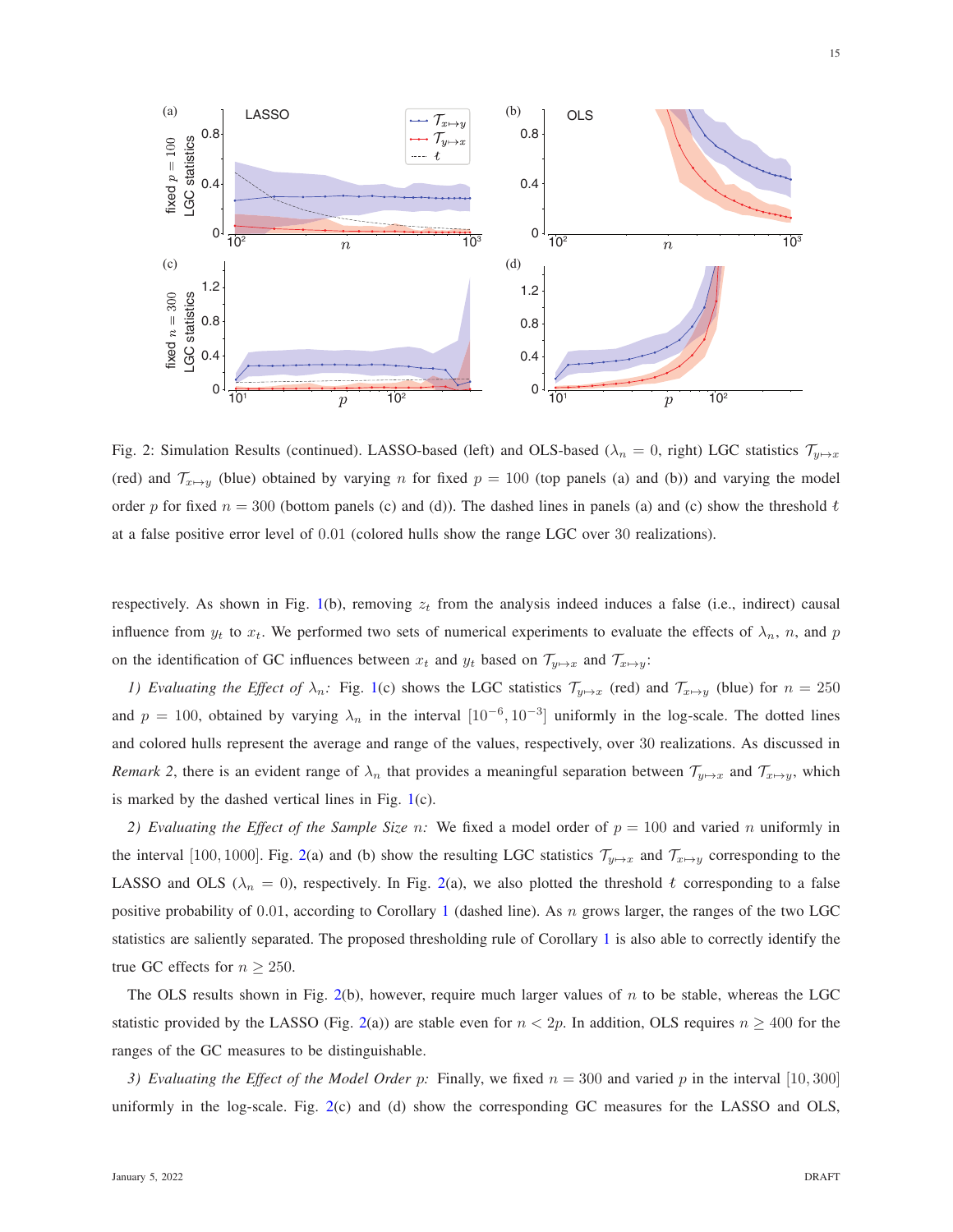respectively, along with the threshold t corresponding to a false positive probability of 0.01. For  $p \ll n$ , the LASSO and OLS exhibit similar performance. But, the OLS-based GC measures become unstable for  $p \approx n$ , whereas those of the LASSO remain stable throughout. The LGC statistics also remain saliently separable over a wider range of p for the LASSO, as compared to their OLS counterparts.

# <span id="page-15-0"></span>*B. Application to Experimentally-Recoded Neural Data from General Anesthesia*

Finally, we present an application to simultaneous local field potentials (LFPs) and an ensemble of single-unit recordings from the temporal cortex in a human subject under Propofol-induced general anesthesia (Data from [\[65\]](#page-25-18)). The LFP signal is the electrical field potential measured at the cortical surface and represents mesoscale dynamics of brain activity with both cortical and subcortical (e.g., thalamic) origins. Single-unit spike recordings, on the other hand, represent the neuronal scale cortical dynamics.

Brain states under anesthesia and sleep are associated with the emergence of periodic and profound suppression of neuronal spiking activity that is strongly phase-locked to the peaks of the LFP slow oscillations [\[65\]](#page-25-18)–[\[68\]](#page-26-0). Specifically, by comparing the average LFP signals triggered at the trough of the slow oscillations under no-spike and many-spike conditions, [\[66\]](#page-25-19) argues that neuronal spiking activity may have a causal role in high-amplitude peaks of the slow oscillations manifested in the LFP. Here, we examine the role of neuronal spiking activity in mediating the LFP slow oscillations by assessing the GC influences between them.

We use a time duration of 51.2s during anesthesia, corresponding to  $n = 1280$  samples (sampling frequency of 25 Hz). The ensemble spiking activity is represented by its peristimulus time histogram (PSTH) (i.e., ensemble average over 23 units). Fig. [3\(](#page-15-1)a) shows the LFP (green) and PSTH (orange) signals used in the analysis. We use

<span id="page-15-1"></span>

Fig. 3: Analysis of neural data from general anesthesia. (a) LFP (green) and PSTH (orange) traces for a time window of duration 51.2 s. (b) BVAR parameter estimates corresponding to the *full* models for LASSO (top) and OLS (bottom).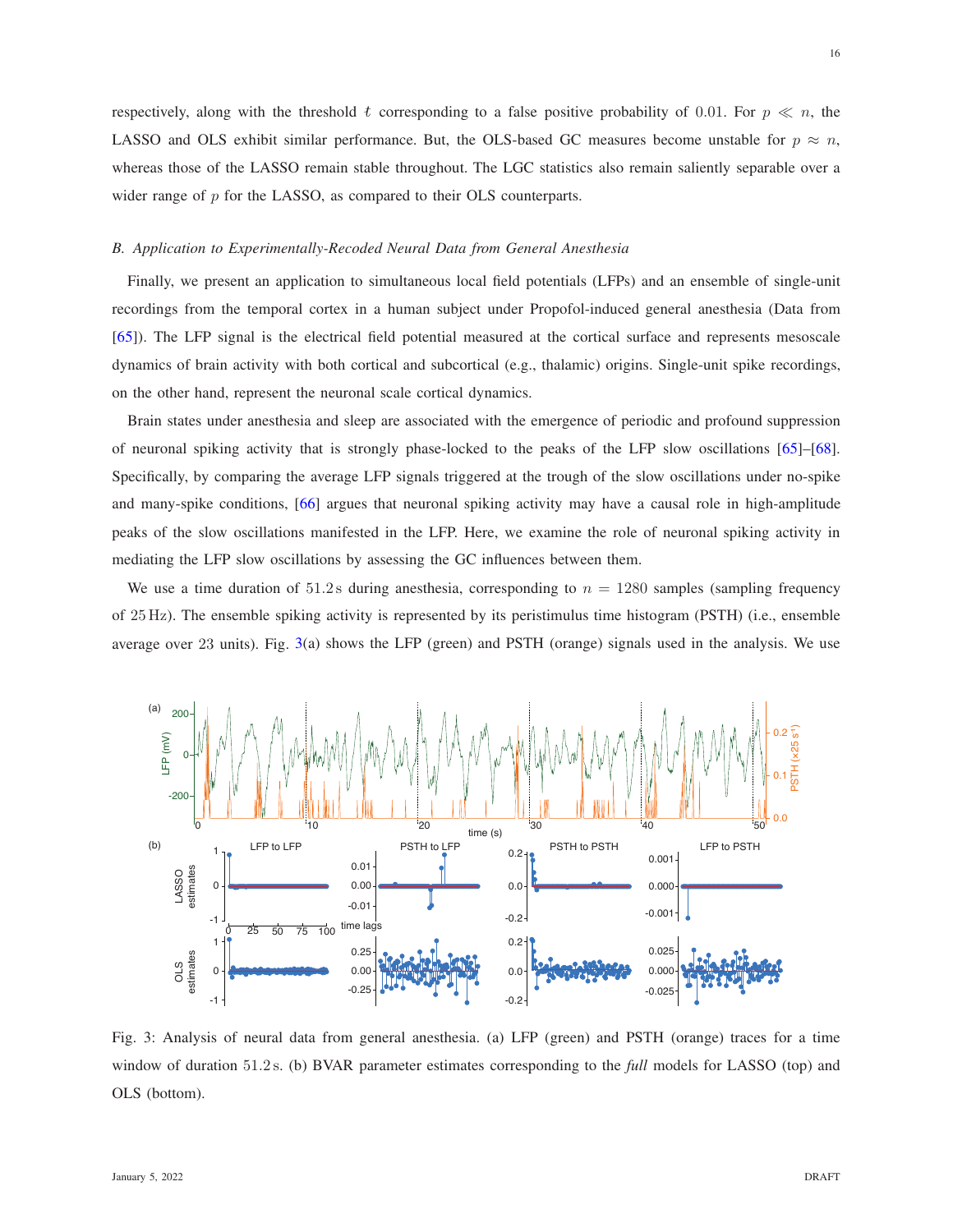TABLE I: Obtained LGC Statistics and *p*-values

|                                                  | LASSO          | OLS            |
|--------------------------------------------------|----------------|----------------|
| $\mathcal{T}_{\mathsf{LFP}\mapsto\mathsf{PSTH}}$ | 0.0055(0.1079) | 0.1001(0.1832) |
| $\mathcal{T}_{\mathsf{PSTH}\mapsto\mathsf{LFP}}$ | 0.0096(0.0015) | 0.1046(0.1135) |

<span id="page-16-1"></span>a model order of  $p = 100$ , corresponding to a history length of 4s, to ensure that slow oscillations (∼0.25 Hz to 0.5 Hz) can be captured by the BVAR model.

Fig. [3\(](#page-15-1)b) shows the estimated BVAR coefficients by the LASSO (top) and OLS (bottom). A visual comparison of the two sets of coefficients suggests that OLS has likely over-fitted the data. The corresponding LGC statistics  $\tau_{\text{LFP}\rightarrow\text{PSTH}}$  and  $\tau_{\text{PSTH}\rightarrow\text{LFP}}$  for both methods are reported in Table [I.](#page-16-1) The numbers in parentheses show the *p*values, i.e., the false positive error probability, when the observed GC statistics are used as thresholds. For the LGC statistics, the *p*-values are computed via Corollary [1](#page-10-0) (with an arbitrary choice of  $t_0 = 0.25$ ), while in the conventional OLS setting we used the  $\chi^2$  distribution against the threshold  $\mathcal{F}_{x\mapsto y} = \log(1 + \mathcal{T}_{x\mapsto y})$ .

For a false positive error probability of 0.0[1](#page-10-0), Corollary 1 clearly detects the GC effect PSTH  $\mapsto$  LFP (boldface number) as significant, and discards the GC effect LFP  $\mapsto$  PSTH. The conventional  $\chi^2$  test applied to the classical GC statistics  $\mathcal{F}_{\textsf{LFP}\mapsto\textsf{PSTH}}$  and  $\mathcal{F}_{\textsf{PSTH}\mapsto\textsf{LFP}}$ , however, fails to detect any GC influence, even at a significance level as high as 0.05. The outcome of the LASSO-based LGC analysis is therefore consistent with the aforementioned hypothesis in [\[66\]](#page-25-19) on the causal role of spiking activity in mediating the LFP dynamics.

## V. CONCLUDING REMARKS

<span id="page-16-0"></span>In this work, we proposed a GC statistic based on the LASSO parameter estimates, namely the LGC statistic, in order to identify GC influences in a canonical sparse BVAR model with correlated process noise. By analyzing the non-asymptotic properties of LGC statistic, we established that the well-known sufficient conditions for the consistency of LASSO also suffice for accurate identification of GC influences. By slightly weakening these conditions, we also analyzed the false positive error performance of a simple thresholding rule for detecting GC influences. We validated our theoretical claims through application to simulated and experimentally-recorded neural data from general anesthesia. In particular, we showed that the proposed LGC statistic is able to identify a GC effect from spiking activity to LFP slow oscillations under anesthesia, whereas the conventional OLS-based GC analysis does not detect this effect. Our contribution compared to existing literature is to provide a simple statistic inspired by the classical log-likelihood ratio statistic used for GC analysis, which can be directly computed from the LASSO estimates without the need to resort to de-biasing procedures or asymptotic results for testing. Future work includes extending our results to autoregressive generalized linear models with time-varying parameters.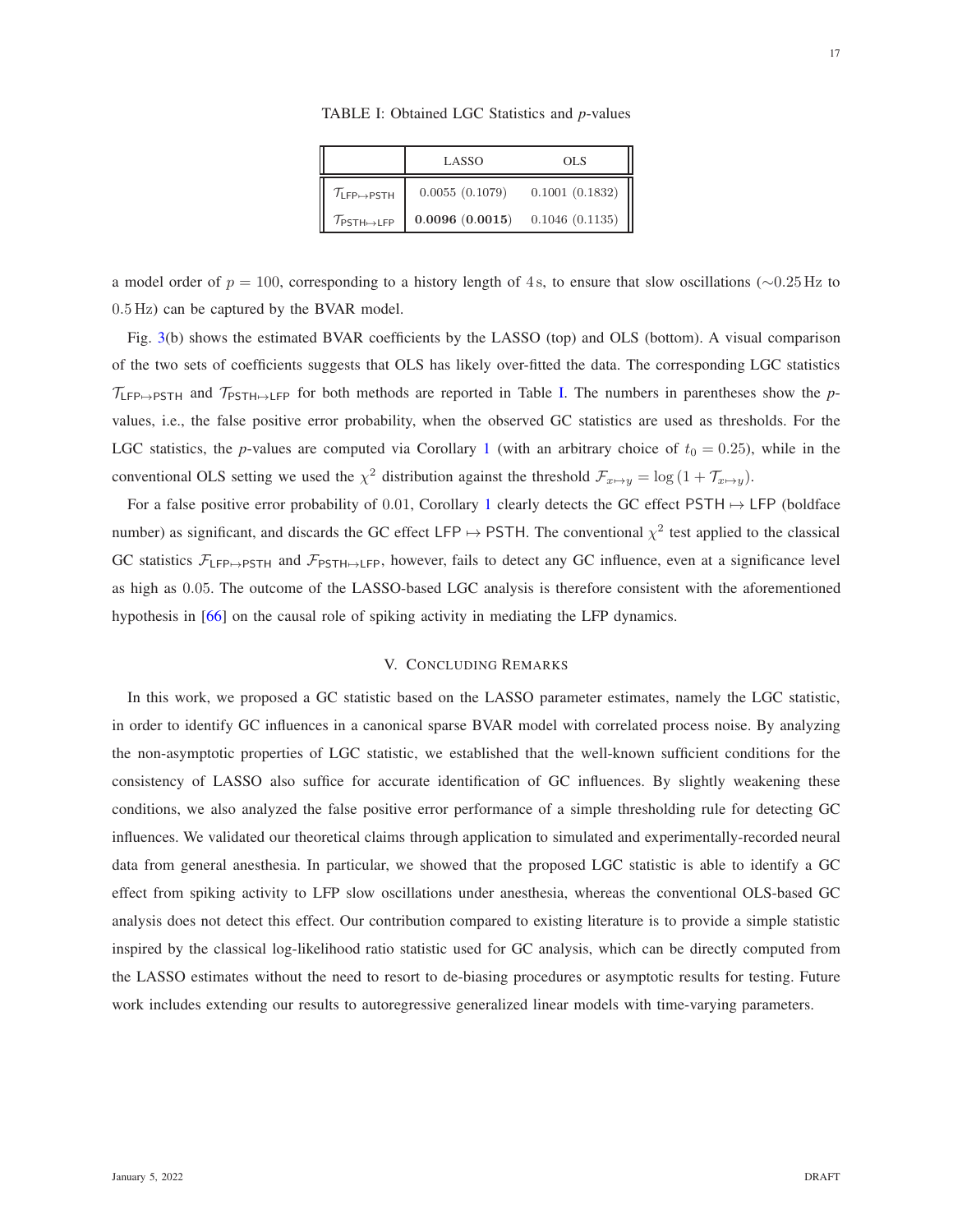## <span id="page-17-5"></span><span id="page-17-3"></span><span id="page-17-0"></span>APPENDIX A

## PREDICTION ERROR ANALYSIS OF THE FULL AND REDUCED MODELS

In this section, we establish the deviation bounds of [\(9\)](#page-7-1) and [\(10\)](#page-7-2) under Conditions [1](#page-8-4) and [2.](#page-8-5) Note that both the *full* and *reduced* models share the same RE condition (Condition [1\)](#page-8-4), since the *reduced* model is nested within the *full* model. However, the deviation conditions required by Condition [2](#page-8-5) are different for the two models. For the *full* model, we require:

$$
\left\| \frac{1}{n} \mathbf{X}^{\top} (\mathbf{x} - \mathbf{X} \boldsymbol{\theta}^*) \right\|_{\infty} \le \mathbb{Q}(\boldsymbol{\theta}^*, \boldsymbol{\Sigma}_{\epsilon}) \sqrt{\frac{\log 2p}{n}},\tag{31}
$$

for some deterministic function  $\mathbb{Q}(\theta^*, \Sigma_{\epsilon})$ . In the *reduced* model, however, we require

$$
\left\| \frac{1}{n} \mathbf{X}_{(1)}^{\top} \left( \mathbf{x} - \mathbf{X}_{(1)} \widetilde{\boldsymbol{\theta}}_{(1)}^* \right) \right\|_{\infty} \leq \mathbb{Q}'(\boldsymbol{\theta}^*, \boldsymbol{\Sigma}_{\epsilon}) \sqrt{\frac{\log 2p}{n}}
$$
(32)

for another deterministic function  $\mathbb{Q}'(\theta^*, \Sigma_{\epsilon})$ . These conditions guarantee consistent and stable recovery of the autoregressive parameters in the LASSO problems of [\(6\)](#page-5-1), and hence lead to suitable deviation results for both the *full* and *reduced* models.

<span id="page-17-1"></span>**Proposition 1** (Deviation Result for the *Full* Model). *Suppose*  $\hat{\Sigma} \sim RE(\alpha, \tau)$ *, with*  $\tau$  *satisfying* 32k $\tau/\alpha$  =  $(m-1)/m$  for some  $m>1$  and  $(X, x)$  satisfying the deviation bound [\(31\)](#page-17-3). Then for any  $\lambda_n \geq 4\mathbb{Q}(\theta^*, \Sigma_{\epsilon})\sqrt{\log(2p)/n}$ , *the solution to the* full *model in* [\(6\)](#page-5-1) *satisfies:*

$$
\left| \ell\left(\widehat{\boldsymbol{\theta}}_{(1)}, \widehat{\boldsymbol{\theta}}_{(2)}\right) - \ell\left(\boldsymbol{\theta}_{(1)}^*, \boldsymbol{\theta}_{(2)}^*\right) \right| \le \frac{24}{m+1} \frac{k\lambda_n^2}{\alpha/m} =: \Delta_F.
$$
\n(33)

*Proof.* For the *full* model, we have:

$$
\ell\left(\widehat{\boldsymbol{\theta}}_{(1)},\widehat{\boldsymbol{\theta}}_{(2)}\right)-\ell\left(\boldsymbol{\theta}_{(1)}^*,\boldsymbol{\theta}_{(2)}^*\right)=\frac{1}{n}(\widehat{\boldsymbol{\theta}}-\boldsymbol{\theta}^*)^\top\mathbf{X}^\top\mathbf{X}(\widehat{\boldsymbol{\theta}}-\boldsymbol{\theta}^*)+\frac{2}{n}(\widehat{\boldsymbol{\theta}}-\boldsymbol{\theta}^*)^\top\mathbf{X}^\top(\mathbf{x}-\mathbf{X}\boldsymbol{\theta}^*).
$$
 (34)

To obtain bounds on the left hand side of [\(34\)](#page-17-4), we bound the terms on the right hand side individually. The bound on the first term follows from [\(39\)](#page-18-0) on the consistency of the LASSO under the RE and deviation bound assumptions (See Proposition [3\)](#page-18-1),

<span id="page-17-4"></span>
$$
\frac{1}{n}(\widehat{\boldsymbol{\theta}} - \boldsymbol{\theta}^*)^\top \mathbf{X}^\top \mathbf{X} (\widehat{\boldsymbol{\theta}} - \boldsymbol{\theta}^*) \le \frac{18m}{m+1} \frac{k \lambda_n^2}{\alpha},
$$

while the second terms can be bounded using  $(38)$  as

$$
\left|\frac{1}{n}(\widehat{\theta}-\theta^*)^\top\mathbf{X}^\top(\mathbf{x}-\mathbf{X}\theta^*)\right|\leq \left\|\widehat{\theta}-\theta^*\right\|_1\left\|\frac{1}{n}\mathbf{X}^\top(\mathbf{x}-\mathbf{X}\theta^*)\right\|_{\infty}\leq \frac{3m}{m+1}\frac{k\lambda_n^2}{\alpha},
$$

where we have used the choice of  $\lambda_n$  and [\(31\)](#page-17-3) to conclude:

$$
\|\mathbf{X}^{\top}(\mathbf{x}-\mathbf{X}\boldsymbol{\theta}^*)\|_{\infty}\leq \frac{\lambda_n}{4}.
$$

Combining these two bounds via the triangle inequality concludes the proof.

<span id="page-17-2"></span>**Proposition 2** (Deviation Result for the *Reduced* Model). *Suppose*  $\hat{\Sigma} \sim RE(\alpha, \tau)$ *, with*  $\tau$  *satisfying* 32k $\tau/\alpha$  =  $(m-1)/m$  *for some*  $m > 1$  *and*  $(X_{(1)}, x)$  *satisfying the deviation bound* [\(32\)](#page-17-5)*. Let J denote the support of*  $\theta_{(1)}^*$ *,*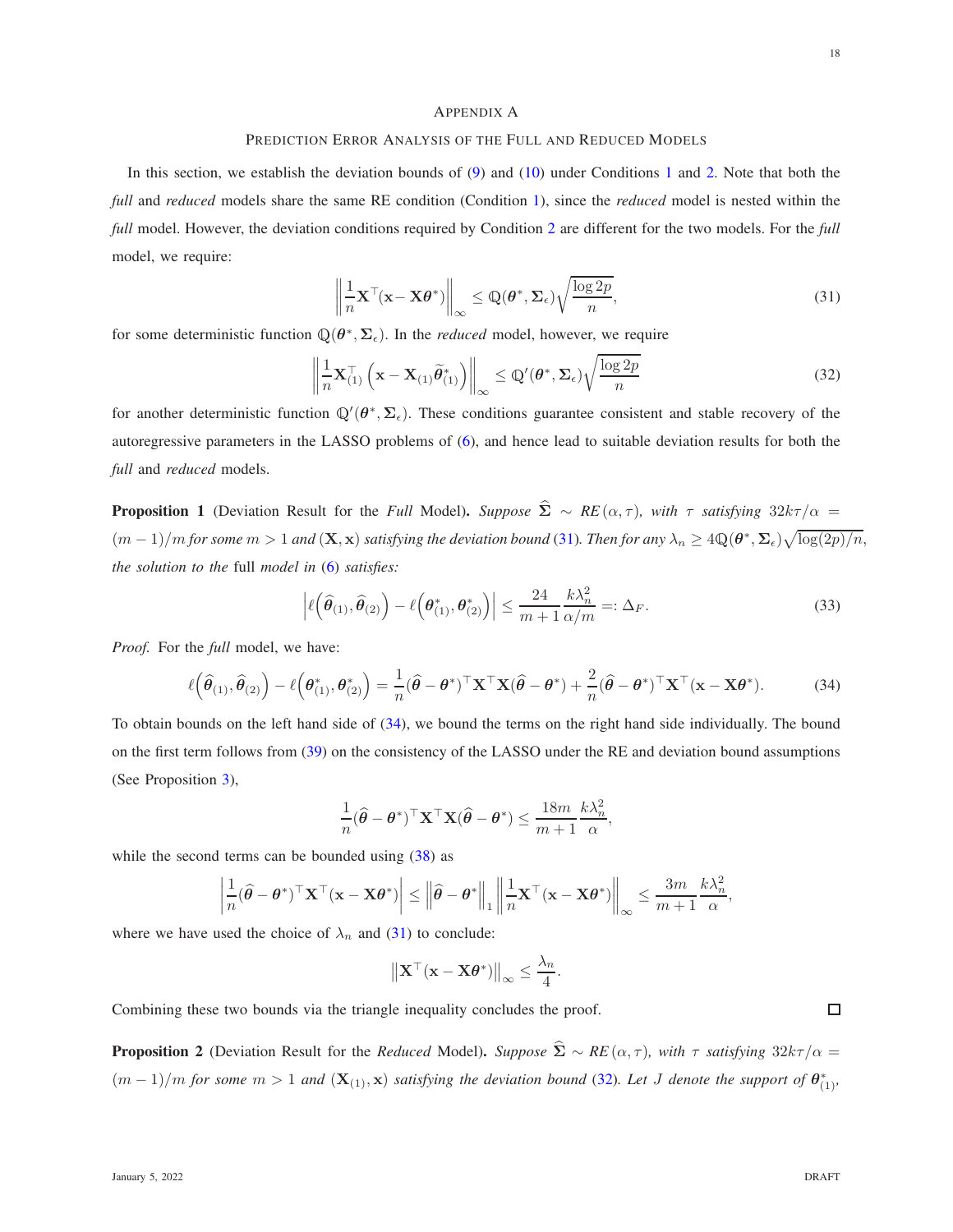with its complement denoted by  $J^c$ . Then, for any  $\lambda_n \geq 4\mathbb{Q}'(\theta^*, \Sigma_\epsilon)\sqrt{\log 2p/n}$ , the solution to reduced model in [\(6\)](#page-5-1) *satisfies:*

$$
\left| \ell \left( \widehat{\widetilde{\theta}}_{(1)}, \mathbf{0} \right) - \ell \left( \widetilde{\theta}_{(1)}^*, \mathbf{0} \right) \right| \le 20 \frac{k \lambda_n^2}{\alpha/m} + \left( 8\sqrt{2m} + 18 \right) \lambda_n \left\| \widetilde{\theta}_{(1)}^* v_n \right\|_1 =: \Delta_R,
$$
\n(35)

*Proof.* In a similar fashion to Proposition [1,](#page-17-1) by invoking the consistency results of LASSO for the *reduced* model under the RE and deviation bound assumptions (See Proposition [4\)](#page-18-3) and noting [\(32\)](#page-17-5) we have:

$$
\left| \ell \left( \widehat{\tilde{\theta}}_{(1)}, 0 \right) - \ell \left( \widetilde{\theta}_{(1)}^*, 0 \right) \right| \le 12 \frac{k \lambda_n^2}{\alpha/m} + \left( 8 \left( \sqrt{2m} + 1 \right) + 2 \right) \lambda_n \left\| \widetilde{\theta}_{(1), J_c}^* \right\|_1 + 16 \sqrt{\frac{\lambda_n^3 k}{\alpha/m}} \sqrt{\left\| \widetilde{\theta}_{(1), J_c}^* \right\|_1}.
$$
 (36)  
plifying the last term using Arithmetic Mean-Geometric Mean inequality proves the claim.

Simplifying the last term using Arithmetic Mean-Geometric Mean inequality proves the claim.

To establish the consistency results used in Proposition [1](#page-17-1) and Proposition [2,](#page-17-2) we first state a result adapted from [\[26\]](#page-24-19) on the prediction error of LASSO under the *full* model:

<span id="page-18-1"></span>**Proposition 3** (Prediction Error for the *Full* Model). *Suppose*  $\hat{\Sigma} \sim RE(\alpha, \tau)$ *, with*  $\tau$  *satisfying* 32k $\tau/\alpha$  =  $(m-1)/m$  for some  $m>1$  and  $(\mathbf{X},\mathbf{x})$  satisfying the deviation bound [\(31\)](#page-17-3). Then for any  $\lambda_n\geq 4\mathbb{Q}(\boldsymbol{\theta}^*,\boldsymbol{\Sigma}_{\epsilon})\sqrt{\frac{\log(2p)}{n}}$  $\frac{(2p)}{n}$ *the solution to the* full *model in* [\(6\)](#page-5-1) *satisfies:*

<span id="page-18-2"></span>
$$
\|\widehat{\theta} - \theta^*\|_2 \le \frac{3m}{m+1} \frac{\sqrt{k}\lambda_n}{\alpha},\tag{37}
$$

<span id="page-18-0"></span>
$$
\|\widehat{\theta} - \theta^*\|_1 \le \frac{12m}{m+1} \frac{k\lambda_n}{\alpha},\tag{38}
$$

$$
(\hat{\theta} - \theta^*)^\top \widehat{\Sigma} (\hat{\theta} - \theta^*) \le \frac{18m}{m+1} \frac{k\lambda_n^2}{\alpha}.
$$
 (39)

*Proof.* The proof closely follows that of [\[26,](#page-24-19) Proposition 4.1], and is thus omitted for brevity.

In what follows, we show that the particular choice of  $\tau$  satisfying  $32k\tau/\alpha = (m-1)/m$  for some  $m > 1$  will simplify the prediction error analysis of the *reduced* model. As for the *reduced* model, the main technical difficulty in establishing prediction error bounds stems from the fact that  $\hat{\theta}_{(1)}^*$  is no longer k–sparse. We address this issue in the following proposition:

<span id="page-18-3"></span>**Proposition 4** (Prediction Error for the *Reduced* Model). *Suppose*  $\hat{\Sigma} \sim RE(\alpha, \tau)$ *, with*  $\tau$  *satisfying the relation in Proposition* [3](#page-18-1) *and*  $(X_{(1)},x)$  *satisfying the deviation bound* [\(32\)](#page-17-5)*. Let* J *denote the support of*  $\theta_{(1)}^*$ *, with its complement denoted by J<sup>c</sup>. Then, for any*  $\lambda_n \geq 4Q'(\theta^*, \Sigma_{\epsilon})\sqrt{\log 2p/n}$ , *the solution to* reduced *model in* [\(6\)](#page-5-1) *satisfies the following inequalities:*

$$
\left\|\widehat{\widetilde{\theta}}_{(1)} - \widetilde{\theta}_{(1)}^*\right\|_2 \le \frac{3}{2} \frac{\lambda_n \sqrt{k}}{\alpha/m} + \sqrt{\frac{2m}{k}} \left\|\widetilde{\theta}_{(1)J^c}^*\right\|_1 + \sqrt{\frac{4\lambda_n}{\alpha/m}} \left\|\widetilde{\theta}_{(1)J^c}^*\right\|_1, \tag{40}
$$

$$
\left\|\widehat{\widetilde{\theta}}_{(1)} - \widetilde{\theta}_{(1)}^*\right\|_1 \le 6\frac{\lambda_n k}{\alpha/m} + 4(\sqrt{2m} + 1)\left\|\widetilde{\theta}_{(1)}^*\right\|_1 + 8\sqrt{\frac{\lambda_n k}{\alpha/m}}\sqrt{\left\|\widetilde{\theta}_{(1)}^*\right\|_1},\tag{41}
$$

$$
\frac{1}{n} \left( \widehat{\tilde{\theta}}_{(1)} - \widetilde{\theta}_{(1)}^* \right)^{\top} \mathbf{X}_{(1)}^{\top} \mathbf{X}_{(1)} \left( \widehat{\tilde{\theta}}_{(1)} - \widetilde{\theta}_{(1)}^* \right) \leq 9 \frac{\lambda_n^2 k}{\alpha/m} \left( 6 \left( \sqrt{2m} + 1 \right) + 2 \right) \lambda_n \left\| \widetilde{\theta}_{(1)J^c}^* \right\|_1 + 12 \sqrt{\frac{\lambda_n^3 k}{\alpha/m}} \sqrt{\left\| \widetilde{\theta}_{(1)J^c}^* \right\|_1}
$$
\n(42)

.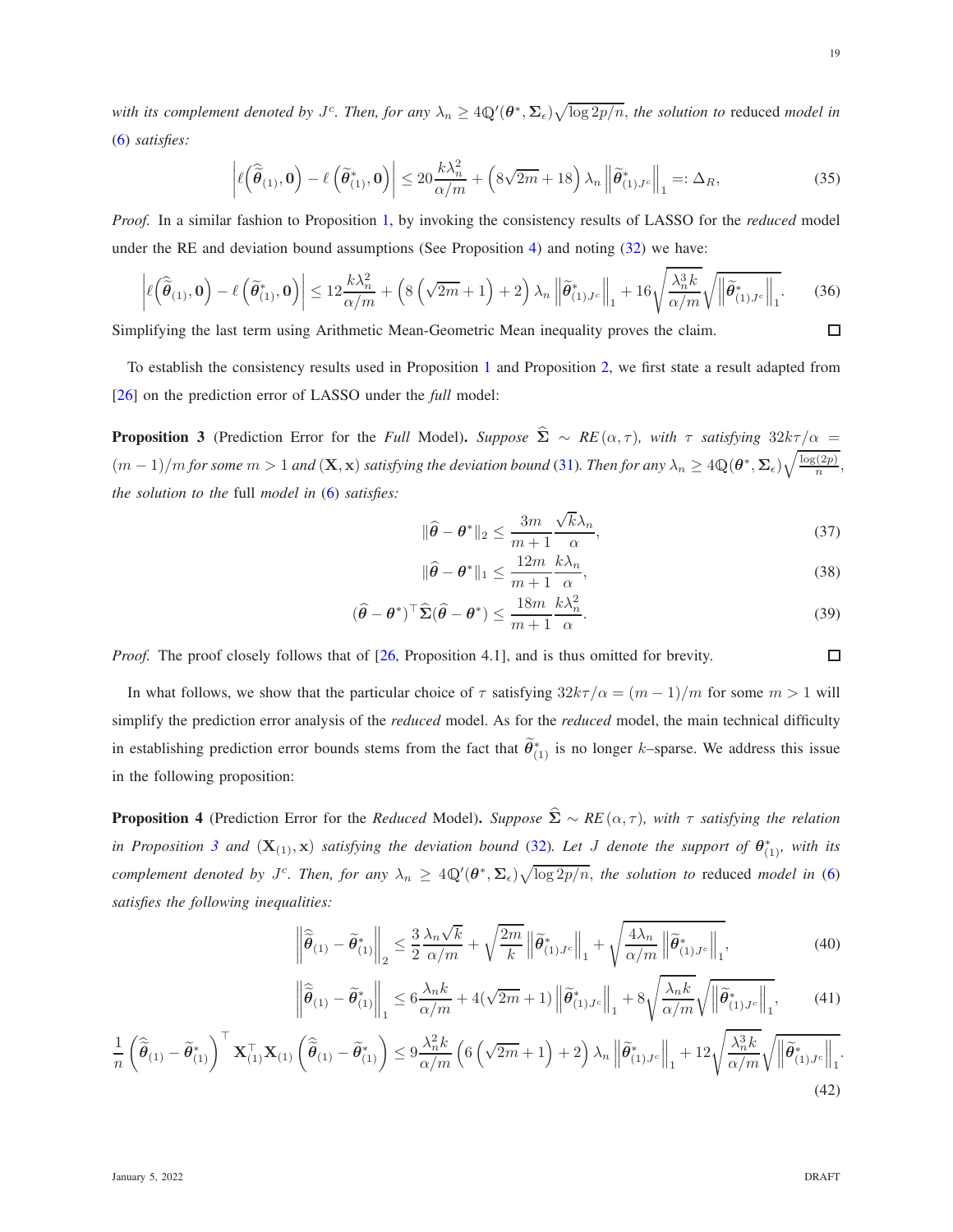*Proof.* Recall that  $\widetilde{\theta}_{(1)}^* := \theta_{(1)}^* + \mathbf{C}_{11}^{-1}\mathbf{C}_{21}\theta_{(2)}^*$ . Let us define

$$
F(\boldsymbol{\theta}_{(1)}) := \frac{1}{n} ||\mathbf{x} - \mathbf{X}_{(1)} \boldsymbol{\theta}_{(1)}||_2^2 + \lambda_n ||\boldsymbol{\theta}_{(1)}||_1.
$$

and consider the quantity,  $\Delta F\left(\hat{\vec{\theta}}_{(1)}\right) := F\left(\hat{\vec{\theta}}_{(1)}\right) - F\left(\hat{\theta}_{(1)}^{*}\right)$ . Also, let  $\mathbf{v} := \theta_{(1)}^{*} - \hat{\vec{\theta}}_{(1)}$  and  $\tilde{\mathbf{v}} := \mathbf{v} + \mathbf{C}_{11}^{-1}\mathbf{C}_{12}\theta_{(2)}^{*}$ . Then,  $\Delta F$  $\sqrt{ }$  $\widehat{\widehat{\theta}}_{(1)}$  can be simplified as:

$$
\Delta F(\hat{\vec{\theta}}_{(1)}) = F(\hat{\vec{\theta}}_{(1)}) - F(\tilde{\theta}_{(1)}^*)
$$
  
=  $\frac{1}{n} \tilde{\mathbf{v}}^\top \mathbf{X}_{(1)}^\top \mathbf{X}_{(1)} \tilde{\mathbf{v}} + \frac{2}{n} \mathbf{X}_{(1)}^\top (\mathbf{x} - \mathbf{X}_{(1)} \tilde{\theta}_{(1)}^*) + \lambda_n \left( \left\| \hat{\vec{\theta}}_{(1)} \right\|_1 - \left\| \tilde{\theta}_{(1)}^* \right\|_1 \right)$ 

Using the fact that

$$
\left\| \frac{2}{n} \mathbf{X}_{(1)}^{\top} \left( \mathbf{x} - \mathbf{X}_{(1)} \widetilde{\boldsymbol{\theta}}_{(1)}^* \right) \right\|_{\infty} \ge \frac{\lambda_n}{2},
$$

we get:

$$
\Delta F(\widehat{\tilde{\boldsymbol{\theta}}}_{(1)}) \geq \frac{1}{n} \widetilde{\mathbf{v}}^{\top} \mathbf{X}_{(1)}^{\top} \mathbf{X}_{(1)} \widetilde{\mathbf{v}} - \frac{\lambda_n}{2} (\|\widetilde{\mathbf{v}}_J\|_1 + \|\widetilde{\mathbf{v}}_{J^c}\|_1) + \lambda_n \left( \|\widetilde{\mathbf{v}}_{J^c}\|_1 - \|\widetilde{\mathbf{v}}_J\|_1 - 2 \left\|\widetilde{\boldsymbol{\theta}}_{(1)J^c}^* \right\|_1 \right),
$$

where we split the error  $\tilde{v}$  into components within J and components within  $J^c$ . Now, since  $\tilde{v}^\top \mathbf{X}_{(1)}^\top \mathbf{X}_{(1)} \tilde{v}$  is non-negative, we arrive at:

$$
0 \geq -\frac{\lambda_n}{2} \left( \left\| \widetilde{\mathbf{v}}_J \right\|_1 + \left\| \widetilde{\mathbf{v}}_{J^c} \right\|_1 \right) + \lambda_n \left( \left\| \widetilde{\mathbf{v}}_{J^c} \right\|_1 - \left\| \widetilde{\mathbf{v}}_J \right\|_1 - 2 \left\| \widetilde{\theta}_{(1)J^c}^* \right\|_1 \right) = -\frac{\lambda_n}{2} \left( 3 \left\| \widetilde{\mathbf{v}}_J \right\|_1 - \left\| \widetilde{\mathbf{v}}_{J^c} \right\|_1 + 4 \left\| \widetilde{\theta}_{(1)J^c}^* \right\|_1 \right).
$$
 (43)

The rest of the treatment follows the derivation of weakly sparse or compressible models (See, for example, the derivation of the main theorem in  $[32]$ ). Using the inequality  $(43)$ , we can write:

$$
\|\widetilde{\mathbf{v}}\|_{1} = \|\widetilde{\mathbf{v}}_{J}\|_{1} + \|\widetilde{\mathbf{v}}_{J^{c}}\|_{1} \le 4\|\widetilde{\mathbf{v}}_{J}\|_{1} + 4\left\|\widetilde{\theta}_{(1)J^{c}}^{*}\right\|_{1} \le 4\sqrt{k}\|\widetilde{\mathbf{v}}_{J}\|_{2} + 4\left\|\widetilde{\theta}_{(1)J^{c}}^{*}\right\|_{1},\tag{44}
$$

where the last inequality follows from the fact  $|J| \leq k$ . This inequality together with the RE condition and  $\tau$ satisfying the relation in Proposition [3,](#page-18-1) allows to write:

<span id="page-19-2"></span>
$$
\frac{1}{n}\widetilde{\mathbf{v}}^{\top}\mathbf{X}_{(1)}^{\top}\mathbf{X}_{(1)}\widetilde{\mathbf{v}} \ge \alpha \|\widetilde{\mathbf{v}}\|_{2}^{2} - \alpha \frac{m-1}{m} \|\widetilde{\mathbf{v}}\|_{2}^{2} - \frac{\alpha}{m} \frac{m-1}{k} \left\|\widetilde{\boldsymbol{\theta}}_{(1)J^{c}}^{*}\right\|_{1}^{2}
$$
\n
$$
\ge \frac{\alpha}{m} \|\widetilde{\mathbf{v}}\|_{2}^{2} - \frac{\alpha}{m} \frac{m-1}{k} \left\|\widetilde{\boldsymbol{\theta}}_{(1)J^{c}}^{*}\right\|_{1}^{2},
$$
\n(45)

using the inequality  $\sqrt{2(a^2 + b^2)} \ge (a + b)$ .

Combining  $(43)$  and  $(45)$ , we then finally arrive at:

$$
\Delta F(\widehat{\tilde{\boldsymbol{\theta}}}_{(1)}) \geq \frac{\alpha}{m} \|\widetilde{\mathbf{v}}\|_{2}^{2} - \frac{\alpha}{m} \frac{m-1}{k} \left\| \widetilde{\boldsymbol{\theta}}_{(1)J^{c}}^{*} \right\|_{1}^{2} - \frac{\lambda_{n}}{2} \left( 3\|\widetilde{\mathbf{v}}_{J}\|_{1} - \|\widetilde{\mathbf{v}}_{J^{c}}\|_{1} + 4\left\| \widetilde{\boldsymbol{\theta}}_{(1)J^{c}}^{*} \right\|_{1} \right) \n\geq \frac{\alpha}{m} \|\widetilde{\mathbf{v}}\|_{2}^{2} - \frac{\alpha}{m} \frac{m-1}{k} \left\| \widetilde{\boldsymbol{\theta}}_{(1)J^{c}}^{*} \right\|_{1}^{2} - \frac{\lambda_{n}}{2} \left( 3\sqrt{k} \|\widetilde{\mathbf{v}}\|_{2} + 4\left\| \widetilde{\boldsymbol{\theta}}_{(1)J^{c}}^{*} \right\|_{1} \right),
$$
\n(46)

where the last step follows from the inequalities  $\|\tilde{\mathbf{v}}_J\|_1 \leq \sqrt{k} \|\tilde{\mathbf{v}}_J\|_2 \leq \sqrt{k} \|\tilde{\mathbf{v}}\|_2$  and  $\|\tilde{\mathbf{v}}_{Jc}\|_1 \geq 0$ .

An application of Lemma [4](#page-23-11) establishes that the right hand side of the inequality [\(46\)](#page-19-2) will be positive if:

$$
\|\widetilde{\mathbf{v}}\|^2 \ge \frac{9}{4} \frac{\lambda_n^2}{\alpha^2/m^2} k + \frac{\lambda_n}{\alpha/m} \left( \frac{2}{\lambda_n} \frac{\alpha}{m} \frac{m-1}{k} \left\| \widetilde{\boldsymbol{\theta}}_{(1)J^c}^* \right\|_1^2 + 4 \left\| \widetilde{\boldsymbol{\theta}}_{(1)J^c}^* \right\|_1 \right). \tag{47}
$$

<span id="page-19-3"></span><span id="page-19-1"></span><span id="page-19-0"></span>.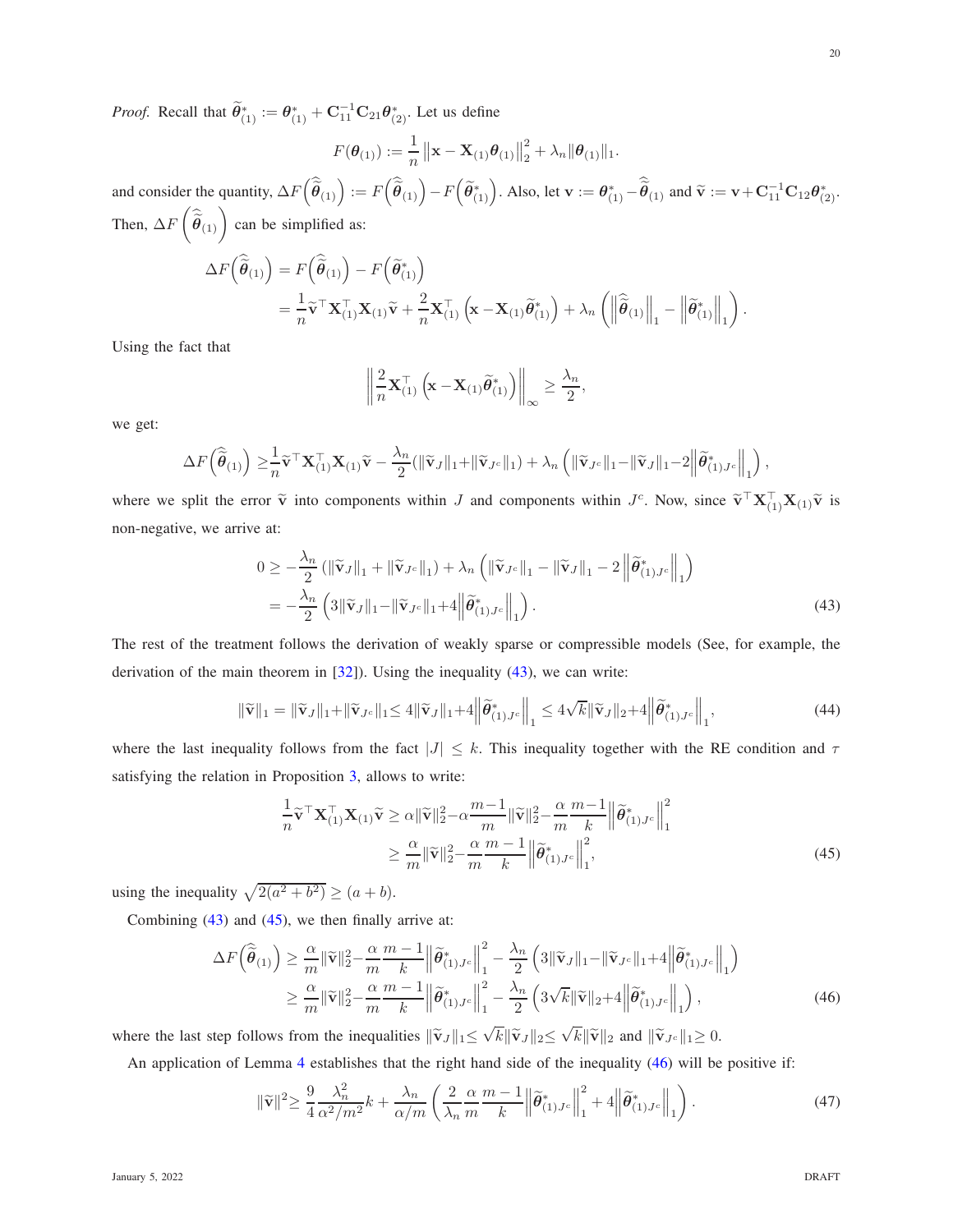From the latter inequality, the first claim of the proposition follows using the fact that  $\|\mathbf{a}\|_1 \ge \|\mathbf{a}\|_2$ ; the second claim follows from the first claim together with  $(44)$ ; the last claim follows from the fact that:

$$
\frac{1}{n}\widetilde{\mathbf{v}}^{\top}\mathbf{X}_{(1)}^{\top}\mathbf{X}_{(1)}\widetilde{\mathbf{v}} \le \frac{\lambda_n}{2} \left( 3\|\widetilde{\mathbf{v}}_J\|_1 - \|\widetilde{\mathbf{v}}_{J^c}\|_1 + 4\left\|\widetilde{\theta}_{(1)J^c}^*\right\|_1 \right),\tag{48}
$$

which concludes the proof of the proposition.

# <span id="page-20-2"></span>APPENDIX B

### VERIFICATION OF CONDITIONS [1](#page-8-4) AND [2](#page-8-5)

Having established Propositions [1](#page-17-1) and [2,](#page-17-2) it only remains to show that Condition [1](#page-8-4) and Condition [2](#page-8-5) hold with high probability, under both the *full* and *reduced* models.

The following proposition establishes that the RE condition (Condition [1\)](#page-8-4) holds with high probability:

<span id="page-20-3"></span>**Proposition 5** (Verifying RE for  $\hat{\Sigma} = \mathbf{X}^\top \mathbf{X}/n$ )). Let

$$
\zeta := 54 \frac{\Lambda_{\max}(\Sigma_{\epsilon})/\mu_{\min}(\tilde{\mathbf{A}})}{\Lambda_{\min}(\Sigma_{\epsilon})/\mu_{\max}(\mathbf{A})}, \quad \alpha := \frac{\Lambda_{\min}(\Sigma_{\epsilon})}{2\mu_{\max}(\mathbf{A})}, \quad \tau := \frac{4\alpha \max\{\zeta^2, 1\}}{c} \frac{\log 2p}{n}.
$$

*Then, for*  $n \geq C_0 \max\{\zeta^2, 1\} k \log 2p$ , there exist constants  $c_1, c_2$  such that

$$
\mathbb{P}\left[\hat{\Sigma} \sim RE\left(\alpha, \tau\right)\right] \ge 1 - c_1 \exp\left(-c_2 n \min\left\{\zeta^{-2}, 1\right\}\right). \tag{49}
$$

*Proof.* The proof closely follows that of [\[26,](#page-24-19) proof of Proposition 4.2], and is thus omitted for brevity.

**Remark 6.** In order for  $\tau$  to satisfy  $32k\tau/\alpha = (m-1)/m$  for some  $m > 1$ , we precisely need  $n \ge (128/c)(m/(m-1)/m)$ 1)) max $\{\zeta^2, 1\}k \log(2p)$ .

Finally, the following two propositions establish that the deviation conditions (Condition [2\)](#page-8-5) hold with high probability.

<span id="page-20-0"></span>**Proposition 6** (Deviation Condition for the *full* Model). For  $n \geq D_0 \log(2p)$ , there exist constants  $d_0, d_1$  and d<sup>2</sup> > 0 *such that*

$$
\mathbb{P}\left[\left\|\frac{1}{n}\mathbf{X}^{\top}(\mathbf{x}-\mathbf{X}\boldsymbol{\theta}^{*})\right\|_{\infty}\geq\mathbb{Q}(\boldsymbol{\theta}^{*},\Sigma_{\epsilon})\sqrt{\frac{\log 2p}{n}}\right]\leq\frac{d_{1}}{(2p)^{d_{2}}},\tag{50}
$$

.

*where*

$$
\mathbb{Q}(\boldsymbol{\theta}^*, \boldsymbol{\Sigma}_{\epsilon}) := d_0 \Lambda_{\max}(\boldsymbol{\Sigma}_{\epsilon}) \left( 1 + \frac{1 + \mu_{\max}(\mathbf{A})}{\mu_{\min}(\mathbf{A})} \right)
$$

*Proof.* The proof follows that of [\[26,](#page-24-19) Proposition 4.3], and is thus omitted for brevity.

<span id="page-20-1"></span>**Proposition 7** (Deviation Condition for the *Reduced* Model). *For*  $n \ge D'_0 \log(2p)$ , there exist constants  $d'_0, d'_1,$  and  $d'_2 > 0$  such that

$$
\mathbb{P}\left[\left\|\frac{1}{n}\mathbf{X}_{(1)}^{\top}\left(\mathbf{x}-\mathbf{X}_{(1)}\widetilde{\boldsymbol{\theta}}_{(1)}^{*}\right)\right\|_{\infty}\geq\mathbb{Q}'(\boldsymbol{\theta}^{*},\boldsymbol{\Sigma}_{\epsilon})\sqrt{\frac{\log 2p}{n}}\right]\leq\frac{d'_{1}}{(2p)^{d'_{2}}},\tag{51}
$$

where  $\mathbb{Q}'(\theta^*, \Sigma_{\epsilon})$  *is defined as:* 

$$
\mathbb{Q}'(\boldsymbol{\theta}^*, \Sigma_{\epsilon}) := d'_0 \Lambda_{\max}(\boldsymbol{\Sigma}_{\epsilon}) \left( 1 + \frac{1 + \mu_{\max}(\mathbf{A})}{\mu_{\min}(\mathbf{A})} + \frac{3 \left\| \left[ -\mathbf{C}_{11}^{-1} \mathbf{C}_{12} \boldsymbol{\theta}_{(2)}^*, \boldsymbol{\theta}_{(2)}^* \right] \right\|_2}{\mu_{\min}(\check{\mathbf{A}})} \right)
$$
(52)

 $\Box$ 

 $\Box$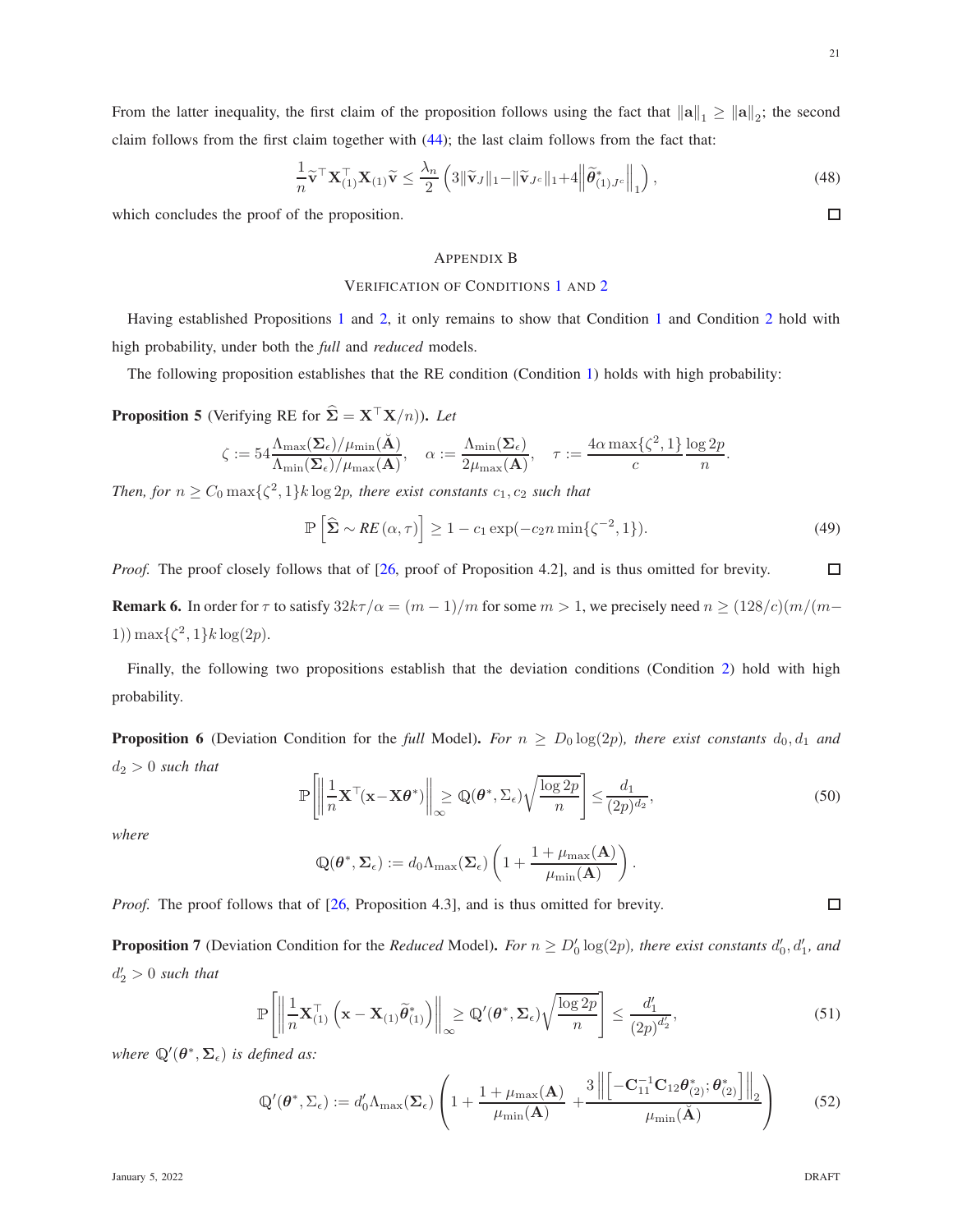*Proof.* In the *reduced* model, the deviation can be expressed as:

$$
\frac{1}{n}\mathbf{X}_{(1)}\left(\mathbf{x}-\mathbf{X}_{(1)}\widetilde{\theta}_{(1)}^{*}-\mathbf{X}_{(2)}\mathbf{0}\right) \n= \frac{1}{n}\mathbf{X}_{(1)}^{\top}\left(-\mathbf{X}_{(1)}\mathbf{C}_{11}^{-1}\mathbf{C}_{12}\theta_{(2)}^{*}+\mathbf{X}_{(2)}\theta_{(2)}^{*}+\boldsymbol{\epsilon}\right) \n= -\frac{1}{n}\mathbf{X}_{(1)}^{\top}\mathbf{X}_{(1)}\mathbf{C}_{11}^{-1}\mathbf{C}_{12}\theta_{(2)}^{*}+\frac{1}{n}\mathbf{X}_{(1)}^{\top}\mathbf{X}_{(2)}\theta_{(2)}^{*}+\frac{1}{n}\mathbf{X}_{(1)}^{\top}
$$

The last term can be bounded in a similar fashion as done for the deviation in Proposition [6.](#page-20-0) The  $i<sup>th</sup>$  component of the first two terms can be expressed as  $\mathbf{e}_{i}^{\top} \frac{1}{n} \mathbf{X}^{\top} \mathbf{X} \left[ -\mathbf{C}_{11}^{-1} \mathbf{C}_{12} \boldsymbol{\theta}_{(2)}^{*} ; \boldsymbol{\theta}_{(2)}^{*} \right]$ , for  $i = 1, 2, \cdots, p$  where  $\mathbf{e}_{i}$ 's are the standard unit bases in  $\mathbb{R}^{2p}$ . Invoking [\[26,](#page-24-19) Proposition 2.4(a)] and noting that  $\mathcal{M}(\mathbf{F}) \leq \Lambda_{\max}(\Sigma_{\epsilon}) / \mu_{\min}(\mathbf{A})$ , we get:

$$
\mathbb{P}\left[\left|\mathbf{e}_{i}^{\top}\frac{1}{n}\mathbf{X}^{\top}\mathbf{X}\left[-\mathbf{C}_{11}^{-1}\mathbf{C}_{12}\boldsymbol{\theta}_{(2)}^{*};\boldsymbol{\theta}_{(2)}^{*}\right]\right|\geq 3\frac{\Lambda_{\max}(\boldsymbol{\Sigma}_{\epsilon})}{\mu_{\min}(\mathbf{A})}\eta\left\|\left[-\mathbf{C}_{11}^{-1}\mathbf{C}_{12}\boldsymbol{\theta}_{(2)}^{*};\boldsymbol{\theta}_{(2)}^{*}\right]\right\|_{2}\right]\leq 6\exp[-cn\min\{\eta,\eta^{2}\}]
$$
\n(53)

Using the union bound, we can then arrive at:

$$
\mathbb{P}\left[\left|\frac{1}{n}\mathbf{e}_{i}^{\top}\left(\mathbf{X}^{\top}\mathbf{X}\left[-\mathbf{C}_{11}^{-1}\mathbf{C}_{12}\boldsymbol{\theta}_{(2)}^{*};\boldsymbol{\theta}_{(2)}^{*}\right]+\mathbf{X}^{\top}\boldsymbol{\epsilon}\right)\right| \geq \Lambda_{\max}(\boldsymbol{\Sigma}_{\epsilon})\left(1+\frac{1+\mu_{\max}(\mathbf{A})}{\mu_{\min}(\mathbf{A})}+\frac{3\left\|\left[-\mathbf{C}_{11}^{-1}\mathbf{C}_{12}\boldsymbol{\theta}_{(2)}^{*};\boldsymbol{\theta}_{(2)}^{*}\right]\right\|_{2}}{\mu_{\min}(\breve{\mathbf{A}})}\right)\eta\right]
$$
  
\$\leq 12 \exp[-cn \min\{\eta, \eta^{2}\}]\tag{54}

Using the latter inequality, the statement of the proposition follows from the same arguments used in the proof of [\[26,](#page-24-19) Proposition 4.3].  $\Box$ 

#### <span id="page-21-0"></span>APPENDIX C

## CONCENTRATION INEQUALITIES AND TECHNICAL LEMMAS

<span id="page-21-2"></span>**Lemma 1.** *Given i.i.d. samples from a normal distribution, i.e.,*  $w_t \sim \mathcal{N}(0, \sigma^2)$ *, the following holds:* 

$$
\mathbb{P}\left[\left|\frac{1}{n}\sum_{t=1}^{n}\frac{w_t^2}{\sigma^2} - 1\right| \ge t\right] \le 2\exp\left(-\frac{nt^2}{8}\right) \tag{55}
$$

 $\epsilon$ 

*Proof.* Define  $z_t = w_t/\sigma \sim \mathcal{N}(0, 1)$ , then  $\sum_{t=1}^n z_t^2 \sim \chi^2(n)$ . Clearly,  $z_t^2$  is sub-exponential with parameters  $(2, 4)$ , so is the sum  $\sum_{t=1}^{n} z_t^2$  with parameters  $(2\sqrt{n}, 4)$ . The claim of the lemma then follows from standard sub-exponential tail bounds.  $\Box$ 

<span id="page-21-1"></span>Lemma 2 (Concentration of the *Full* Model Deviation). *Under the* full *model, we have:*

$$
\mathbb{P}\left[\left|\ell\left(\boldsymbol{\theta}_{(1)}^*,\boldsymbol{\theta}_{(2)}^*\right)-(\boldsymbol{\Sigma}_{\epsilon})_{1,1}\right|\geq\Delta_N\right]\leq 2\exp\left(-\frac{n\Delta_N^2}{8(\boldsymbol{\Sigma}_{\epsilon})_{1,1}^2}\right)
$$

*Proof.* Note that  $\ell\left(\theta_{(1)}^*, \theta_{(2)}^*\right) = \sum_{t=1}^n \epsilon_t^2/n$  $\ell\left(\theta_{(1)}^*, \theta_{(2)}^*\right) = \sum_{t=1}^n \epsilon_t^2/n$  $\ell\left(\theta_{(1)}^*, \theta_{(2)}^*\right) = \sum_{t=1}^n \epsilon_t^2/n$ . Since  $\epsilon_t \sim \mathcal{N}(0, (\Sigma_{\epsilon})_{1,1})$ , using Lemma 1 we get:

$$
\mathbb{P}\left[\left|\frac{1}{n}\sum_{t=1}^{n}\frac{\epsilon_t^2}{(\Sigma_{\epsilon})_{1,1}} - 1\right| \ge t\right] \le 2\exp\left(-\frac{nt^2}{8}\right).
$$
\nClaim of the lemma follows.

\n
$$
\Box
$$

.

By letting  $\Delta_N := t(\Sigma_{\epsilon})_{1,1}$ , the claim of the lemma follows.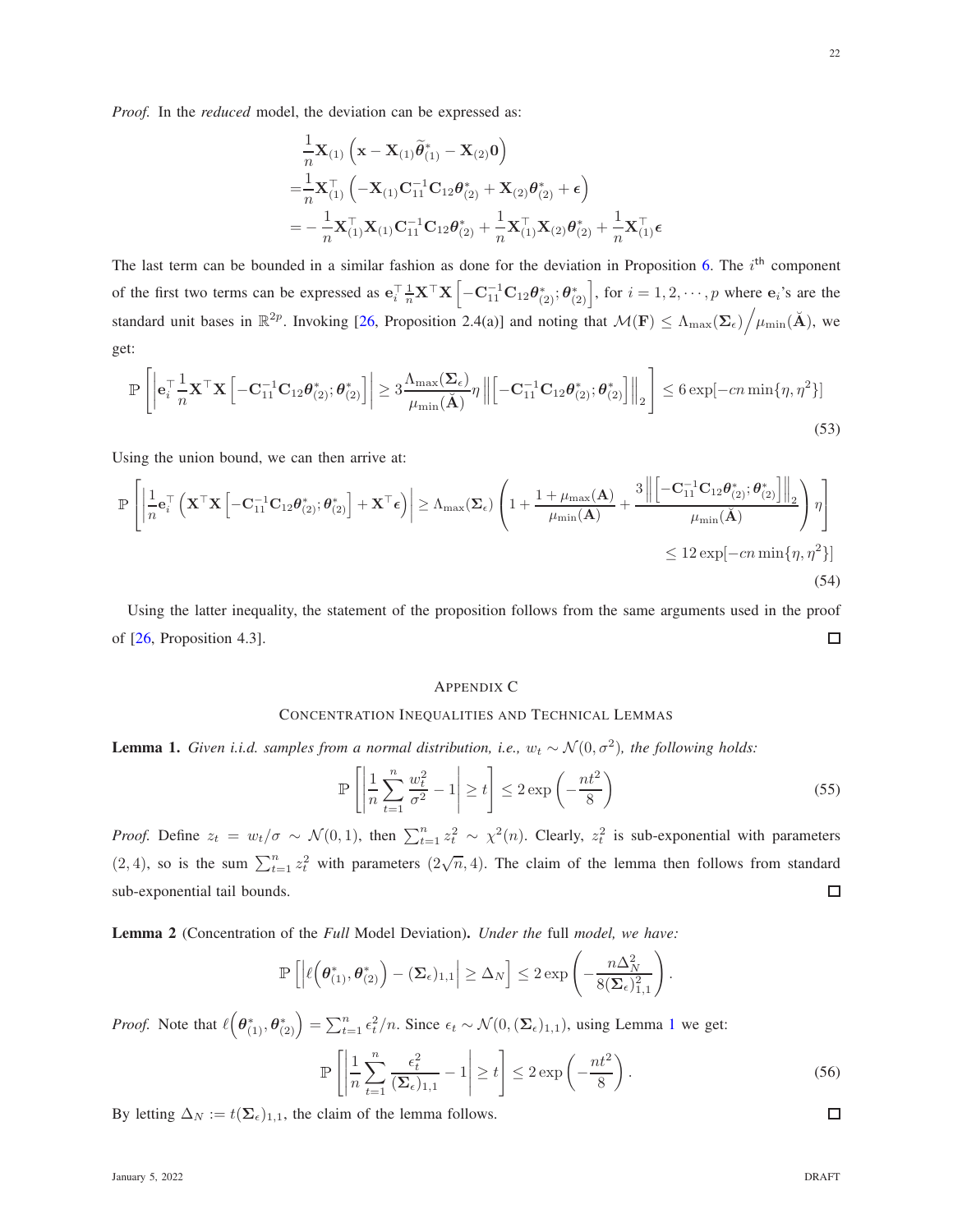<span id="page-22-0"></span>
$$
\left| \ell\left(\widetilde{\boldsymbol{\theta}}_{(1)}^*, \mathbf{0}\right) - \ell\left(\boldsymbol{\theta}_{(1)}^*, \boldsymbol{\theta}_{(2)}^*\right) - D \right| \leq \Delta_D,
$$
\n(57)

*with probability at least*

$$
1 - c_3 \exp\left(-c_4 n \min\left\{\zeta^{-2} \frac{\log 2p}{n}, 1\right\}\right),\,
$$

$$
\Delta_D := \mathbb{Q}(\boldsymbol{\theta}^*, \boldsymbol{\Sigma}_{\epsilon}) \sqrt{\frac{\log 2p}{n}} \left\| \left[ -\mathbf{C}_{11}^{-1} \mathbf{C}_{12} \boldsymbol{\theta}_{(2)}^*; \boldsymbol{\theta}_{(2)}^* \right] \right\|_1 + \frac{\alpha}{27} \left\| \left[ -\mathbf{C}_{11}^{-1} \mathbf{C}_{12} \boldsymbol{\theta}_{(2)}^*; \boldsymbol{\theta}_{(2)}^* \right] \right\|_2^2
$$

*and*

$$
D:=\boldsymbol{\theta}_{(2)}^*{^{\top}}(\mathbf{C}_{22}-\mathbf{C}_{21}\mathbf{C}_{11}^{-1}\mathbf{C}_{12})\boldsymbol{\theta}_{(2)}^*.
$$

*with*  $\alpha$  and  $\mathbb{Q}(\theta^*, \Sigma_{\epsilon})$  *defined in Proposition* [5](#page-20-3) *and Proposition* [6,](#page-20-0) *respectively.* 

*Proof.* Since  $\widetilde{\theta}_{(1)}^* = \theta_{(1)}^* + \mathbf{C}_{11}^{-1} \mathbf{C}_{12} \theta_{(2)}^*$ , we have:

$$
\ell\left(\widetilde{\theta}_{(1)}^*,\mathbf{0}\right) - \ell\left(\theta_{(1)}^*,\theta_{(2)}^*\right) = \frac{1}{n} \left\| \mathbf{x} - \mathbf{X}_{(1)}\widetilde{\theta}_{(1)}^* - \mathbf{X}_{(2)}\mathbf{0} \right\|_2^2 - \frac{1}{n} \left\| \mathbf{x} - \mathbf{X}\theta^* \right\|_2^2
$$

$$
= \frac{1}{n} \left\| -\mathbf{X}_{(1)}\mathbf{C}_{11}^{-1}\mathbf{C}_{12}\theta_{(2)}^* + \mathbf{X}_{(2)}\theta_{(2)}^* + \epsilon \right\|_2^2 - \frac{1}{n} \|\boldsymbol{\epsilon}\|_2^2
$$

$$
= \frac{2}{n} \boldsymbol{\epsilon}^\top \mathbf{X} \boldsymbol{\vartheta} + \boldsymbol{\vartheta}^\top \frac{1}{n} \mathbf{X}^\top \mathbf{X} \boldsymbol{\vartheta},
$$

where  $\boldsymbol{\vartheta} := \left[ (-\mathbf{C}_{11}^{-1} \mathbf{C}_{12} \boldsymbol{\theta}_{(2)}^*)^\top, \boldsymbol{\theta}_{(2)}^{* \top} \right]^\top$ . Using the Condition [2,](#page-8-5) we get:  $\begin{array}{|c|c|} \hline \multicolumn{1}{|c|}{3} & \multicolumn{1}{|c|}{4} \multicolumn{1}{|c|}{5} \multicolumn{1}{|c|}{6} \multicolumn{1}{|c|}{6} \multicolumn{1}{|c|}{6} \multicolumn{1}{|c|}{5} \multicolumn{1}{|c|}{6} \multicolumn{1}{|c|}{6} \multicolumn{1}{|c|}{6} \multicolumn{1}{|c|}{6} \multicolumn{1}{|c|}{6} \multicolumn{1}{|c|}{6} \multicolumn{1}{|c|}{6} \multicolumn{1}{|c|}{6} \multicolumn{1}{|c|$ 1  $\frac{1}{n} \epsilon^\top \mathbf{X} \boldsymbol{\vartheta} \bigg| \leq$  1  $\frac{1}{n}\mathbf{X}^\top \epsilon \bigg\|_{\infty} \|\vartheta\|_1$  $\leq \mathbb{Q}(\boldsymbol{\theta}^*, \boldsymbol{\Sigma}_{\epsilon})$  $\sqrt{\log 2p}$  $\frac{1}{n} \|\boldsymbol{\vartheta}\|_1$  $\leq \mathbb{Q}(\boldsymbol{\theta}^*, \boldsymbol{\Sigma}_{\epsilon})$  $\sqrt{\log 2p}$ n  $\left(\left\|\mathbf{C}_{11}^{-1}\mathbf{C}_{12}\right\|_{1}+1\right)\left\|\pmb{\theta}_{(2)}^{*}\right\|_{1}.$ 

Furthermore, from [\[26,](#page-24-19) Proposition 2.4], for any  $\theta \in \mathbb{R}^{2p}$  and  $\eta \ge 0$ , there exists a constant  $c > 0$  such that:

$$
\mathbb{P}\left[\left|\boldsymbol{\vartheta}^\top\bigg(\frac{1}{n}\mathbf{X}^\top\mathbf{X}-\mathbf{C}\bigg)\boldsymbol{\vartheta}\right|\geq \eta\|\boldsymbol{\vartheta}\|^2\frac{\Lambda_{\max}(\boldsymbol{\Sigma}_{\epsilon})}{\mu_{\min}(\breve{\mathbf{A}})}\right]\leq 2\exp[-cn\min\{\eta,\eta^2\}].
$$

Next, with the choice of  $\eta = \zeta^{-1}\sqrt{\log 2p/n}$ , the latter concentration inequality establishes that:

$$
\left|\boldsymbol{\vartheta}^{\top}\left(\frac{1}{n}\mathbf{X}^{\top}\mathbf{X}\right)\boldsymbol{\vartheta}-\boldsymbol{\vartheta}^{\top}\mathbf{C}\boldsymbol{\vartheta}\right|\leq \frac{\alpha}{27}\sqrt{\frac{\log 2p}{n}}\left\|\boldsymbol{\vartheta}\right\|_{2}^{2},
$$

with probability at least  $1-2\exp(-cn\min{\{\zeta^{-2}\log 2p/n, 1\}})$ . This along with the following observation concludes the proof of the lemma:  $\boldsymbol{\vartheta}^{\top} \mathbf{C} \boldsymbol{\vartheta} = \boldsymbol{\theta}_{(2)}^{*\top} (\mathbf{C}_{22} - \mathbf{C}_{21} \mathbf{C}_{11}^{-1} \mathbf{C}_{12}) \boldsymbol{\theta}_{(2)}^*$ .  $\Box$ 

Finally, the following elementary lemma provides a useful technical tool for simplifying some of the algebraic inequalities: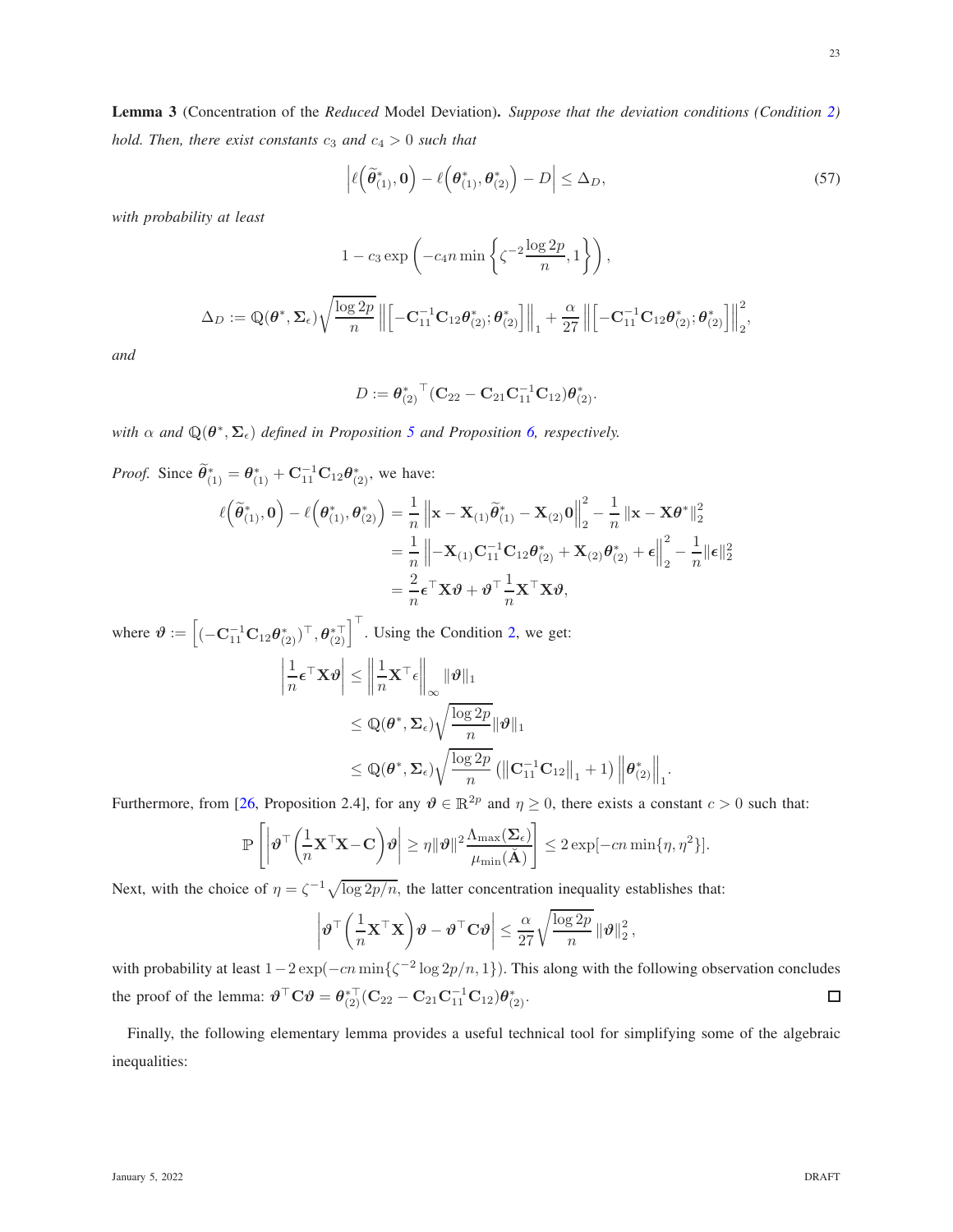<span id="page-23-11"></span>**Lemma 4.** The quadratic function  $f(x) = ax^2 - bx - c$  with  $a, b, c > 0$  is positive for all real x satisfying

$$
x^2 \ge \left(\frac{b}{a}\right)^2 + 2\frac{c}{a}.
$$

*Proof.* Clearly,  $f(x)$  has only one positive root, denoted here by  $x_+$ , which satisfies  $f(x) > 0$ ,  $\forall x > x_+$ . Using the following instance of Jensen's inequality,

$$
\sqrt{1+z} \le \frac{1}{2}z + 1 \quad \forall \quad z > 0,
$$

the positive root  $x_+$  can be upper bounded as:

$$
x_{+}^{2} = \left(\frac{b}{2a} + \sqrt{\left(\frac{b}{2a}\right)^{2} + \frac{c}{a}}\right)^{2}
$$
  
=  $2\left(\frac{b}{2a}\right)^{2} + \frac{c}{a} + 2\frac{b}{2a}\sqrt{\left(\frac{b}{2a}\right)^{2} + \frac{c}{a}}$   
 $\leq 2\left(\frac{b}{2a}\right)^{2} + \frac{c}{a} + 2\left(\frac{b}{2a}\right)^{2}\left(\frac{1}{2}\left(\frac{2a}{b}\right)^{2}\frac{c}{a} + 1\right)$   
=  $\left(\frac{b}{a}\right)^{2} + 2\frac{c}{a} = x_{0}^{2}$ 

Then,  $x^2 \ge x_0^2$  implies  $ax^2 - bx - c > 0$ .

#### ACKNOWLEDGMENT

The authors would like to thank Patrick L. Purdon and Emery N. Brown for providing the data from [\[66\]](#page-25-19).

#### **REFERENCES**

- <span id="page-23-1"></span><span id="page-23-0"></span>[1] W. H. Greene, *Econometric Analysis*. The address: Pearson Education, Inc., Upper Saddle River, New Jersey, 07458, 5th ed., 2003.
- [2] S. L. Bressler and A. K. Seth, "Wiener-Granger causality: A well established methodology," *Neuroimage*, vol. 58, no. 2, pp. 323–329, 2011.
- <span id="page-23-2"></span>[3] K. Friston, R. Moran, and A. K. Seth, "Analysing connectivity with Granger causality and dynamic causal modelling," *Curr. Opin. Neurobiol.*, vol. 23, no. 2, pp. 172–178, 2013.
- <span id="page-23-3"></span>[4] A. K. Seth, A. B. Barrett, and L. Barnett, "Granger Causality Analysis in Neuroscience and Neuroimaging," *J. Neurosci.*, vol. 35, no. 8, pp. 3293–3297, 2015.
- <span id="page-23-4"></span>[5] E. Klipp, R. Herwig, A. Kowald, C. Wierling, and H. Lehrach, *Systems biology in practice: concepts, implementation and application*. John Wiley & Sons, 2005.
- <span id="page-23-5"></span>[6] J. Feng, J. Jost, and M. Qian, *Networks: from biology to theory*, vol. 80. Springer, 2007.
- <span id="page-23-6"></span>[7] C. W. J. Granger, "Investigating Causal Relations by Econometric Models and Cross-spectral Methods," *Econometrica*, vol. 37, no. 3, pp. 424–438, 1969.
- <span id="page-23-7"></span>[8] J. Geweke, "Measurement of linear dependence and feedback between multiple time series," *J. Am. Stat. Assoc.*, vol. 77, no. 378, pp. 304– 313, 1982.
- <span id="page-23-8"></span>[9] J. F. Geweke, "Measures of Conditional Linear Dependence and Feedback Between Time Series," *J. Am. Stat. Assoc.*, vol. 79, no. 388, pp. 907–915, 1984.
- <span id="page-23-9"></span>[10] I. E. Marinescu, P. N. Lawlor, and K. P. Kording, "Quasi-experimental causality in neuroscience and behavioural research," *Nature human behaviour*, vol. 2, no. 12, pp. 891–898, 2018.
- <span id="page-23-10"></span>[11] J. Pearl, *Causality*. Cambridge university press, 2009.
- [12] H. Akaike, "A new look at the statistical model identification," *IEEE Trans. Autom. Control*, vol. 19, no. 6, pp. 716–723, 1974.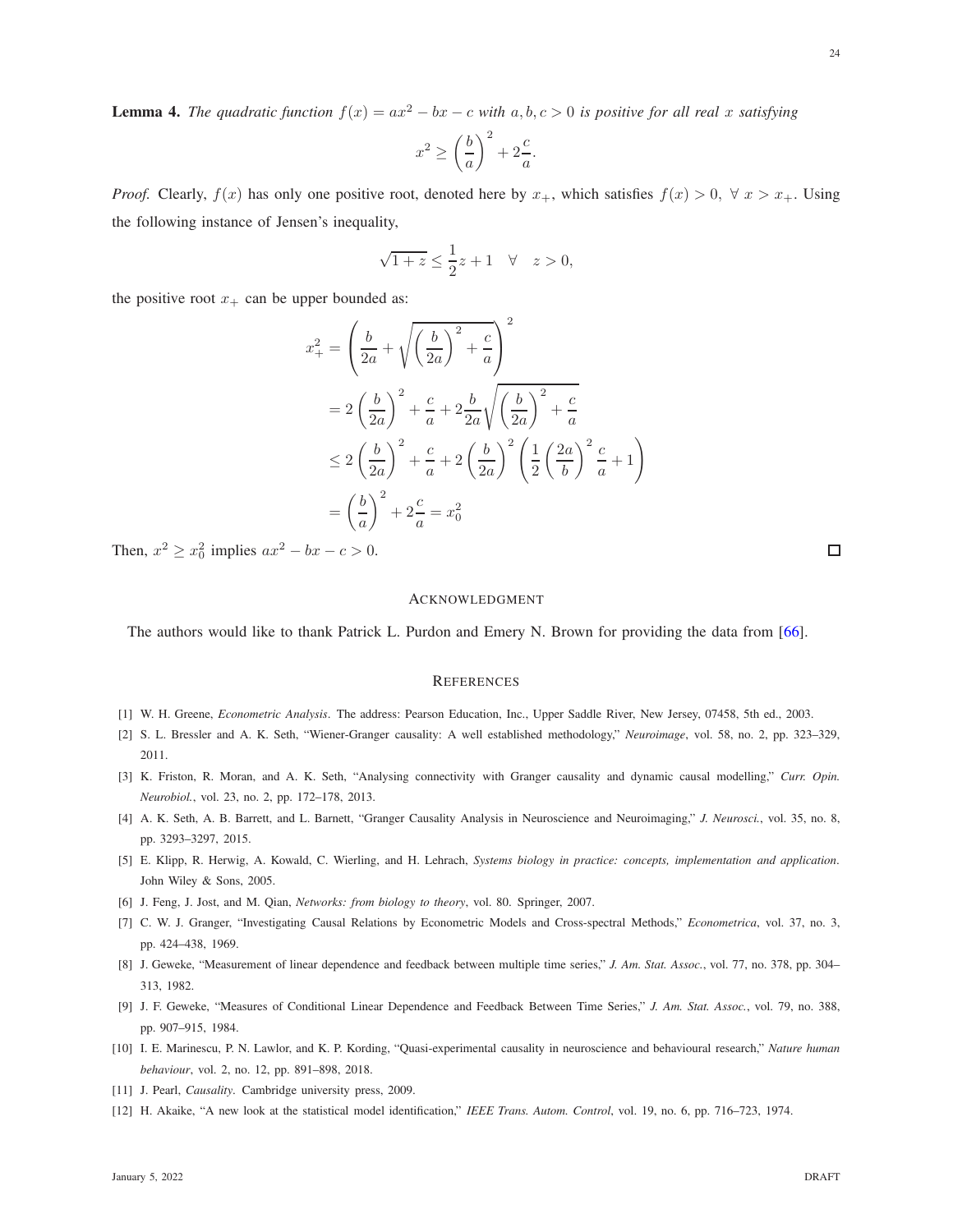- <span id="page-24-1"></span><span id="page-24-0"></span>[13] G. Schwarz, "Estimating the Dimension of a Model," *Ann. Stat.*, vol. 6, no. 2, pp. 461–464, 1978.
- <span id="page-24-16"></span>[14] S. Kim, D. Putrino, S. Ghosh, and E. N. Brown, "A Granger causality measure for point process models of ensemble neural spiking activity," *PLoS Comput. Biol.*, vol. 7, no. 3, 2011.
- <span id="page-24-2"></span>[15] A. Wald, "Tests of Statistical Hypotheses Concerning Several Parameters When the Number of Observations is Large," *Trans. Am. Math. Soc.*, vol. 54, no. 3, pp. 426–482, 1943.
- <span id="page-24-3"></span>[16] R. R. Davidson and W. E. Lever, "The Limiting Distribution of the Likelihood Ratio Statistic under a Class of Local Alternatives," Sankhya *Indian J. Stat. Ser. A*, vol. 32, no. 2, pp. 209–224, 1970.
- <span id="page-24-4"></span>[17] C. Zou and J. Feng, "Granger causality vs. dynamic Bayesian network inference: a comparative study," *BMC Bioinformatics*, vol. 10, no. 1, p. 122, 2009.
- <span id="page-24-5"></span>[18] A. K. Seth, "A MATLAB toolbox for Granger causal connectivity analysis," *J. Neurosci. Methods*, vol. 186, no. 2, pp. 262–273, 2010.
- <span id="page-24-6"></span>[19] P. P. Mitra and B. Pesaran, "Analysis of dynamic brain imaging data," *Biophys. J.*, vol. 76, no. 2, pp. 691–708, 1999.
- <span id="page-24-7"></span>[20] M. T. Bahadori and Y. Liu, "An examination of practical Granger causality inference," in *Proc. 2013 SIAM Int. Conf. data Min.*, pp. 467– 475, SIAM, 2013.
- <span id="page-24-11"></span>[21] A. Goldenshluger and A. Zeevi, "Nonasymptotic Bounds for Autoregressive Time Series Modeling," *Ann. Stat.*, vol. 29, pp. 417–444, Mar 2001.
- [22] H. Wang, G. Li, and C.-L. Tsai, "Regression coefficient and autoregressive order shrinkage and selection via the lasso," *J. R. Stat. Soc. Ser. B (Statistical Methodol.*, vol. 69, no. 1, pp. 63–78, 2007.
- <span id="page-24-17"></span>[23] Y. Nardi and A. Rinaldo, "Autoregressive process modeling via the Lasso procedure," *J. Multivar. Anal.*, vol. 102, no. 3, pp. 528–549, 2011.
- [24] F. Han and H. Liu, "Transition matrix estimation in high dimensional time series," in *Int. Conf. Mach. Learn.*, pp. 172–180, 2013.
- <span id="page-24-19"></span>[25] A. Kazemipour, S. Miran, P. Pal, B. Babadi, and M. Wu, "Sampling requirements for stable autoregressive estimation," *IEEE Trans. Signal Process.*, vol. 65, no. 9, pp. 2333–2347, 2017.
- <span id="page-24-12"></span>[26] S. Basu, G. Michailidis, and Others, "Regularized estimation in sparse high-dimensional time series models," *Ann. Stat.*, vol. 43, no. 4, pp. 1535–1567, 2015.
- <span id="page-24-18"></span>[27] K. C. Wong, Z. Li, and A. Tewari, "Lasso guarantees for β-mixing heavy-tailed time series," *Ann. Stat.*, vol. 48, no. 2, pp. 1124–1142, 2020.
- <span id="page-24-8"></span>[28] A. Skripnikov and G. Michailidis, "Regularized joint estimation of related vector autoregressive models," *Comput. Stat. Data Anal.*, vol. 139, pp. 164–177, 2019.
- <span id="page-24-9"></span>[29] S. Basu, X. Li, and G. Michailidis, "Low Rank and Structured Modeling of High-Dimensional Vector Autoregressions," *IEEE Trans. Signal Process.*, vol. 67, no. 5, pp. 1207–1222, 2019.
- [30] R. Tibshirani, "Regression Shrinkage and Selection Via the Lasso," *J. R. Stat. Soc. Ser. B*, vol. 58, no. 1, pp. 267–288, 1996.
- <span id="page-24-20"></span>[31] P.-L. Loh and M. J. Wainwright, "High-dimensional regression with noisy and missing data: Provable guarantees with non-convexity," in *Adv. Neural Inf. Process. Syst. 24*, pp. 2726–2734, 2011.
- <span id="page-24-10"></span>[32] S. N. Negahban, P. Ravikumar, M. J. Wainwright, and B. Yu, "A Unified Framework for High-Dimensional Analysis of M-Estimators with Decomposable Regularizers," *Stat. Sci.*, vol. 27, no. 4, pp. 538–557, 2012.
- <span id="page-24-13"></span>[33] T. Hastie, R. Tibshirani, and M. Wainwright, *Statistical learning with sparsity: the lasso and generalizations*. CRC press, 2015.
- [34] N.-J. Hsu, H.-L. Hung, and Y.-M. Chang, "Subset selection for vector autoregressive processes using Lasso," *Comput. Stat. Data Anal.*, vol. 52, no. 7, pp. 3645–3657, 2008.
- <span id="page-24-14"></span>[35] Y. Ren and X. Zhang, "Subset selection for vector autoregressive processes via adaptive Lasso," *Stat. Probab. Lett.*, vol. 80, no. 23, pp. 1705–1712, 2010.
- <span id="page-24-15"></span>[36] Y. Ren and X. Zhang, "Model selection for vector autoregressive processes via adaptive Lasso," *Commun. Stat. Methods*, vol. 42, no. 13, pp. 2423–2436, 2013.
- [37] A. Arnold, Y. Liu, and N. Abe, "Temporal causal modeling with graphical granger methods," in *Proc. 13th ACM SIGKDD Int. Conf. Knowl. Discov. data Min.*, pp. 66–75, 2007.
- [38] A. C. Lozano, N. Abe, Y. Liu, and S. Rosset, "Grouped graphical Granger modeling for gene expression regulatory networks discovery," *Bioinformatics*, vol. 25, no. 12, pp. i110–i118, 2009.
- [39] A. Shojaie and G. Michailidis, "Discovering graphical Granger causality using the truncating lasso penalty," *Bioinformatics*, vol. 26, no. 18, pp. i517—-i523, 2010.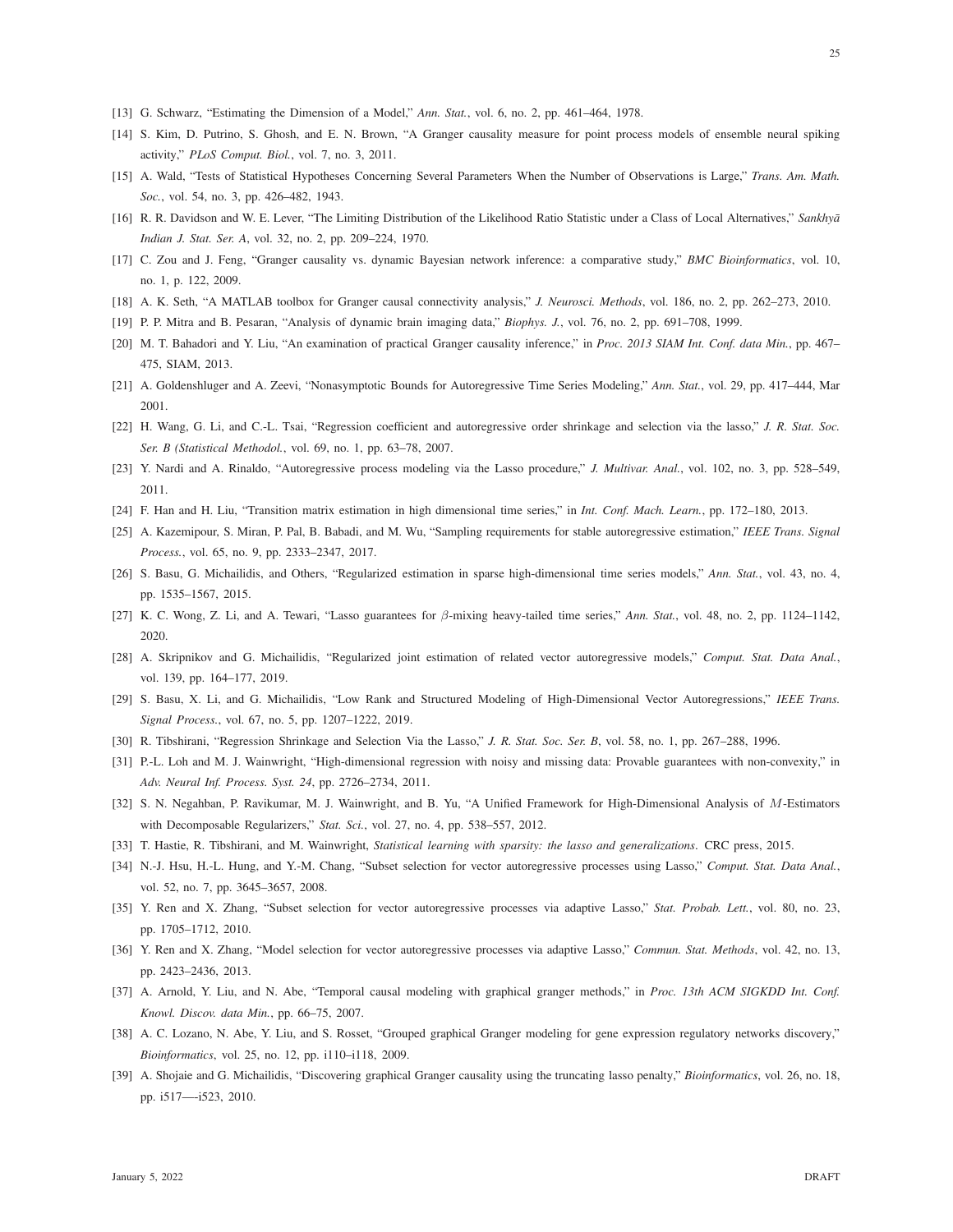- <span id="page-25-1"></span>[40] Y. Liu, M. T. Bahadori, and H. Li, "Sparse-gev: Sparse latent space model for multivariate extreme value time serie modeling," in *Proc. 29 th Int. Conf. Mach. Learn. Edinburgh, Scotland, UK,*, 2012.
- <span id="page-25-0"></span>[41] S. Basu, A. Shojaie, and G. Michailidis, "Network Granger Causality with Inherent Grouping Structure," *J. Mach. Learn. Res.*, vol. 16, no. 1, pp. 417–453, 2015.
- <span id="page-25-2"></span>[42] G. Michailidis and F. D'Alché-Buc, "Autoregressive models for gene regulatory network inference: Sparsity, stability and causality issues," *Math. Biosci.*, vol. 246, no. 2, pp. 326–334, 2013.
- <span id="page-25-3"></span>[43] A. Tank, I. Covert, N. Foti, A. Shojaie, and E. Fox, "Neural granger causality for nonlinear time series," *arXiv preprint arXiv:1802.05842*, 2018.
- [44] P. Bühlmann and S. Van De Geer, *Statistics for high-dimensional data: methods, theory and applications*. Berlin: Springer Science & Business Media, 2011.
- [45] W. Tang, S. L. Bressler, C. M. Sylvester, G. L. Shulman, and M. Corbetta, "Measuring Granger causality between cortical regions from voxelwise fMRI BOLD signals with LASSO," *PLoS Comput. Biol.*, vol. 8, no. 5, 2012.
- [46] S. van de Geer, P. Bühlmann, Y. Ritov, and R. Dezeure, "On asymptotically optimal confidence regions and tests for high-dimensional models," *Ann. Stat.*, vol. 42, no. 3, pp. 1166–1202, 2014.
- [47] S. van de Geer, "On the asymptotic variance of the debiased Lasso," *Electron. J. Stat.*, vol. 13, no. 2, pp. 2970–3008, 2019.
- [48] A. Javanmard and A. Montanari, "Confidence Intervals and Hypothesis Testing for High-Dimensional Regression," *J. Mach. Learn. Res.*, vol. 15, no. 1, pp. 2869–2909, 2014.
- <span id="page-25-4"></span>[49] A. Javanmard, A. Montanari, and Others, "Debiasing the lasso: Optimal sample size for gaussian designs," *Ann. Stat.*, vol. 46, no. 6A, pp. 2593–2622, 2018.
- <span id="page-25-5"></span>[50] A. Javanmard, H. Javadi, and Others, "False discovery rate control via debiased lasso," *Electron. J. Stat.*, vol. 13, no. 1, pp. 1212–1253, 2019.
- <span id="page-25-6"></span>[51] M. Dhamala, G. Rangarajan, and M. Ding, "Analyzing information flow in brain networks with nonparametric Granger causality," *Neuroimage*, vol. 41, no. 2, pp. 354–362, 2008.
- <span id="page-25-7"></span>[52] I. Vlachos and D. Kugiumtzis, "Nonuniform state-space reconstruction and coupling detection," *Phys. Rev. E*, vol. 82, p. 16207, Jul 2010.
- [53] J. Runge, S. Bathiany, E. Bollt, G. Camps-Valls, D. Coumou, E. Deyle, C. Glymour, M. Kretschmer, M. D. Mahecha, J. Muñoz-Marí, *et al.*, "Inferring causation from time series in earth system sciences," *Nature communications*, vol. 10, no. 1, pp. 1–13, 2019.
- <span id="page-25-8"></span>[54] J. Runge, P. Nowack, M. Kretschmer, S. Flaxman, and D. Sejdinovic, "Detecting and quantifying causal associations in large nonlinear time series datasets," *Science Advances*, vol. 5, no. 11, p. eaau4996, 2019.
- <span id="page-25-9"></span>[55] J. Runge, V. Petoukhov, J. F. Donges, J. Hlinka, N. Jajcay, M. Vejmelka, D. Hartman, N. Marwan, M. Paluš, and J. Kurths, "Identifying causal gateways and mediators in complex spatio-temporal systems," *Nature communications*, vol. 6, no. 1, pp. 1–10, 2015.
- <span id="page-25-10"></span>[56] G. H. Golub, P. C. Hansen, and D. P. O'Leary, "Tikhonov Regularization and Total Least Squares," *SIAM J. Matrix Anal. Appl.*, vol. 21, no. 1, pp. 185–194, 1999.
- <span id="page-25-11"></span>[57] F. Natterer, "Error bounds for Tikhonov regularization in Hilbert scales," *Appl. Anal.*, vol. 18, no. 1-2, pp. 29–37, 1984.
- <span id="page-25-12"></span>[58] J. Fan and R. Li, "Variable selection via nonconcave penalized likelihood and its oracle properties," *J. Am. Stat. Assoc.*, vol. 96, no. 456, pp. 1348–1360, 2001.
- <span id="page-25-13"></span>[59] H. Xie and J. Huang, "SCAD-penalized regression in high-dimensional partially linear models," *Ann. Stat.*, vol. 37, no. 2, pp. 673–696, 2009.
- <span id="page-25-14"></span>[60] H. Zou and T. Hastie, "Regularization and variable selection via the elastic net," *J. R. Stat. Soc. Ser. B (statistical Methodol.)*, vol. 67, no. 2, pp. 301–320, 2005.
- <span id="page-25-15"></span>[61] P. Zhao and B. Yu, "On model selection consistency of Lasso," *J. Mach. Learn. Res.*, vol. 7, pp. 2541–2563, 2006.
- <span id="page-25-16"></span>[62] J. Ding, V. Tarokh, and Y. Yang, "Model Selection Techniques: An Overview," *IEEE Signal Process. Mag.*, vol. 35, pp. 16–34, Nov 2018.
- <span id="page-25-17"></span>[63] H. Lütkepohl, *New introduction to multiple time series analysis*. Springer-Verlag, Berlin, 2005.
- <span id="page-25-18"></span>[64] T. Goldstein and S. Osher, "The Split Bregman Method for L1-Regularized Problems," *SIAM J. Imaging Sci.*, vol. 2, no. 2, pp. 323–343, 2009.
- <span id="page-25-19"></span>[65] L. D. Lewis, S. Ching, V. S. Weiner, R. A. Peterfreund, E. N. Eskandar, S. S. Cash, E. N. Brown, and P. L. Purdon, "Local cortical dynamics of burst suppression in the anaesthetized brain," *Brain*, vol. 136, no. 9, pp. 2727–2737, 2013.
- [66] L. D. Lewis, V. S. Weiner, E. A. Mukamel, J. A. Donoghue, E. N. Eskandar, J. R. Madsen, W. S. Anderson, L. R. Hochberg, S. S. Cash, E. N. Brown, and P. L. Purdon, "Rapid fragmentation of neuronal networks at the onset of propofol-induced unconsciousness," *Proc. Natl. Acad. Sci.*, vol. 109, no. 49, pp. E3377–E3386, 2012.